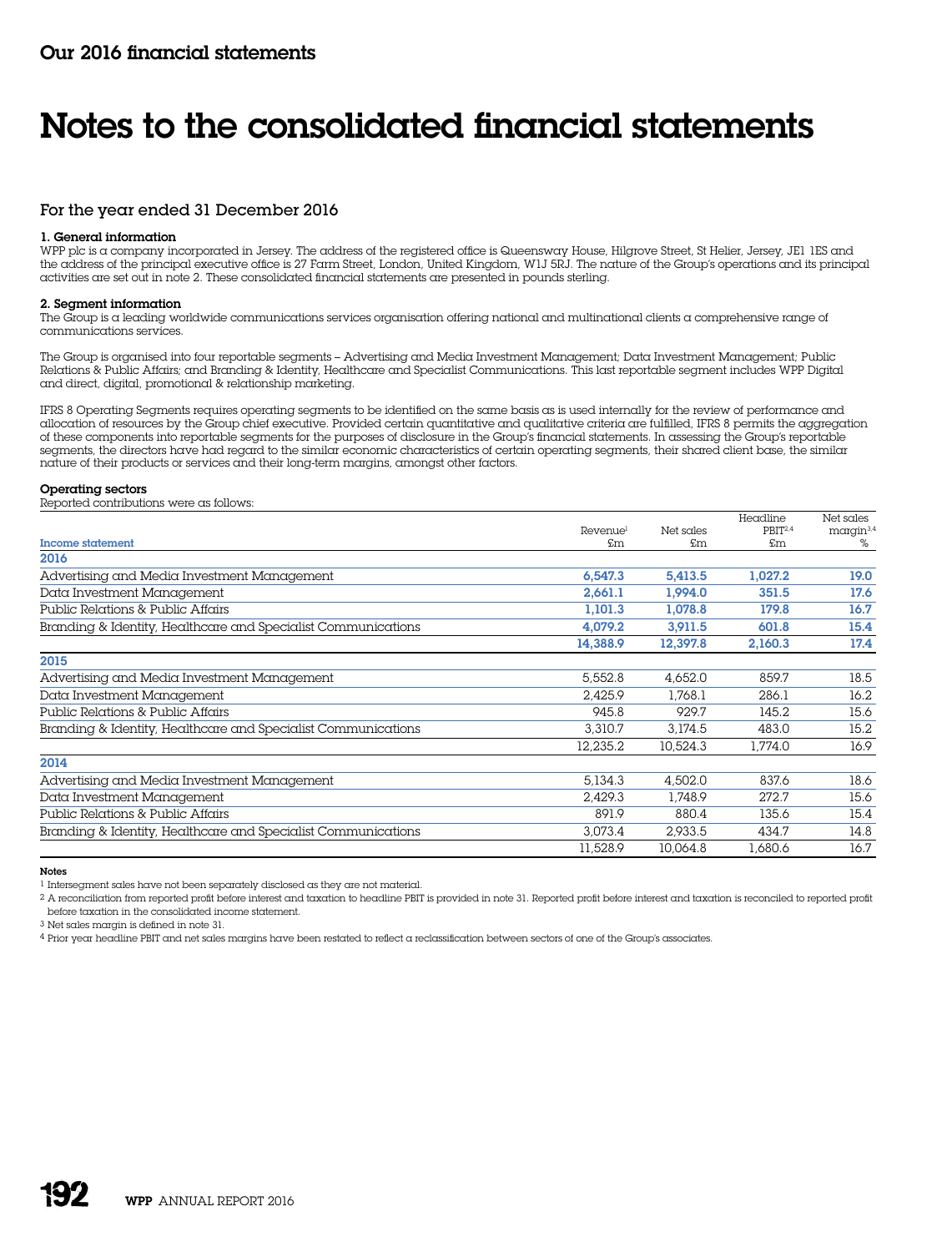|                                                |             |                        | Depreciation              |                          | Share of   | Interests in              |
|------------------------------------------------|-------------|------------------------|---------------------------|--------------------------|------------|---------------------------|
|                                                | Share-based | Capital                | and                       | Goodwill                 |            | results of associates and |
|                                                | payments    | additions <sup>1</sup> | amortisation <sup>2</sup> | impairment               | associates | joint ventures            |
| Other information                              | £m          | £m                     | £m                        | $\mathsf{fm}$            | \$m\$      | £m                        |
| 2016                                           |             |                        |                           |                          |            |                           |
| Advertising and Media Investment Management    | 60.7        | 126.2                  | 105.4                     | 20.9                     | 8.3        | 285.6                     |
| Data Investment Management                     | 13.0        | 61.5                   | 60.9                      | -                        | 13.2       | 109.4                     |
| Public Relations & Public Affairs              | 7.5         | 10.3                   | 11.6                      | $\overline{\phantom{0}}$ | 3.2        | 108.1                     |
| Branding & Identity, Healthcare and Specialist |             |                        |                           |                          |            |                           |
| Communications                                 | 25.3        | 87.1                   | 81.5                      | 6.1                      | 25.1       | 566.3                     |
|                                                | 106.5       | 285.1                  | 259.4                     | 27.0                     | 49.8       | 1,069.4                   |
| 2015                                           |             |                        |                           |                          |            |                           |
| Advertising and Media Investment Management    | 55.4        | 119.7                  | 96.9                      | 15.1                     | 26.8       | 377.0                     |
| Data Investment Management                     | 13.7        | 58.1                   | 51.8                      | $\overline{\phantom{0}}$ | 0.8        | 86.4                      |
| Public Relations & Public Affairs              | 6.7         | 9.1                    | 9.8                       | $\overline{\phantom{0}}$ | 2.3        | 92.0                      |
| Branding & Identity, Healthcare and Specialist |             |                        |                           |                          |            |                           |
| Communications                                 | 23.2        | 59.5                   | 69.9                      | $\overline{\phantom{0}}$ | 17.1       | 203.2                     |
|                                                | 99.0        | 246.4                  | 228.4                     | 15.1                     | 47.0       | 758.6                     |
| 2014                                           |             |                        |                           |                          |            |                           |
| Advertising and Media Investment Management    | 48.6        | 91.0                   | 102.6                     | 16.9                     | 25.1       | 395.5                     |
| Data Investment Management                     | 18.8        | 48.1                   | 50.9                      | $\overline{\phantom{m}}$ | 18.4       | 119.3                     |
| Public Relations & Public Affairs              | 7.9         | 7.4                    | 12.6                      | $\overline{\phantom{0}}$ | 3.9        | 60.1                      |
| Branding & Identity, Healthcare and Specialist |             |                        |                           |                          |            |                           |
| Communications                                 | 26.9        | 67.9                   | 62.8                      |                          | 14.5       | 185.0                     |
|                                                | 102.2       | 214.4                  | 228.9                     | 16.9                     | 61.9       | 759.9                     |

# Notes

1 Capital additions include purchases of property, plant and equipment and other intangible assets (including capitalised computer software).

2 Depreciation of property, plant and equipment and amortisation of other intangible assets.

|                                                |          |                               | Assets       |               |                       | Liabilities  |
|------------------------------------------------|----------|-------------------------------|--------------|---------------|-----------------------|--------------|
|                                                |          | Unallocated                   | Consolidated |               | Unallocated           | Consolidated |
|                                                | Segment  | corporate                     | total        | Segment       | corporate             | total        |
|                                                | assets   | $\alpha$ ssets <sup>1,2</sup> | assets       | liabilities   | $l$ ichilities $l1,2$ | liabilities  |
| <b>Balance sheet</b>                           | \$m\$    | £m                            | £m           | $\mathsf{fm}$ | £m                    | £m           |
| 2016                                           |          |                               |              |               |                       |              |
| Advertising and Media Investment Management    | 15,984.9 |                               |              | (12, 409.6)   |                       |              |
| Data Investment Management                     | 3.167.2  |                               |              | (1,272.0)     |                       |              |
| Public Relations & Public Affairs              | 3,222.5  |                               |              | (542.1)       |                       |              |
| Branding & Identity, Healthcare and Specialist |          |                               |              |               |                       |              |
| Communications                                 | 9,385.2  |                               |              | (2,564.9)     |                       |              |
|                                                | 31,759.8 | 2,808.5                       | 34,568.3     | (16,788.6)    | (8,012.1)             | (24, 800.7)  |
| 2015                                           |          |                               |              |               |                       |              |
| Advertising and Media Investment Management    | 12.911.4 |                               |              | (10.506.9)    |                       |              |
| Data Investment Management                     | 3.713.3  |                               |              | (1,067.0)     |                       |              |
| Public Relations & Public Affairs              | 1.839.2  |                               |              | (425.1)       |                       |              |
| Branding & Identity, Healthcare and Specialist |          |                               |              |               |                       |              |
| Communications                                 | 7.640.2  |                               |              | (1,990.4)     |                       |              |
|                                                | 26,104.1 | 2.645.1                       | 28.749.2     | (13,989.4)    | (6.744.0)             | (20, 733.4)  |
| 2014                                           |          |                               |              |               |                       |              |
| Advertising and Media Investment Management    | 12,250.5 |                               |              | (9,803.5)     |                       |              |
| Data Investment Management                     | 3.427.1  |                               |              | (1,045.7)     |                       |              |
| Public Relations & Public Affairs              | 1.744.7  |                               |              | (400.0)       |                       |              |
| Branding & Identity, Healthcare and Specialist |          |                               |              |               |                       |              |
| Communications                                 | 6,433.5  |                               |              | (1,622.3)     |                       |              |
|                                                | 23,855.8 | 2.767.1                       | 26.622.9     | (12, 871.5)   | (5,924.6)             | (18, 796.1)  |

Notes

1 Included in unallocated corporate assets and liabilities are corporate income tax, deferred tax and net interest-bearing debt.

 $^2$  Comparative figures for 2014 have been restated to reduce both deferred tax assets and deferred tax liabilities, by a corresponding amount.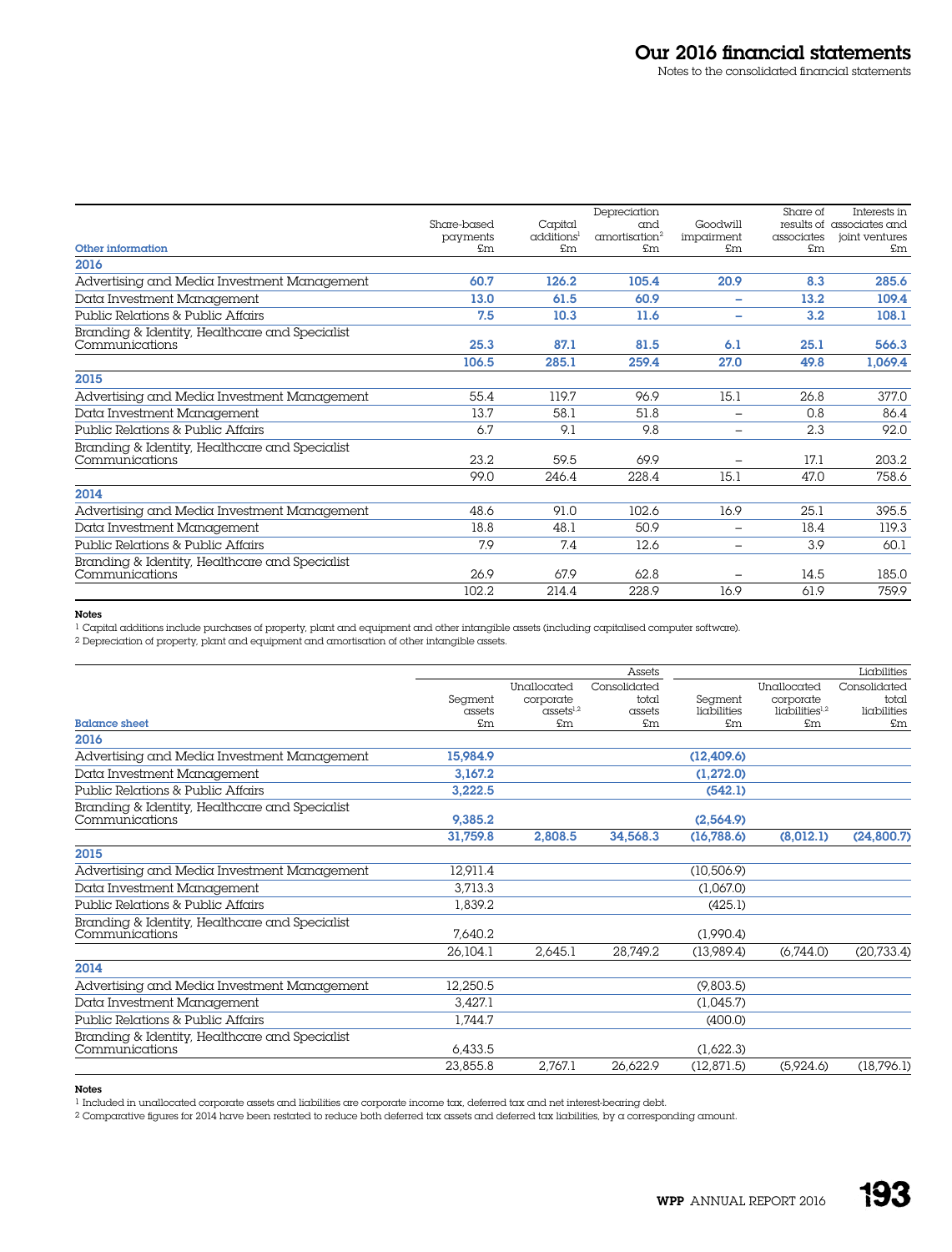#### Contributions by geographical area were as follows:

|                                                                                  | 2016     | 2015     | 2014     |
|----------------------------------------------------------------------------------|----------|----------|----------|
|                                                                                  | £m       | £m       | £m       |
| Revenue <sup>l</sup>                                                             |          |          |          |
| North America <sup>2</sup>                                                       | 5.280.8  | 4.491.2  | 3.899.9  |
| UK                                                                               | 1,866.3  | 1.777.4  | 1.640.3  |
| Western<br>Continental Europe                                                    | 2.943.2  | 2.425.6  | 2.568.8  |
| Asia Pacific, Latin<br>America, Africa &<br>Middle East and<br>Central & Eastern |          |          |          |
| Europe                                                                           | 4.298.6  | 3.541.0  | 3.419.9  |
|                                                                                  | 14.388.9 | 12.235.2 | 11.528.9 |
|                                                                                  |          |          |          |
| Net sales                                                                        |          |          |          |
| North America <sup>2</sup>                                                       | 4.603.7  | 3.882.3  | 3.471.7  |
| UK                                                                               | 1.587.6  | 1.504.5  | 1.396.0  |
| Western<br>Carabia and all Tenness a                                             | 0.405E   | 0.0310   | 0.3401   |

|                                                                                            | 12.397.8 | 10.524.3 | 10.064.8 |
|--------------------------------------------------------------------------------------------|----------|----------|----------|
| Asia Pacific, Latin<br>America, Africa &<br>Middle East and<br>Central & Eastern<br>Europe | 3.781.0  | 3.121.3  | 3.054.5  |
| <i>vvestem</i><br>Continental Europe                                                       | 2.425.5  | 2.016.2  | 2.142.6  |

| Headline PBIT <sup>3</sup>                                                       |         |         |         |
|----------------------------------------------------------------------------------|---------|---------|---------|
| North America <sup>2</sup>                                                       | 895.4   | 728.2   | 621.8   |
| UK                                                                               | 261.4   | 243.1   | 221.2   |
| Western<br>Continental Europe                                                    | 351.7   | 2772    | 277.2   |
| Asia Pacific, Latin<br>America, Africa &<br>Middle East and<br>Central & Eastern |         |         |         |
| Europe                                                                           | 651.8   | 525.5   | 560.4   |
|                                                                                  | 2,160.3 | 1.774.0 | 1,680.6 |
|                                                                                  | Margin  | Margin  | Margin  |
| Net sales margin <sup>4</sup>                                                    |         |         |         |
| North America <sup>2</sup>                                                       | 19.4%   | 18.8%   | 17.9%   |
| UK                                                                               | 16.5%   | 16.2%   | 15.8%   |
| Western<br>Continental Europe                                                    | 14.5%   | 13.7%   | 12.9%   |
| Asia Pacific, Latin<br>America, Africa &<br>Middle East and<br>Central & Eastern |         |         |         |
| Europe                                                                           | 17.2%   | 16.8%   | 18.3%   |
|                                                                                  | 17.4%   | 16.9%   | 16.7%   |

# Notes

1 Intersegment sales have not been separately disclosed as they are not material. 2 North America includes the US with revenue of £5,005.8 million

(2015: £4,257.4 million, 2014: £3,664.9 million), net sales of £4,365.1 million

(2015: £3,674.3 million, 2014: £3,254.2 million) and headline PBIT of £849.4 million (2015: £697.3 million, 2014: £588.2 million).

3 Headline PBIT is defined in note 31.

4 Net sales margin is defined in note 31.

|                                          | 2016    | 2015              |
|------------------------------------------|---------|-------------------|
|                                          | £m      | £m                |
| Non-current assets <sup>1</sup>          |         |                   |
| North America <sup>2</sup>               | 8.189.3 | 6.225.3           |
| UK                                       | 2.138.5 | 2.106.4           |
| Western Continental Europe               | 4.321.6 | 3.558.6           |
| Asia Pacific, Latin America, Africa &    |         |                   |
| Middle East and Central & Eastern Europe | 4.327.2 | 3.349.7           |
|                                          |         | 18,976.6 15.240.0 |

#### Notes

1 Non-current assets excluding financial instruments and deferred tax.

2 North America includes the US with non-current assets of £6,849.0 million

(2015: £5,202.6 million).

#### 3. Operating costs

|                                                                                                     | 2016     | 2015          | 2014            |
|-----------------------------------------------------------------------------------------------------|----------|---------------|-----------------|
|                                                                                                     | £m       | $\mathsf{fm}$ | \$m\$           |
| Staff costs (note 5)                                                                                | 7.784.9  |               | 6.652.6 6.440.5 |
| Establishment costs                                                                                 | 836.5    | 726.3         | 711.3           |
| Other operating costs (net)                                                                         | 1.713.3  | 1.513.4       | 1,405.7         |
| Total operating costs                                                                               | 10.334.7 | 8.892.3       | 8.557.5         |
| <b>Operating costs include:</b>                                                                     |          |               |                 |
| Goodwill impairment (note 12)                                                                       | 27.0     | 15.1          | 16.9            |
| Investment write-downs                                                                              | 86.1     | 78.7          | 7.3             |
| Restructuring costs                                                                                 | 27.4     | 106.2         | 127.6           |
| IT asset write-downs                                                                                |          | 291           |                 |
| Amortisation and impairment of acquired<br>intangible assets (note 12)                              | 168.4    | 140.1         | 147.5           |
| Amortisation of other intangible assets<br>(note 12)                                                | 38.6     | 33.7          | 31.6            |
| Depreciation of property, plant and<br>equipment                                                    | 215.2    | 190.0         | 191.7           |
| Losses/(gains) on sale of property, plant<br>and equipment                                          | 0.8      | 1.1           | (0.8)           |
| Gains on disposal of investments<br>and subsidiaries                                                | (44.3)   | (131.0)       | (186.3)         |
| Gains on remeasurement of equity<br>interests arising from $\alpha$ change in<br>scope of ownership | (232.4)  | (165.0)       | (9.2)           |
| Net foreign exchange gains                                                                          | (17.0)   | (10.7)        | (2.5)           |
| <b>Operating lease rentals:</b>                                                                     |          |               |                 |
| Land and buildings                                                                                  | 556.1    | 476.6         | 466.1           |
| Sublease income                                                                                     | (11.6)   | (11.3)        | (11.2)          |
|                                                                                                     | 544.5    | 465.3         | 454.9           |
| Plant and machinery                                                                                 | 10.6     | 18.3          | 19.9            |
|                                                                                                     | 555.1    | 483.6         | 474.8           |

In 2016, operating profit includes credits totalling £26.3 million (2015: £31.6 million, 2014: £24.9 million) relating to the release of excess provisions and other balances established in respect of acquisitions completed prior to 2015. Further details of the Group's approach to acquisition reserves, as required by IFRS 3 Business Combinations, are given in note 28.

Investment write-downs of £86.1 million (2015: £78.7 million, 2014: £7.3 million) includes £79.6 million in relation to comScore Inc, which has not released any financial statements in relation to its 2015 or 2016 results due to an internal investigation by their Audit Committee. Following the announcement of this internal investigation, the market value of comScore Inc fell below the Group's carrying value. Other investment write-downs relate to certain non-core minority investments in the US where forecast financial performance and/or liquidity issues indicate a permanent decline in the recoverability of the Group's investment.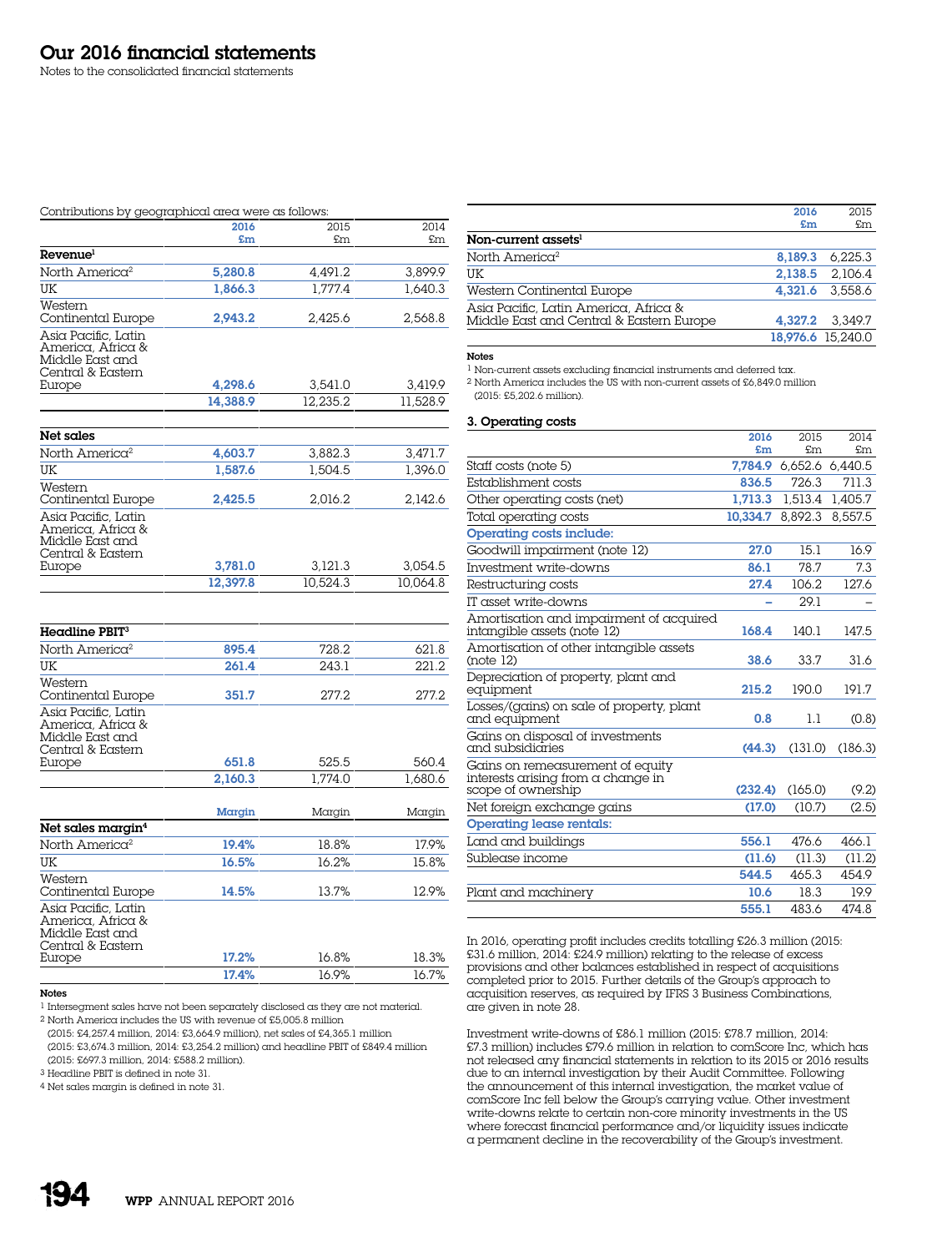In 2016, restructuring costs of £27.4 million (2015: £106.2 million, 2014: £127.6 million) comprise £27.4 million (2015: £36.7 million, 2014: 38.9 million) of costs resulting from the project to transform and rationalise the Group's IT services and infrastructure. Included within the restructuring costs in 2015 and 2014 were £69.5 million and £88.7 million respectively arising from a structural reassessment of certain of the Group's operations, primarily in the mature markets of Western Europe.

Gains on disposal of investments and subsidiaries of £44.3 million (2015: £131.0 million, 2014: £186.3 million) include £26.5 million of gains arising on the sale of the Group's equity interest in Grass Roots Group.

Gains on remeasurement of equity interests arising from a change in scope of ownership of £232.4 million in 2016 primarily comprise gains of £260.0 million in relation to the reclassification of the Group's interest in the Imagina Group in Spain from other investments to interests in associates, resulting from WPP attaining significant influence in the period; and losses of £23.2 million in relation to the merger of most of the Group's Australian and New Zealand assets with STW Communications Group Limited in Australia. The re-named WPP AUNZ became a listed subsidiary of the Group on 8 April 2016.

All of the operating costs of the Group are related to administrative expenses.

#### Auditors' remuneration:

|                                                                                          | 2016 | 2015 | 2014 |
|------------------------------------------------------------------------------------------|------|------|------|
|                                                                                          | £m   | £m   | £m   |
| Fees payable to the Company's auditors for<br>the audit of the Company's annual accounts | 1.4  | 1.5  | 1.4  |
| The audit of the Company's subsidiaries<br>pursuant to legislation                       | 19.4 | 16.2 | 14.5 |
|                                                                                          | 20.8 | 17.7 | 15.9 |
| Other services pursuant to legislation                                                   | 3.7  | 3.3  | 3.1  |
| Fees payable to the auditors pursuant<br>to legislation                                  | 24.5 | 21 Q | 19.0 |
| Tax advisory services                                                                    | 1.6  | 1.8  | 2.1  |
| Tax compliance services                                                                  | 1.3  | 1.0  | 1.0  |
|                                                                                          | 2.9  | 2.8  | 3.1  |
| Corporate finance services                                                               | 0.1  | 0.2  | 0.3  |
| Other services <sup>1</sup>                                                              | 5.7  | 6.5  | 5.4  |
| Total non-audit fees                                                                     | 8.7  | 9.5  | 8.8  |
| Total fees                                                                               | 33.2 | 30.5 | 27.8 |

#### Note

1 Other services include audits for earnout purposes.

# Minimum committed annual rentals

| Amounts payable in 2017 under leases will be as follows: |      |                     |      |       |                    |       |
|----------------------------------------------------------|------|---------------------|------|-------|--------------------|-------|
|                                                          |      | Plant and machinery |      |       | Land and buildings |       |
|                                                          | 2017 | 2016                | 2015 | 2017  | 2016               | 2015  |
|                                                          | £m   | £m                  | £m   | £m    | \$m\$              | \$m\$ |
| In respect of operating<br>leases which expire:          |      |                     |      |       |                    |       |
| - within one year                                        | 4.0  | 4.3                 | 5.3  | 85.1  | 57.6               | 66.7  |
| - within two to five<br>years                            | 10.5 | 9.7                 | 10.8 |       | 2879 240.3 223.9   |       |
| - after five years                                       |      | 0.3                 | 0.1  | 187.0 | 163.1              | 139.4 |
|                                                          | 14.5 | 14.3                | 16.2 | 560.0 | 461.0              | 430.0 |
|                                                          |      |                     |      |       |                    |       |

Future minimum annual amounts payable under all lease commitments in existence at 31 December 2016 are as follows:

|                         | Minimum  | Less    |                  |
|-------------------------|----------|---------|------------------|
|                         | rental   | sub-let | Net              |
|                         | payments |         | rentals payment  |
|                         | £m       | £m      | £m               |
| Year ending 31 December |          |         |                  |
| 2017                    | 574.5    | (9.3)   | 565.2            |
| 2018                    | 491.1    | (7.1)   | 484.0            |
| 2019                    | 432.6    | (4.9)   | 427.7            |
| 2020                    | 406.3    | (2.9)   | 403.4            |
| 2021                    | 377.3    | (2.6)   | 374.7            |
| Later years             | 1,728.1  |         | $(5.6)$ 1,722.5  |
|                         | 4.009.9  |         | $(32.4)$ 3,977.5 |

# 4. Share of results of associates

Share of results of associates include:

|                                                    | 2016<br>£m | 2015<br>£m | 2014<br>£m |
|----------------------------------------------------|------------|------------|------------|
| Share of profit before interest and taxation       | 97.1       | 95.2       | 101.8      |
| Share of exceptional losses                        | (15.2)     | (21.8)     | (7.6)      |
| Share of interest and non-controlling<br>interests | (4.7)      | (1.7)      | (3.1)      |
| Share of taxation                                  | (27.4)     | (24.7)     | (29.2)     |
|                                                    | 49.8       | 470        | 61 Q       |

#### 5. Our people

Our staff numbers averaged 132,657 for the year ended 31 December 2016 against 124,930 in 2015 and 121,397 in 2014. Their geographical distribution was as follows:

|                                                                                   | 2016   | 2015                    | 2014   |
|-----------------------------------------------------------------------------------|--------|-------------------------|--------|
| North America                                                                     |        | 27.246 26.224 26.809    |        |
| UK                                                                                | 14.070 | 13.401                  | 12.838 |
| Western Continental Europe                                                        |        | 24.996 23.506 23.376    |        |
| Asia Pacific, Latin America, Africa &<br>Middle East and Central & Eastern Europe |        | 66.345 61.799 58.374    |        |
|                                                                                   |        | 132.657 124.930 121.397 |        |

Their operating sector distribution was as follows:

|                                                                  | 2016   | 2015                    | 2014  |
|------------------------------------------------------------------|--------|-------------------------|-------|
| Advertising and Media Investment<br>Management                   |        | 55.120 53.227 52.329    |       |
| Data Investment Management                                       | 29.279 | 28.395 28.240           |       |
| Public Relations & Public Affairs                                | 9.054  | 8.492                   | 8.392 |
| Branding & Identity, Healthcare and<br>Specialist Communications |        | 39.204 34.816 32.436    |       |
|                                                                  |        | 132.657 124.930 121.397 |       |

At the end of 2016, staff numbers were 134,341 (2015: 128,123, 2014: 123,621). Including all employees of associated undertakings, this figure was approximately 198,000 at 31 December 2016 (2015: 190,000, 2014: 179,000).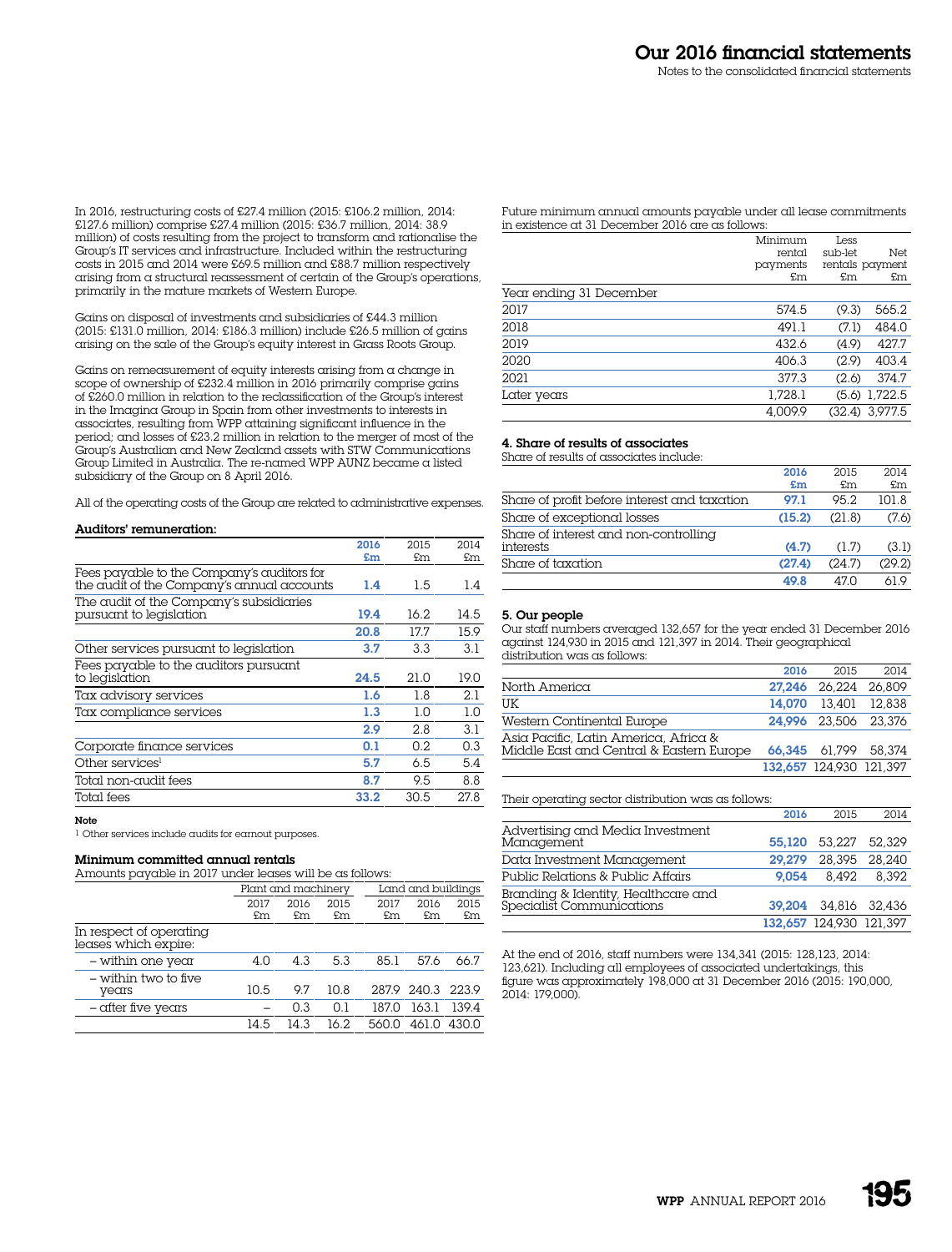#### Staff costs include:

|                                       | 2016    | 2015    | 2014    |
|---------------------------------------|---------|---------|---------|
|                                       | £m      | £m.     | £m      |
| Wages and salaries                    | 5.395.6 | 4.578.4 | 4.467.8 |
| Cash-based incentive plans            | 260.2   | 231.8   | 210.7   |
| Share-based incentive plans (note 22) | 106.5   | 99.0    | 102.2   |
| Social security costs                 | 658.1   | 578.4   | 567.8   |
| Pension costs (note 23)               | 178.1   | 160.0   | 148.9   |
| Severance                             | 34.5    | 24.0    | 37.4    |
| Other staff costs <sup>1</sup>        | 1.151.9 | 981.0   | 905.7   |
|                                       | 7.784.9 | 6.652.6 | 6.440.5 |
| Staff cost to net sales ratio         | 62.8%   | 63.2%   | 64.0%   |

Note

1 Freelance and temporary staff costs are included in other staff costs.

Included above are charges of £15.5 million (2015: £16.7 million, 2014: £16.9 million) for share-based incentive plans in respect of key management personnel (who comprise the directors of the Group). Further details of compensation for key management personnel are disclosed on pages 128 to 158.

#### 6. Finance income, finance costs and revaluation of financial instruments

Finance income includes:

|                                            | 2016 | 2015 | 2014 |
|--------------------------------------------|------|------|------|
|                                            | £m   | £m   | £m   |
| Income from available for sale investments | 12.5 | 18 9 | 26.0 |
| Interest income                            | 67.9 | 53.5 | 68.7 |
|                                            | 8∩ 4 |      | OA 7 |

Finance costs include:

|                                                    | 2016<br>£m | 2015<br>£m | 2014<br>£m |
|----------------------------------------------------|------------|------------|------------|
| Net interest expense on pension plans<br>(note 23) | 6.7        | 73         | 8.0        |
| Interest on other long-term employee<br>benefits   | 2.7        | 2.5        | 1 Q        |
| Interest payable and similar charges <sup>1</sup>  | 245.1      | 214.3      | 252.8      |
|                                                    | 254.5      | 2241       | 262.7      |

#### Revaluation of financial instruments<sup>2</sup> include:

|                                                                | 2016   | 2015   | 2014  |
|----------------------------------------------------------------|--------|--------|-------|
|                                                                | £m     | £m     | £m    |
| Movements in fair value of treasury<br>instruments             | (19.5) | (3.7)  | 31.3  |
| Movements in fair value of other<br>derivatives                |        | 15.9   | 15.0  |
| Revaluation of put options over<br>non-controlling interests   | (17.2) | (11.3) | (8.8) |
| Revaluation of payments due to vendors<br>(earnout agreements) | (11.6) | (35.6) | 13.2  |
|                                                                | (48.3) | (34.7) | 50.7  |

#### Notes

1 Interest payable and similar charges are payable on bank overdrafts, bonds and bank loans held at amortised cost.

2 Financial instruments are held at fair value through profit and loss.

The majority of the Group's long-term debt is represented by \$2,862 million of US dollar bonds at an average interest rate of 4.48%, €2,952 million of Eurobonds at an average interest rate of 1.85% and £1,000 million of Sterling bonds at an average interest rate of 4.83%. Average borrowings under the US Dollar Revolving Credit Facilities (note 10) amounted to the equivalent of \$109 million at an average interest rate of 0.82%.

Average borrowings under the Australian dollar Revolving Credit Facilities, acquired as part of the merger of most of the Group's Australian and New Zealand assets with STW Communications Group Limited in Australia, amounted to A\$336 million at an average rate of 3.69%.

Average borrowings under the US Commercial Paper Program for 2016 amounted to \$293 million at an average interest rate of 0.75% inclusive of margin.

#### 7. Taxation

The headline tax rate was 21.0% (2015: 19.0%, 2014: 20.0%). The tax rate on reported PBT was 20.6% (2015: 16.6%, 2014: 20.7%). The cash tax rate on headline PBT was 20.9% (2015: 18.6%, 2014: 19.2%).

The tax charge comprises:

|                 | 2016    | 2015    | 2014   |
|-----------------|---------|---------|--------|
|                 | £m      | £m      | £m     |
| Corporation tax |         |         |        |
| Current year    | 569.4   | 403.0   | 394.9  |
| Prior years     | (80.3)  | (108.4) | 4.4    |
|                 | 489.1   | 294.6   | 399.3  |
| Deferred tax    |         |         |        |
| Current year    | (88.0)  | (35.8)  | (93.2) |
| Prior years     | (12.2)  | (11.3)  | (5.7)  |
|                 | (100.2) | (47.1)  | (98.9) |
| Tax charge      | 388.9   | 247.5   | 300.4  |

The corporation tax credit for prior years in 2016, and also 2015, mainly comprises the release of a number of provisions following the resolution of tax matters in various countries. In 2014 the deferred tax credit primarily related to the recognition of temporary differences that were previously unrecognised.

The tax charge for the year can be reconciled to profit before taxation in the consolidated income statement as follows:

|                                                                                   | 2016    | 2015    | 2014    |
|-----------------------------------------------------------------------------------|---------|---------|---------|
|                                                                                   | £m      | £m      | £m.     |
| Profit before taxation                                                            | 1,890.5 | 1,492.6 | 1.451.9 |
| Tax at the corporation tax rate of 20% <sup>1</sup>                               | 378.1   | 302.3   | 312.2   |
| Tax effect of share of results of associates                                      | (10.0)  | (9.5)   | (13.3)  |
| Irrecoverable withholding taxes                                                   | 36.3    | 25.7    | 24.2    |
| Items that are not deductible in<br>determining taxable profit                    | 9.4     | 25.4    | 14.2.   |
| Effect of different tax rates of subsidiaries<br>operating in other jurisdictions | 60.4    | 49.9    | 12.9    |
| Origination and reversal of unrecognised<br>temporary differences                 | (4.3)   | 0.4     | 10.6    |
| Tax losses not recognised or utilised<br>in the year                              | 52.2    | 4.0     | 52.1    |
| Utilisation of tax losses not previously<br>recognised                            | (11.3)  | (10.4)  | (42.2)  |
| Recognition of temporary differences<br>not previously recognised                 | (29.4)  | (20.6)  | (69.0)  |
| Net release of prior year provisions<br>in relation to acquired businesses        | (23.3)  | (22.9)  | (17.4)  |
| Other prior year adjustments                                                      | (69.2)  | (96.8)  | 16.1    |
| Tax charge                                                                        | 388.9   | 247.5   | 300.4   |
| Effective tax rate on profit before tax                                           | 20.6%   | 16.6%   | 20.7%   |

#### Note

1 The parent company of the Group is tax resident in the UK. As such, the tax rate in the tax reconciliation for 2016 is the UK corporation tax rate of 20% (2015: 20.25%, 2014: 21.5%).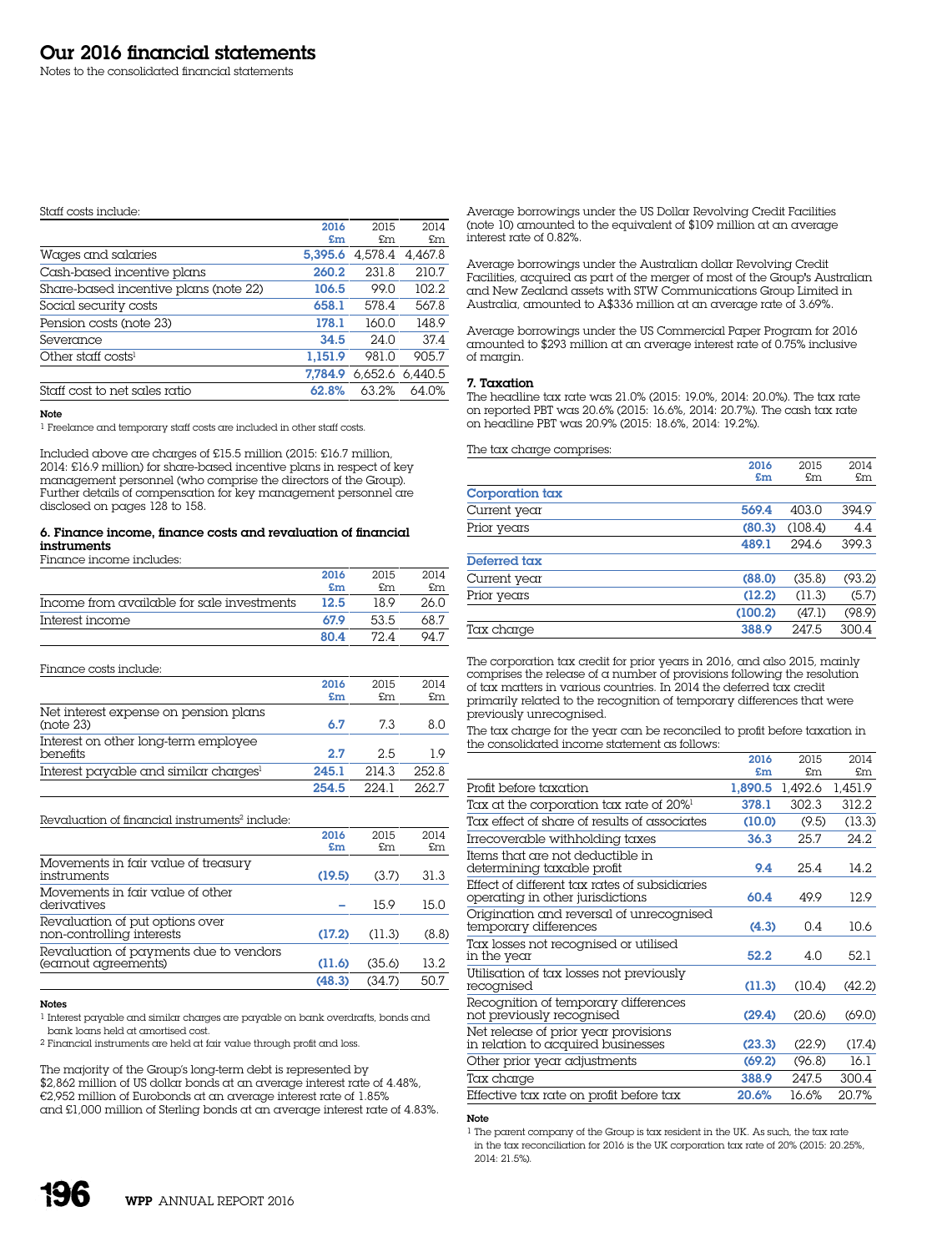# The calculation of the headline tax rate is as follows:

|                                                                                    | 2016    | 2015    | 2014    |
|------------------------------------------------------------------------------------|---------|---------|---------|
|                                                                                    | £m      | £m      | £m      |
| Headline PBT <sup>1</sup>                                                          | 1.986.2 | 1.622.3 | 1.512.6 |
| Tax charge                                                                         | 388.9   | 247.5   | 300.4   |
| Tax charge relating to gains on disposal<br>of investments and subsidiaries        | (1.1)   | (1.1)   | (21.4)  |
| Tax (charge)/credit relating to<br>restructuring costs                             | (3.0)   | 26.5    | 14.1    |
| Deferred tax relating to gains on disposal<br>of investments and subsidiaries      | 3.2     |         | (13.8)  |
| Deferred tax impact of the amortisation<br>of acquired intangible assets and other |         |         |         |
| goodwill items                                                                     | 29.2    | 35.4    | 23.2    |
| Headline tax charge                                                                | 417.2   | 308.3   | 302.5   |
| Headline tax rate                                                                  | 21.0%   | 19.0%   | 20.0%   |

#### Note

1 Headline PBT is defined in note 31.

# Factors affecting the tax charge in future years

Factors that may affect the Group's future tax charge include the levels and mix of profits in the many countries in which we operate, the prevailing tax rates in each of those countries and also the foreign exchange rates that apply to those profits. The tax charge may also be affected by the impact of acquisitions, disposals and other corporate restructurings, the resolution of open tax issues, future planning, and the ability to use brought forward tax losses. Furthermore, changes in local or international tax rules, for example prompted by the OECD's Base Erosion and Profit Shifting project (a global initiative to improve the fairness and integrity of tax systems), or new challenges by tax or competition authorities, may expose us to significant additional tax liabilities or impact the carrying value of our deferred tax assets, which would affect the future tax charge.

The Group has a number of open tax returns and is subject to various ongoing tax audits in respect of which it has recognised potential liabilities, none of which are individually material. The Group does not currently expect any material additional charges, or credits, to arise in respect of these matters, beyond the amounts already provided. Liabilities relating to these open and judgemental matters are based upon estimates of whether additional taxes will be due after taking into account external advice where appropriate. Where the final tax outcome of these matters is different from the amounts which were initially recorded then such differences will impact the current and deferred income tax assets and liabilities in the period in which such determination is made.

# Tax risk management

We maintain constructive engagement with the tax authorities and relevant government representatives, as well as active engagement with a wide range of international companies and business organisations with similar issues. We engage advisors and legal counsel to obtain opinions on tax legislation and principles. We have a Tax Risk Management Strategy in place which sets out the controls established and our assessment procedures for decision-making and how we monitor tax risk. We monitor proposed changes in taxation legislation and ensure these are taken into account when we consider our future business plans. Our directors are informed by management of any tax law changes, the nature and status of any significant ongoing tax audits, and other developments that could materially affect the Group's tax position.

#### 8. Ordinary dividends

| Amounts recognised as distributions to equity holders in the year. |                    |                         |                    |       |                                 |                                 |
|--------------------------------------------------------------------|--------------------|-------------------------|--------------------|-------|---------------------------------|---------------------------------|
|                                                                    | 2016               | 2015                    | 2014               | 2016  | 2015                            | 2014                            |
| Per share                                                          |                    | Pence per share         |                    | £m    | £m                              | £m                              |
| $2015$ Final<br>dividend                                           | 28.78p             | 26.58p                  | 23.65 <sub>p</sub> | 368.5 | 343.2                           | 309.5                           |
| 2016 Interim<br>dividend                                           | 19.55 <sub>p</sub> | 15.91p                  | 11.62p             | 248.0 | 202.6                           | 150.5                           |
|                                                                    | 48.33p             | 42.49 <sub>p</sub>      | 35.27 <sub>p</sub> | 616.5 | 545.8                           | 460.0                           |
|                                                                    |                    |                         |                    |       |                                 |                                 |
|                                                                    | 2016               | 2015                    | 2014               | 2016  | 2015                            | 2014                            |
| Per ADR <sup>1</sup>                                               |                    | Cents per share         |                    | \$m   | $\mathop{\mathrm{sm}}\nolimits$ | $\mathop{\mathrm{sm}}\nolimits$ |
| $2015$ Final<br>dividend                                           |                    | 219.99¢ 218.95¢ 185.01¢ |                    | 563.4 | 565.5                           | 484.1                           |
| 2016 Interim<br>dividend                                           | 132.42¢ 121.62¢    |                         | 95.72¢             | 335.9 | 309.7                           | 248.0                           |
|                                                                    |                    | 352.41¢ 340.57¢ 280.73¢ |                    | 899.3 | 875.2                           | 732.1                           |
|                                                                    |                    |                         |                    |       |                                 |                                 |

#### Proposed final dividend for the year ended 31 December 2016:

|                | 2016<br>2014<br>2015   |
|----------------|------------------------|
| Per share      | Pence per share        |
| Final dividend | 37.05p 28.78p 26.58p   |
|                |                        |
|                | 2016<br>2015<br>2014   |
| Dor ADDI       | Conte por $\Lambda$ DD |

| Per $\mathbf{ADR}^1$ | Cents per ADR           |
|----------------------|-------------------------|
| Final dividend       | 250.96¢ 219.99¢ 218.95¢ |
|                      |                         |

#### Note

1 These figures have been translated for convenience purposes only, using the approximate average rate for the year shown on page 186. This conversion should not be construed as a representation that the pound sterling amounts actually represent, or could be converted into, US dollars at the rates indicated.

The payment of dividends will not have any tax consequences for the Group.

#### 9. Earnings per share

#### Basic EPS

The calculation of basic reported and headline EPS is as follows:

|                                                     | 2016               | 2015                    | 2014              |
|-----------------------------------------------------|--------------------|-------------------------|-------------------|
| Reported earnings <sup>1</sup> (£m)                 |                    | 1,400.1 1,160.2 1,077.2 |                   |
| Headline earnings (£m) (note 31)                    |                    | 1,467.5 1,229.1 1,135.8 |                   |
| Average shares used in basic EPS<br>calculation (m) |                    | 1.277.8 1.288.5 1.307.4 |                   |
| Reported EPS                                        | 109.6 <sub>D</sub> | 90.0 <sub>D</sub>       | 82.4p             |
| Headline EPS                                        | 114.8 <sub>D</sub> | 95.4 <sub>p</sub>       | 86.9 <sub>p</sub> |

#### Note

1 Reported earnings is equivalent to profit for the year attributable to equity holders of the parent.

#### Diluted EPS

The calculation of diluted reported and headline EPS is as follows:

|                                                       | 2016               | 2015                    | 2014              |
|-------------------------------------------------------|--------------------|-------------------------|-------------------|
| Diluted reported earnings (£m)                        |                    | 1,400.1 1,160.2 1,077.2 |                   |
| Diluted headline earnings (£m)                        |                    | 1,467.5 1,229.1 1,135.8 |                   |
| Average shares used in diluted EPS<br>calculation (m) |                    | 1.296.0 1.313.0 1.337.5 |                   |
| Diluted reported EPS                                  | 108.0 <sub>D</sub> | 88.4 <sub>p</sub>       | 80.5p             |
| Diluted headline EPS                                  | 113.2 <sub>D</sub> | 93.6 <sub>p</sub>       | 84.9 <sub>p</sub> |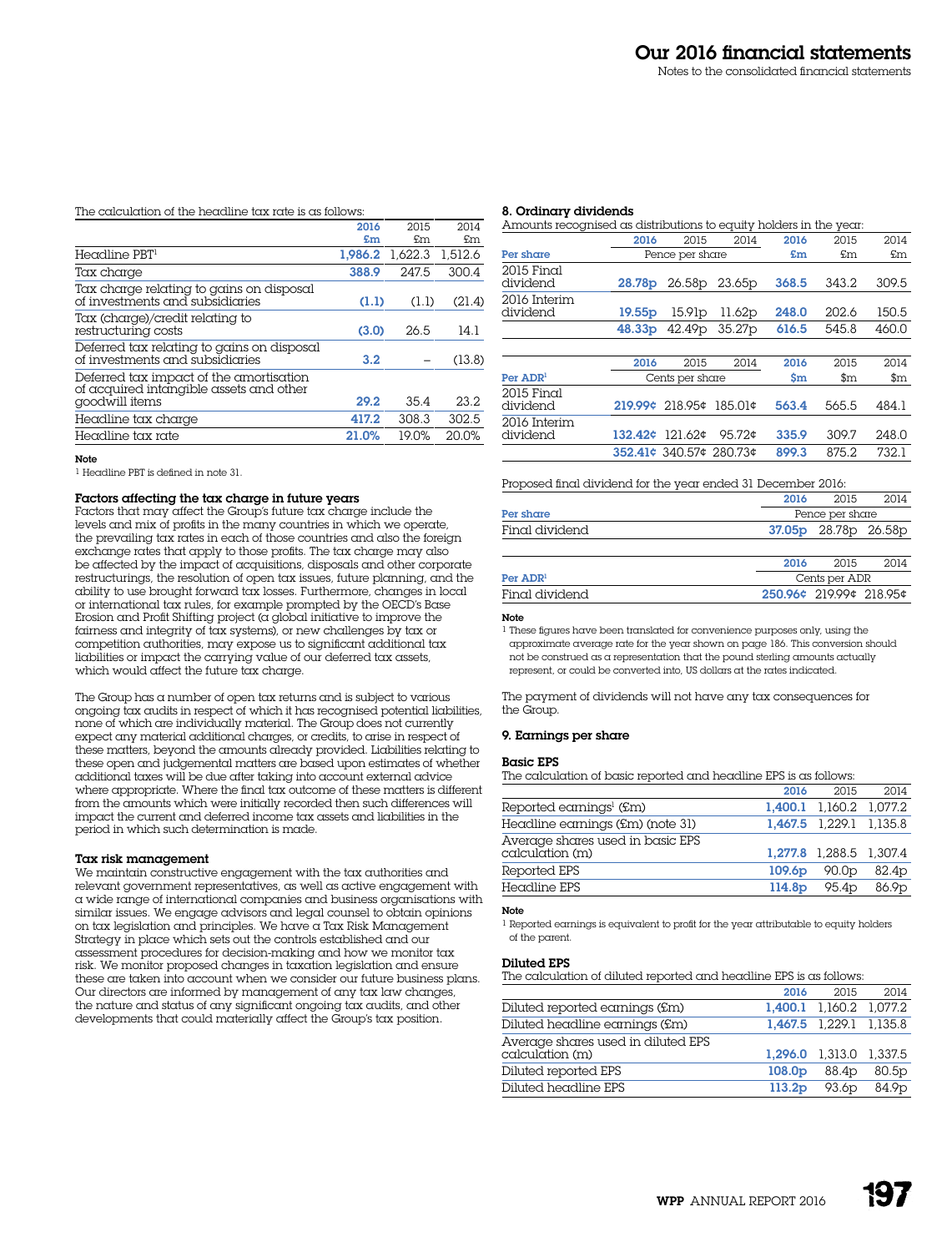Diluted EPS has been calculated based on the diluted reported and diluted headline earnings amounts above. At 31 December 2016, options to purchase 8.4 million ordinary shares (2015: 7.0 million, 2014: 10.7 million) were outstanding, but were excluded from the computation of diluted earnings per share because the exercise prices of these options were greater than the average market price of the Group's shares and, therefore, their inclusion would have been accretive.

A reconciliation between the shares used in calculating basic and diluted EPS is as follows:

|                                                 | 2016 | 2015                    | 2014    |
|-------------------------------------------------|------|-------------------------|---------|
|                                                 | m    | m                       | m       |
| Average shares used in basic EPS<br>calculation |      | 1.277.8 1.288.5 1.307.4 |         |
| Dilutive share options outstanding              | 2.4  | 3.5                     | 4.8     |
| Other potentially issuable shares               | 15.8 | 210                     | 25.3    |
| Shares used in diluted EPS calculation          |      | 1.296.0 1.313.0         | 1.337.5 |

At 31 December 2016 there were 1,331,880,730 (2015: 1,329,366,024) 2014: 1,325,747,724) ordinary shares in issue.

## 10. Sources of finance

The following table summarises the equity and debt financing of the Group, and changes during the year:

|                                                                             |       | Shares |         | Debt    |
|-----------------------------------------------------------------------------|-------|--------|---------|---------|
|                                                                             | 2016  | 2015   | 2016    | 2015    |
|                                                                             | £m    | £m     | £m      | £m      |
| Analysis of changes in financing                                            |       |        |         |         |
| Beginning of year                                                           | 668.2 | 640.6  | 5.157.4 | 4.523.0 |
| Ordinary shares issued                                                      | 27.2  | 27.6   |         |         |
| Net (decrease)/increase in<br>drawings on bank loans and<br>corporate bonds |       |        | (22.5)  | 492.0   |
| Amortisation of financing costs<br>included in net debt                     |       |        | 9.0     | 7.5     |
| Debt acquired                                                               |       |        | 144.4   |         |
| Other movements                                                             |       |        | (13.1)  | 105.0   |
| Exchange adjustments                                                        |       |        | 757.9   | 29.9    |
| End of year                                                                 | 695.4 | 668.2  | 6.033.1 | 5.157.4 |

## Note

The table above excludes bank overdrafts which fall within cash and cash equivalents for the purposes of the consolidated cash flow statement.

#### Shares

At 31 December 2016, the Company's share base was entirely composed of ordinary equity share capital and share premium of £695.4 million (2015: £668.2 million), further details of which are disclosed in note 26.

# Debt

US\$ bonds The Group has in issue \$812 million of 4.75% bonds due November 2021, \$500 million of 3.625% bonds due September 2022, \$750 million of 3.75% bonds due September 2024, \$300 million of 5.125% bonds due September 2042 and \$500 million of 5.625% bonds due November 2043.

Eurobonds The Group has in issue €252 million of 0.43% bonds due March 2018, €600 million of 0.75% bonds due November 2019, €750 million of 3% bonds due November 2023, €750 million of 2.25% bonds due September 2026 and €600 million of 1.625% bonds due March 2030.

Sterling bonds In September 2016, the Group issued £400 million of 2.875% bonds due September 2046. The Group has in issue £400 million of 6% bonds due April 2017 and £200 million of 6.375% bonds due November 2020.

Revolving Credit Facility The Group has a five-year Revolving Credit Facility of \$2.5 billion due July 2021. The Group's borrowing under these facilities, which are drawn down predominantly in US dollars and pounds sterling, averaged the equivalent of \$109 million in 2016. In April 2016, the Group entered into a A\$520 million Revolving Credit Facility due April 2019. The Group's borrowings under the Australian dollar facilities were drawn down in Australian dollars and New Zealand dollars, averaged the equivalent of A\$336 million in 2016. The Group had available undrawn committed credit facilities of £2,122.3 million at December 2016 (2015: £1,696.8 million).

Borrowings under the \$2.5 billion Revolving Credit Facility are governed by certain financial covenants based on the results and financial position of the Group. Borrowings under the A\$520 million Revolving Credit Facility are governed by certain financial covenants based on the results and financial position of WPP AUNZ.

#### US Commercial Paper Program

The Group operates a commercial paper program using its Revolving Credit Facility as a backstop. The average commercial paper outstanding in 2016 was \$293 million. There was no US Commercial Paper outstanding at 31 December 2016.

The following table is an analysis of future anticipated cash flows in relation to the Group's debt, on an undiscounted basis which, therefore, differs from the fair value and carrying value:

| £m<br>(582.9)<br>(389.5) | £m<br>(541.7) |
|--------------------------|---------------|
|                          |               |
|                          |               |
|                          | (548.2)       |
| (893.0)                  | (325.4)       |
| (369.1)                  | (581.6)       |
| (812.9)                  | (335.0)       |
| (5.144.7)                | (4,459.5)     |
|                          |               |
| (8,192.1)                | (6,791.4)     |
| (534.3)                  | (435.8)       |
| (8,726.4)                | (7,227.2)     |
| 2,159.0                  | 1.634.0       |
| (6, 567.4)               | (5, 593.2)    |
| 2,436.9                  | 2.382.4       |
| (4.130.5)                | (3.210.8)     |
|                          |               |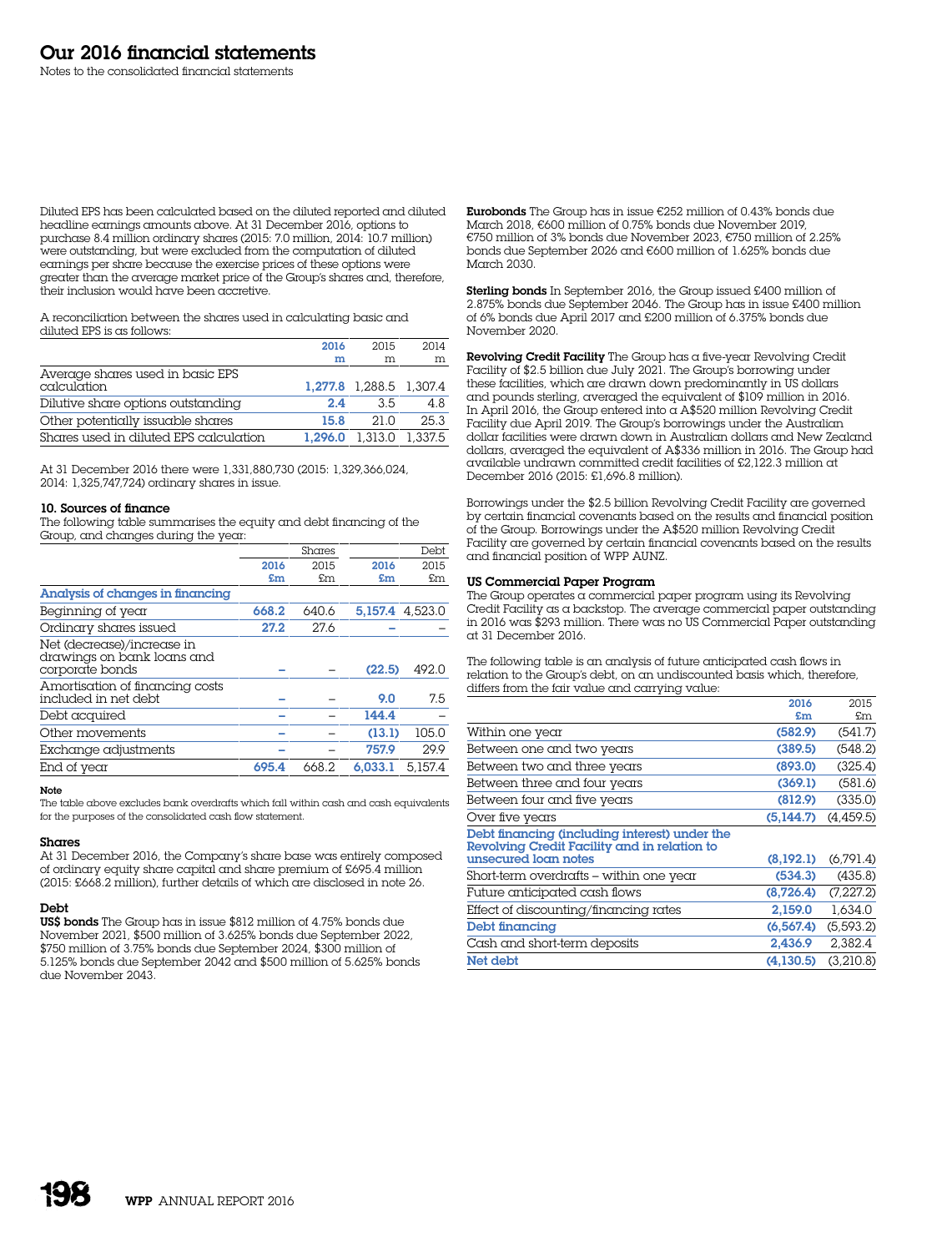Analysis of fixed and floating rate debt by currency including the effect of interest rate and cross-currency swaps:

#### 11. Analysis of cash flows

The following tables analyse the items included within the main cash flow headings on page 188.

# Net cash from operating activities:

|                                                                                              | 2016<br>£m | 2015<br>£m | 2014<br>£m |
|----------------------------------------------------------------------------------------------|------------|------------|------------|
| Profit for the year                                                                          | 1.501.6    | 1.245.1    | 1.151.5    |
| Taxation                                                                                     | 388.9      | 247.5      | 300.4      |
| Revaluation of financial instruments                                                         | 48.3       | 34.7       | (50.7)     |
| Finance costs                                                                                | 254.5      | 224.1      | 262.7      |
| Finance income                                                                               | (80.4)     | (72.4)     | (94.7)     |
| Share of results of associates                                                               | (49.8)     | (47.0)     | (61.9)     |
| <b>Operating profit</b>                                                                      | 2.063.1    | 1.632.0    | 1.507.3    |
| Adjustments for:                                                                             |            |            |            |
| Non-cash share-based incentive plans<br>(including share options)                            | 106.5      | 99.0       | 102.2      |
| Depreciation of property, plant and<br>equipment                                             | 220.8      | 194.7      | 197.3      |
| Impairment of goodwill                                                                       | 27.0       | 15.1       | 16.9       |
| Amortisation and impairment of acquired<br>intangible assets                                 | 168.4      | 140.1      | 147.5      |
| Amortisation of other intangible assets                                                      | 38.6       | 33.7       | 31.6       |
| Investment write-downs                                                                       | 86.1       | 78.7       | 7.3        |
| Gains on disposal of investments<br>and subsidiaries                                         | (44.3)     | (131.0)    | (186.3)    |
| Gains on remeasurement of equity<br>interests arising from a change in scope<br>of ownership | (232.4)    | (165.0)    | (9.2)      |
| Losses/(gains) on sale of property, plant<br>and equipment                                   | 0.8        | 1.1        | (0.8)      |
| Operating cash flow before movements<br>in working capital and provisions                    | 2.434.6    | 1,898.4    | 1,813.8    |
| (Increase)/decrease in inventories<br>and work in progress                                   | (16.7)     | 7.8        | (9.7)      |
| Increase in trade receivables and<br>accrued income                                          | (53.7)     | (882.7)    | (132.5)    |
| Increase in trade payables and<br>deferred income                                            | 188.7      | 713.4      | 449.8      |
| Decrease/(increase) in other receivables                                                     | 77.4       | (39.0)     | 48.5       |
| (Decrease)/increase in other payables –<br>short term                                        | (303.7)    | 74.5       | (58.9)     |
| Increase in other payables - long-term                                                       | 4.5        | 24.2       | 36.5       |
| Decrease in provisions                                                                       | (47.8)     | (62.3)     | (38.7)     |
| Cash generated by operations                                                                 | 2.283.3    | 1.734.3    | 2.108.8    |
| Corporation and overseas tax paid                                                            | (414.2)    | (301.2)    | (289.9)    |
| Interest and similar charges paid                                                            | (242.1)    | (212.0)    | (249.1)    |
| Interest received                                                                            | 73.9       | 61.3       | 69.8       |
| Investment income                                                                            | 12.5       | 4.9        | 11.9       |
| Dividends from associates                                                                    | 60.4       | 72.6       | 52.2       |
| Net cash inflow from operating activities                                                    | 1.773.8    | 1.359.9    | 1.703.7    |

| 2016  |              |         | Fixed      | Floating   | Period       |
|-------|--------------|---------|------------|------------|--------------|
|       | Currency     | £m      | rate       | basis      | $(months)^1$ |
| \$    | – fixed      | 1,255.6 | 4.62%      | $n/\alpha$ | 212          |
|       | $-$ floating | 1,063.1 | $n/\alpha$ | LIBOR      | $n/\alpha$   |
| £     | – fixed      | 800.0   | 4.53%      | $n/\alpha$ | 193          |
|       | – floating   | 200.0   | $n/\alpha$ | LIBOR      | $n/\alpha$   |
| €     | – fixed      | 2.521.9 | 1.85%      | $n/\alpha$ | 93           |
| Other |              | 192.5   | $n/\alpha$ | $n/\alpha$ | $n/\alpha$   |

6,033.1

| 2015  | Currency     | £m      | Fixed<br>ratel | Floatina<br>basis | Period<br>(months) <sup>1</sup> |
|-------|--------------|---------|----------------|-------------------|---------------------------------|
| \$    | $-$ fixed    | 1.052.0 | 4.62%          | $n/\alpha$        | 224                             |
|       | – floating   | 890.7   | n/a            | <b>LIBOR</b>      | $n/\alpha$                      |
| £     | – fixed      | 400.0   | 6.19%          | $n/\alpha$        | 37                              |
|       | $-$ floating | 200.0   | n/a            | <b>LIBOR</b>      | $n/\alpha$                      |
| €     | – fixed      | 2.544.4 | 2.54%          | $n/\alpha$        | 90                              |
| Other |              | 70.3    | n/a            | $n/\alpha$        | $n/\alpha$                      |
|       |              | 5.157.4 |                |                   |                                 |

# Note

 $\footnotesize^1$  Weighted average. These rates do not include the effect of gains on interest rate swap terminations that are written to income over the life of the original instrument.

The following table is an analysis of future anticipated cash flows in relation to the Group's financial derivatives, which include interest rate swaps, cash flow hedges and other foreign exchange swaps:

|                                 |         | Financial liabilities | Financial assets |            |  |
|---------------------------------|---------|-----------------------|------------------|------------|--|
|                                 | Payable | Receivable            | Payable          | Receivable |  |
| 2016                            | £m      | £m                    | \$m\$            | £m         |  |
| Within one year                 | 183.2   | 183.0                 | 282.5            | 302.2      |  |
| Between one and two<br>years    | 19.2    | 20.6                  | 51.7             | 55.4       |  |
| Between two and three<br>years  | 18.8    | 18.1                  | 57.5             | 58.5       |  |
| Between three and four<br>years | 20.0    | 18.1                  | 61.2             | 60.5       |  |
| Between four and five<br>years  | 20.7    | 18.1                  | 1.687.3          | 1.686.1    |  |
| Over five years                 | 521.3   | 518.1                 |                  |            |  |
|                                 | 783.2   | 776.0                 | 2.140.2          | 2.162.7    |  |

|                                 |               | Financial liabilities |                  | Financial assets |
|---------------------------------|---------------|-----------------------|------------------|------------------|
| 2015                            | Payable<br>£m | Receivable<br>£m      | Payable<br>\$m\$ | Receivable<br>£m |
| Within one year                 | 55.2          | 50.6                  | 72.4             | 102.7            |
| Between one and two<br>years    | 40.7          | 39.4                  | 277.1            | 298.1            |
| Between two and three<br>years  | 17.4          | 17.6                  | 52.8             | 56.7             |
| Between three and four<br>years | 18.4          | 19.1                  | 55.6             | 56.7             |
| Between four and five<br>years  | 20.3          | 20.8                  | 58.1             | 56.7             |
| Over five years                 | 834.1         | 834.2                 | 1.393.6          | 1,387.2          |
|                                 | 986.1         | 981.7                 | 1.909.6          | 1.958.1          |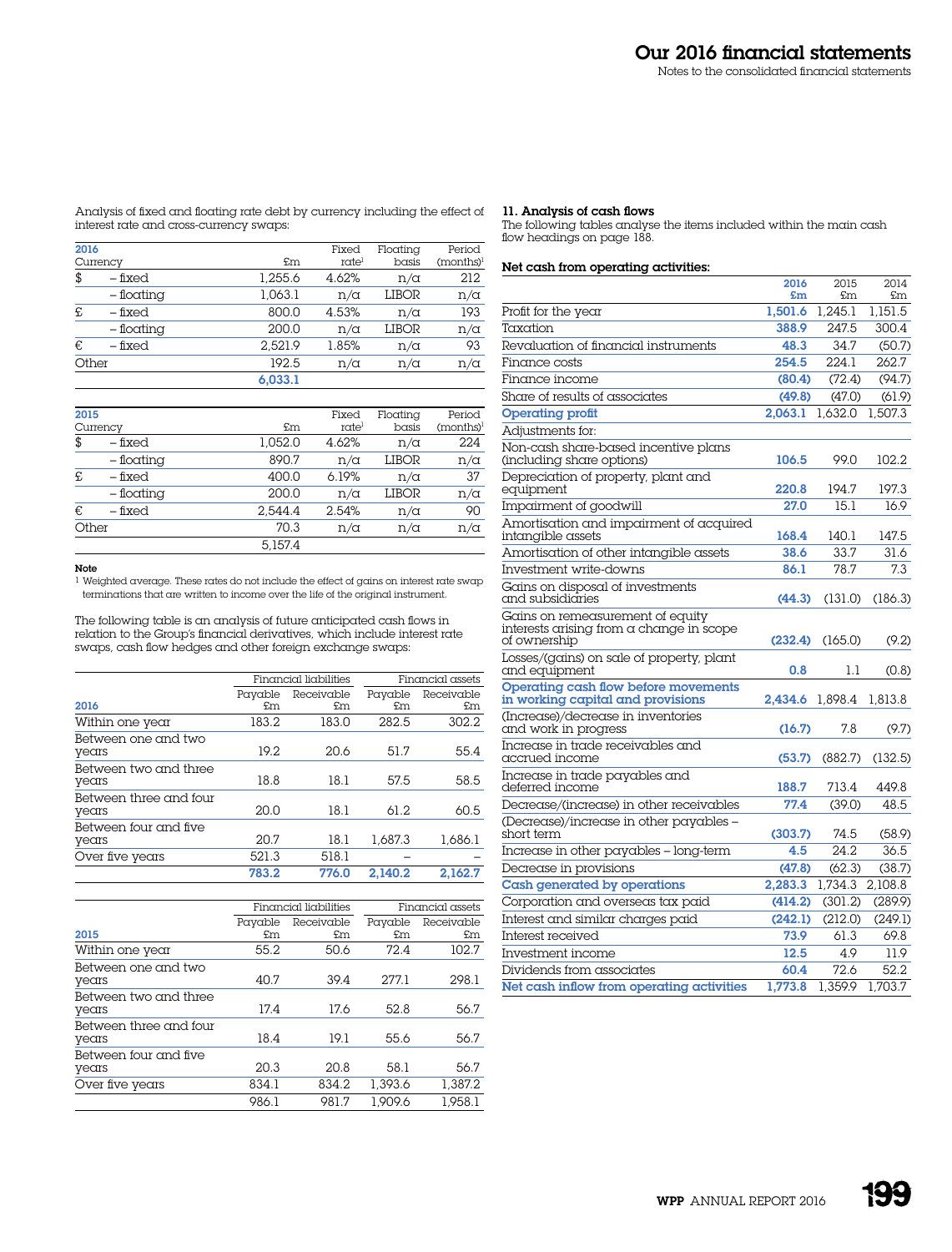Notes to the consolidated financial statements

#### Acquisitions and disposals:

|                                                         | 2016    | 2015    | 2014    |
|---------------------------------------------------------|---------|---------|---------|
|                                                         | £m      | \$m\$   | £m.     |
| Initial cash consideration                              | (424.1) | (463.5) | (382.7) |
| Cash and cash equivalents acquired (net)                | 57.3    | 577     | 744     |
| Earnout payments                                        | (92.3)  | (43.9)  | (34.3)  |
| Purchase of other investments (including<br>associates) | (260.2) | (283.2) | (188.8) |
| Proceeds on disposal of investments<br>and subsidiaries | 80.5    | 63.4    | 42.3    |
| Acquisitions and disposals                              | (638.8) | (669.5) | (489.1) |
| Cash consideration for non-controlling<br>interests     | (58.3)  | (23.6)  | (5.6)   |
| Net cash outflow                                        | (697.1) | (693.1) | (494.7) |
|                                                         |         |         |         |

#### Share repurchases and buy-backs:

|                                       | 2016                      | 2015                          | 2014   |
|---------------------------------------|---------------------------|-------------------------------|--------|
|                                       | $\mathbf{f}_{\mathbf{m}}$ | £m.                           | \$m\$  |
| Purchase of own shares by ESOP Trusts |                           | $(152.9)$ $(181.6)$           | (98.3) |
| Shares purchased into treasury        |                           | $(274.5)$ $(406.0)$ $(412.5)$ |        |
| Net cash outflow                      |                           | $(427.4)$ $(587.6)$ $(510.8)$ |        |

# Net (decrease)/increase in borrowings:

|                                                     | 2016    | 2015    | 2014    |
|-----------------------------------------------------|---------|---------|---------|
|                                                     | £m      | £m      | £m      |
| Proceeds from issue of £400 million bonds           | 400.0   |         |         |
| Repayment of €498 million bonds                     | (392.1) |         |         |
| Proceeds from issues of $E600$ million bonds        |         | 858.7   |         |
| Repayment of €500 million bonds                     |         | (481.9) |         |
| Premium on exchange of €252 million bonds           |         | (13.7)  |         |
| Repayment of \$369 million bonds                    |         |         | (235.3) |
| Repayment of \$600 million bonds                    |         |         | (333.7) |
| Repayment of \$25 million TNS<br>private placements |         |         | (14.6)  |
| Proceeds from issue of $E750$ million bonds         |         |         | 588.7   |
| Proceeds from issue of \$750 million bonds          |         |         | 460.1   |
| (Decrease)/increase in drawings on<br>bank loans    | (30.4)  | 128.9   |         |
| Net cash (outflow)/inflow                           | (22.5)  | 492.0   | 465.2   |

#### Cash and cash equivalents:

|                          | 2016                    | 2015  | 2014                          |
|--------------------------|-------------------------|-------|-------------------------------|
|                          | £m                      | £m.   | £m                            |
| Cash at bank and in hand | 2,256.2 2,227.8 1,967.0 |       |                               |
| Short-term bank deposits | 180.7                   | 154.6 | 545.7                         |
| Overdrafts               |                         |       | $(534.3)$ $(435.8)$ $(265.1)$ |
|                          | 1,902.6 1,946.6 2,247.6 |       |                               |

#### Note

1 Bank overdrafts are included in cash and cash equivalents because they form an integral part of the Group's cash management.

The Group considers that the carrying amount of cash and cash equivalents approximates their fair value.

## 12. Intangible assets

#### Goodwill

The movements in 2016 and 2015 were as follows:

|                               | £m       |
|-------------------------------|----------|
| Cost:                         |          |
| 1 January 2015                | 10,583.0 |
| Additions <sup>1</sup>        | 763.6    |
| Revision of earnout estimates | 19.9     |
| Exchange adjustments          | (72.3)   |
| 31 December 2015              | 11.294.2 |
| Additions <sup>1</sup>        | 796.6    |
| Revision of earnout estimates | 28.4     |
| Exchange adjustments          | 1.820.2  |
| 31 December 2016              | 13,939.4 |

# Accumulated impairment losses and write-downs:

| 1 January 2015                 | 603.6 |
|--------------------------------|-------|
| Impairment losses for the year | 15.1  |
| Exchange adjustments           | 4.9   |
| 31 December 2015               | 623.6 |
| Impairment losses for the year | 20.0  |
| Exchange adjustments           | 81.5  |
| 31 December 2016               | 725.1 |

# Net book value:

| 31 December 2016 | 13.214.3 |
|------------------|----------|
| 31 December 2015 | 10.670.6 |
| 1 January 2015   | 9.979.4  |

### Note

1 Additions represent goodwill arising on the acquisition of subsidiary undertakings including the effect of any revisions to fair value adjustments that had been determined provisionally at the immediately preceding balance sheet date, as permitted by IFRS 3 Business Combinations. The effect of such revisions was not material in either year presented. Goodwill arising on the acquisition of associate undertakings is shown within interests in associates and joint ventures in note 14.

Cash-generating units with significant goodwill as at 31 December are:

|                       | 2016    | 2015              |
|-----------------------|---------|-------------------|
|                       | £m      | £m                |
| GroupM                |         | 2,966.2 2,390.7   |
| Kantar                |         | 2,573.0 2,223.4   |
| Wunderman             |         | 1.297.1 1.083.3   |
| Y&R Advertising       | 1.140.3 | 946.9             |
| Burson-Marsteller     | 590.3   | 482.6             |
| Other                 |         | 4.647.4 3.543.7   |
| <b>Total goodwill</b> |         | 13.214.3 10.670.6 |

Other goodwill represents goodwill on a large number of cash-generating units, none of which is individually significant in comparison to the total carrying value of goodwill.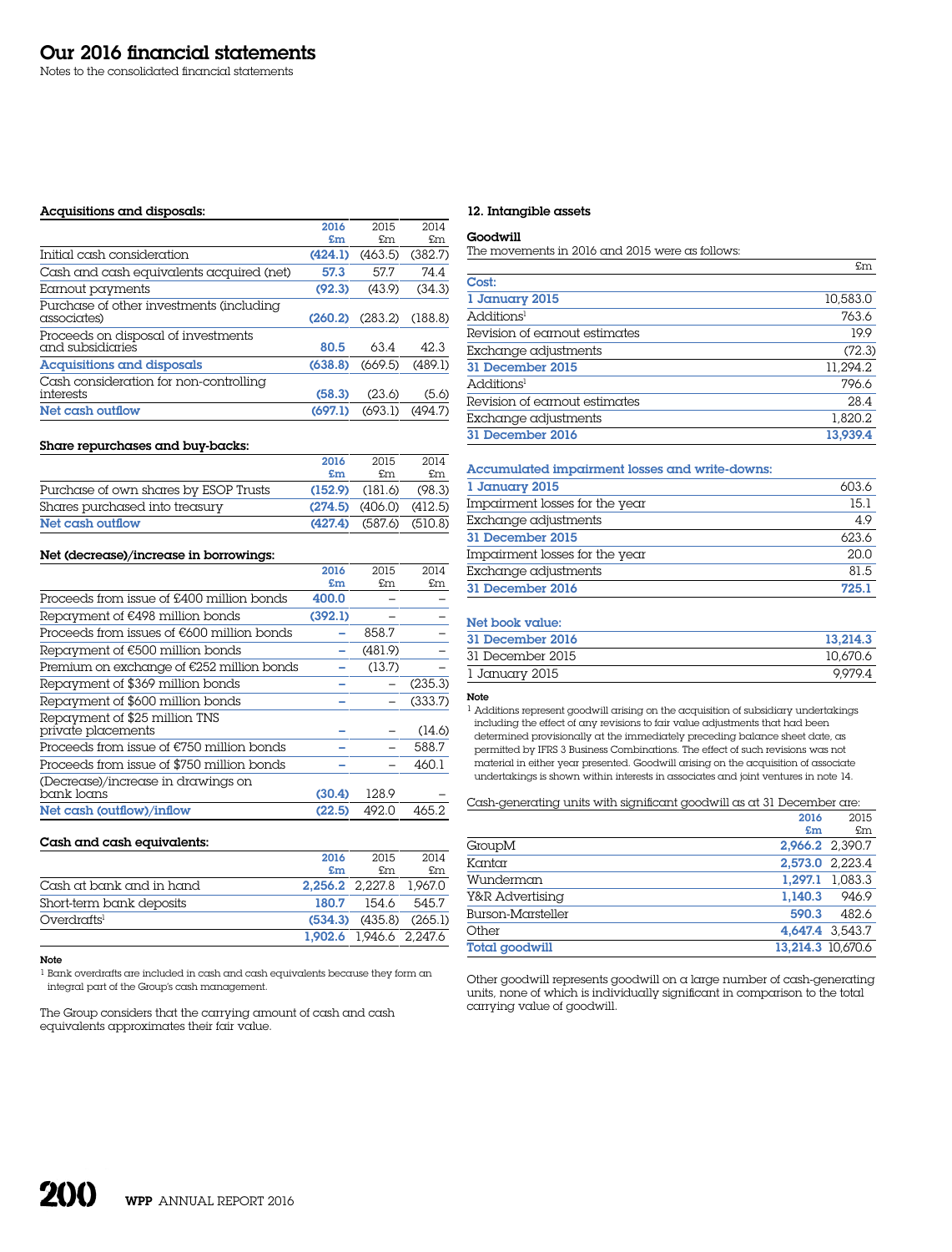#### Other intangible assets

| The movements in 2016 and 2015 were as follows: |             |                  |        |         |  |  |  |
|-------------------------------------------------|-------------|------------------|--------|---------|--|--|--|
| Brands                                          |             |                  |        |         |  |  |  |
|                                                 |             | with an Acquired |        |         |  |  |  |
|                                                 | indefinite  | intan-           |        |         |  |  |  |
|                                                 | useful life | qibles           | Other  | Total   |  |  |  |
|                                                 | \$m\$       | £m               | £m     | £m      |  |  |  |
| Cost:                                           |             |                  |        |         |  |  |  |
| 1 January 2015                                  | 969.3       | 1,784.2          | 313.0  | 3,066.5 |  |  |  |
| Additions                                       |             |                  | 36.1   | 36.1    |  |  |  |
| Disposals                                       |             |                  | (19.2) | (19.2)  |  |  |  |
| New acquisitions                                |             | 230.7            | 2.4    | 233.1   |  |  |  |
| Other movements <sup>1</sup>                    |             | 6.7              | (4.1)  | 2.6     |  |  |  |
| Exchange adjustments                            | (1.2)       | (14.5)           | 2.8    | (12.9)  |  |  |  |
| 31 December 2015                                | 968.1       | 2,007.1          | 331.0  | 3,306.2 |  |  |  |
| Additions                                       |             |                  | 33.0   | 33.0    |  |  |  |
| Disposals                                       |             | (0.8)            | (42.2) | (43.0)  |  |  |  |
| New acquisitions                                |             | 319.1            | 10.5   | 329.6   |  |  |  |
| Other movements <sup>1</sup>                    |             | 11.6             | 4.7    | 16.3    |  |  |  |
| Exchange adjustments                            | 173.2       | 198.5            | 67.1   | 438.8   |  |  |  |
| 31 December 2016                                | 1,141.3     | 2,535.5          | 404.1  | 4,080.9 |  |  |  |
|                                                 |             |                  |        |         |  |  |  |

| Amortisation and impairment: |         |        |         |
|------------------------------|---------|--------|---------|
| 1 January 2015               | 1.187.3 | 210.3  | 1,397.6 |
| Charge for the year          | 135.7   | 33.7   | 169.4   |
| Disposals                    |         | (18.3) | (18.3)  |
| IT asset write-downs         |         | 29.1   | 29.1    |
| Other movements              |         | (7.3)  | (7.3)   |
| Exchange adjustments         | 16.5    | 3.8    | 20.3    |
| 31 December 2015             | 1.339.5 | 251.3  | 1.590.8 |
| Charge for the year          | 163.3   | 38.6   | 201.9   |
| Disposals                    | (0.4)   | (39.5) | (39.9)  |
| Other movements              |         | 2.0    | 2.0     |
| Exchange adjustments         | 60.6    | 48.2   | 108.8   |
| 31 December 2016             | 1.563.0 | 300.6  | 1.863.6 |

## Net book value:

| 31 December 2016 | 1,141.3 972.5 103.5 2,217.3 |             |                    |
|------------------|-----------------------------|-------------|--------------------|
| 31 December 2015 | 968.1                       |             | 667.6 79.7 1.715.4 |
| 1 January 2015   |                             | 969.3 596.9 | 102.7 1.668.9      |

#### Note

1 Other movements in acquired intangibles include revisions to fair value adjustments arising on the acquisition of subsidiary undertakings that had been determined provisionally at the immediately preceding balance sheet date, as permitted by IFRS 3 Business Combinations.

Brands with an indefinite life are carried at historical cost in accordance with the Group's accounting policy for intangible assets. The carrying values of the separately identifiable brands are not individually significant in comparison with the total carrying value of brands with an indefinite useful life.

Acquired intangible assets at net book value at 31 December 2016 include brand names of £486.2 million (2015: £401.0 million), customerrelated intangibles of £448.9 million (2015: £239.9 million), and other assets (including proprietary tools) of £37.4 million (2015: £26.7 million).

The total amortisation and impairment of acquired intangible assets of £168.4 million (2015: £140.1 million) includes £5.1 million (2015: £4.4 million) in relation to associates.

In accordance with the Group's accounting policy, the carrying values of goodwill and intangible assets with indefinite useful lives are reviewed for impairment annually or more frequently if events or changes in circumstances indicate that the asset might be impaired.

The carrying values of brands with an indefinite useful life are assessed for impairment purposes by using the royalty and loyalty methods of valuation, both of which utilise the net present value of future cash flows associated with the brands.

The goodwill impairment review is undertaken annually on 30 September. The review assessed whether the carrying value of goodwill was supported by the net present value of future cash flows, using a pre-tax discount rate of 8.5% (2015: 8.5%) and management forecasts for a projection period of up to five years, followed by an assumed annual long-term growth rate of 3.0% (2015: 3.0%) and no assumed improvement in operating margin. Management have made the judgement that this long-term growth rate does not exceed the long-term average growth rate for the industry.

The goodwill impairment charge of £27.0 million (2015: £15.1 million) relates to a number of under-performing businesses in the Group, of which £7.0 million (2015: £nil) is in relation to associates. In certain markets, the impact of local economic conditions and trading circumstances on these businesses was sufficiently severe to indicate impairment to the carrying value of goodwill.

Under IFRS, an impairment charge is required for both goodwill and other indefinite-lived assets when the carrying amount exceeds the 'recoverable amount', defined as the higher of fair value less costs to sell and value in use.

Our approach in determining the recoverable amount utilises  $\alpha$ discounted cash flow methodology, which necessarily involves making numerous estimates and assumptions regarding revenue growth, operating margins, appropriate discount rates and working capital requirements. The key assumptions used for estimating cash flow projections in the Group's impairment testing are those relating to revenue growth and operating margin. The key assumptions take account of the businesses' expectations for the projection period. These expectations consider the macroeconomic environment, industry and market conditions, the unit's historical performance and any other circumstances particular to the unit, such as business strategy and client mix.

These estimates will likely differ from future actual results of operations and cash flows, and it is possible that these differences could be material. In addition, judgements are applied in determining the level of cash-generating unit identified for impairment testing and the criteria used to determine which assets should be aggregated. A difference in testing levels could affect whether an impairment is recorded and the extent of impairment loss. Changes in our business activities or structure may also result in changes to the level of testing in future periods. Further, future events could cause the Group to conclude that impairment indicators exist and that the asset values associated with a given operation have become impaired. Any resulting impairment loss could have a material impact on the Group's financial condition and results of operations.

Historically our impairment losses have resulted from a specific event, condition or circumstance in one of our companies, such as the loss of  $\alpha$  significant client. As  $\alpha$  result, changes in the assumptions used in our impairment model have not had a significant effect on the impairment charges recognised and a reasonably possible change in assumptions would not lead to a significant impairment. The carrying value of goodwill and other intangible assets will continue to be reviewed at least annually for impairment and adjusted to the recoverable amount if required.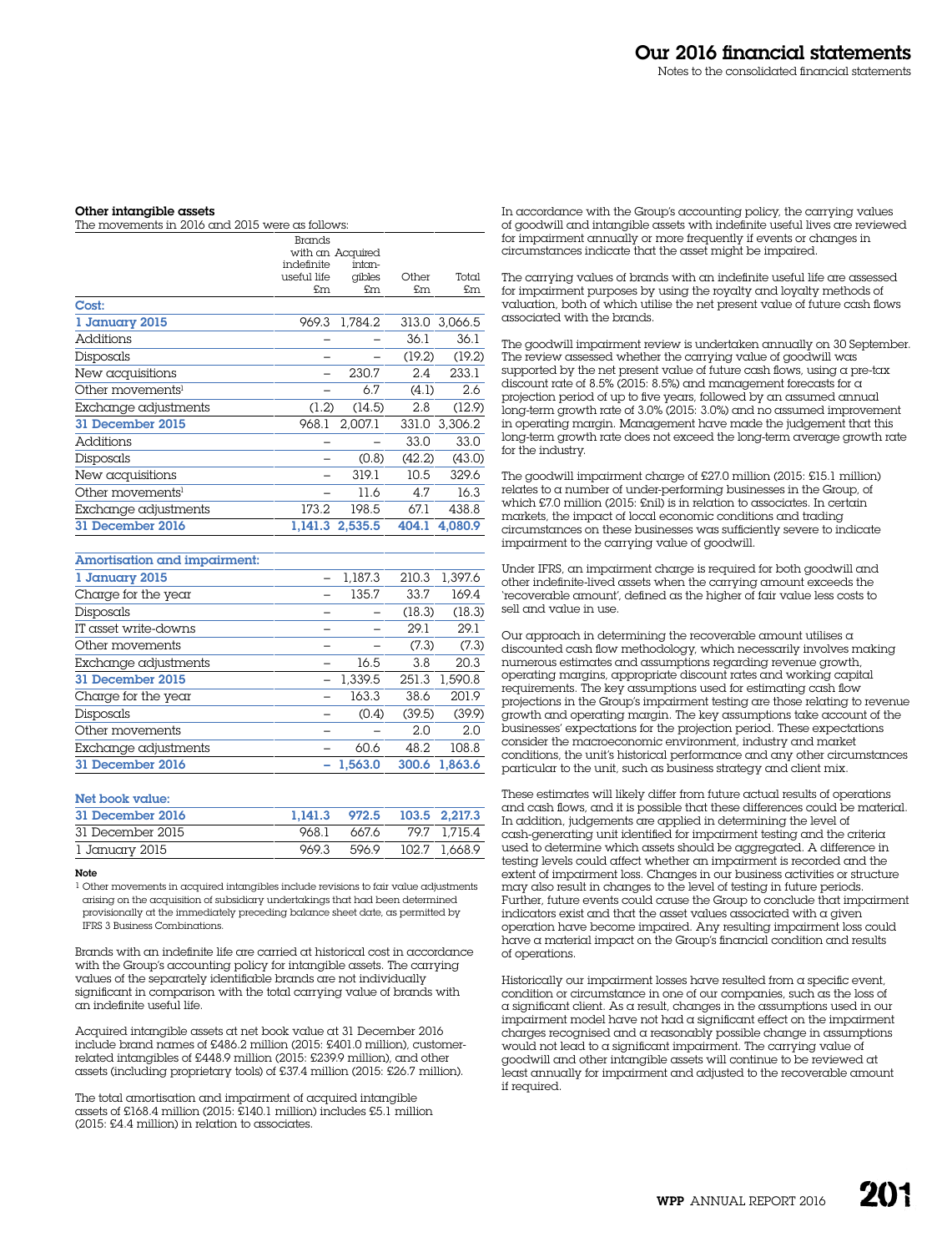Notes to the consolidated financial statements

#### 13. Property, plant and equipment

The movements in 2016 and 2015 were as follows:

| 14. Interests in associates, joint ventures and other investments |
|-------------------------------------------------------------------|
| The movements in 2016 and 2015 were as follows:                   |

|                         |                          |        |                | Fixtures. |         |         |
|-------------------------|--------------------------|--------|----------------|-----------|---------|---------|
|                         |                          | Free-  |                | fittings  | Com-    |         |
|                         |                          | bold   | Lease-         | and       | puter   |         |
|                         |                          | build- | hold           | equip-    | equip-  |         |
|                         | Land                     |        | ings buildings | ment      | ment    | Total   |
|                         | £m                       | £m     | £m             | £m        | £m      | £m      |
| Cost:                   |                          |        |                |           |         |         |
| 1 January 2015          | 37.1                     | 110.3  | 784.7          | 334.7     | 598.4   | 1.865.2 |
| <b>Additions</b>        |                          | 0.4    | 107.2          | 39.4      | 63.3    | 210.3   |
| New acquisitions        |                          | 1.2    | 2.2            | 13.3      | 4.4     | 21.1    |
| Disposals               |                          | (12.6) | (68.2)         | (37.7)    | (55.9)  | (174.4) |
| Exchange<br>adjustments |                          | 2.9    | 11.5           | (11.4)    | (7.3)   | (4.3)   |
| 31 December 2015        | 37.1                     | 102.2  | 837.4          | 338.3     | 602.9   | 1.917.9 |
| <b>Additions</b>        |                          | 1.3    | 107.9          | 55.9      | 87.0    | 252.1   |
| New acquisitions        |                          |        | 7.9            | 6.5       | 6.2     | 20.6    |
| Disposals               |                          | (0.3)  | (83.2)         | (46.1)    | (106.4) | (236.0) |
| Exchange<br>adjustments |                          | 23.2   | 142.5          | 48.0      | 153.7   | 367.4   |
| 31 December 2016        | 37.1                     | 126.4  | 1.012.5        | 402.6     | 743.4   | 2,322.0 |
| Depreciation:           |                          |        |                |           |         |         |
| 1 January 2015          |                          | 22.5   | 412.4          | 203.4     | 454.4   | 1.092.7 |
| Charge for the year     |                          | 5.2    | 70.5           | 40.9      | 78.1    | 194.7   |
| Disposals               | ۳                        | (7.7)  | (64.8)         | (29.5)    | (54.5)  | (156.5) |
| Exchange<br>adjustments |                          | (0.8)  | 5.1            | (5.9)     | (9.1)   | (10.7)  |
| 31 December 2015        | $\overline{\phantom{0}}$ | 19.2   | 423.2          | 208.9     | 468.9   | 1.120.2 |
| Charge for the year     | -                        | 4.3    | 81.1           | 45.7      | 89.7    | 220.8   |
| Disposals               |                          | (0.6)  | (77.8)         | (49.2)    | (101.4) | (229.0) |
| Exchange<br>adjustments |                          | 2.3    | 83.3           | 34.6      | 121.1   | 241.3   |
| 31 December 2016        |                          | 25.2   | 509.8          | 240.0     | 578.3   | 1.353.3 |

Net book value:

| 31 December 2016 37.1                              |      | 101.2 | 502.7 162.6 165.1 |             | 968.7   |
|----------------------------------------------------|------|-------|-------------------|-------------|---------|
| 31 December 2015 37.1 83.0 414.2 129.4 134.0 797.7 |      |       |                   |             |         |
| 1 January 2015                                     | 37.1 | 878   | 372.3             | 131.3 144.0 | - 772.5 |

At the end of the year, capital commitments contracted, but not provided for in respect of property, plant and equipment were £22.1 million (2015: £61.3 million).

|                                                          |           | Goodwill                                      |           |                  |
|----------------------------------------------------------|-----------|-----------------------------------------------|-----------|------------------|
|                                                          |           | and other                                     |           |                  |
|                                                          | Net       | intang-                                       |           |                  |
|                                                          | assets of | ibles of                                      | Total     |                  |
|                                                          | and joint | associates associates associates<br>and joint | and joint | Other<br>invest- |
|                                                          | ventures  | ventures                                      | ventures  | ments            |
|                                                          | £m        | £m                                            | £m        | £m               |
| 1 January 2015                                           | 419.2     | 340.7                                         | 759.9     | 669.2            |
| <b>Additions</b>                                         | (18.7)    |                                               | (18.7)    | 357.1            |
| Goodwill arising on<br>acquisition of new<br>associates  |           | 124.8                                         | 124.8     |                  |
| Share of results of associate                            |           |                                               |           |                  |
| undertakings (note 4)                                    | 47.0      |                                               | 47.0      |                  |
| Dividends                                                | (75.1)    |                                               | (75.1)    |                  |
| Other movements                                          | 5.1       | 5.7                                           | 10.8      |                  |
| Exchange adjustments                                     | (7.9)     | (5.8)                                         | (13.7)    | 18.9             |
| Disposals                                                | (46.7)    | (1.6)                                         | (48.3)    | (13.8)           |
| Reclassification from/(to)<br>subsidiaries               | 11.2      | (34.9)                                        | (23.7)    |                  |
| Revaluation of other<br>investments                      |           |                                               |           | 206.0            |
| Amortisation of other<br>intangible assets               |           | (4.4)                                         | (4.4)     |                  |
| Write-downs                                              |           |                                               |           | (78.7)           |
| 31 December 2015                                         | 334.1     | 424.5                                         | 758.6     | 1,158.7          |
| <b>Additions</b>                                         | (1.3)     |                                               | (1.3)     | 233.5            |
| Goodwill arising on<br>acquisition of new<br>associates  |           | 292.2                                         | 292.2     |                  |
| Share of results of associate<br>undertakings (note 4)   | 49.8      |                                               | 49.8      |                  |
| Dividends                                                | (60.4)    |                                               | (60.4)    |                  |
| Other movements                                          | (45.3)    | 52.4                                          | 7.1       |                  |
| Reclassification from other<br>investments to associates | 43.6      | 30.7                                          | 74.3      | (74.3)           |
| Exchange adjustments                                     | 61.6      | 50.1                                          | 111.7     | 170.4            |
| Disposals                                                | (12.7)    |                                               | (12.7)    | (3.4)            |
| Reclassification<br>to subsidiaries                      | (44.2)    | (88.8)                                        | (133.0)   | (0.2)            |
| Revaluation of other<br>investments                      |           |                                               |           | (93.1)           |
| Amortisation of other<br>intangible assets               |           | (5.1)                                         | (5.1)     |                  |
| Goodwill impairment                                      |           | (7.0)                                         | (7.0)     |                  |
| Write-downs                                              | (4.8)     |                                               | (4.8)     | (81.3)           |
| 31 December 2016                                         | 320.4     | 749.0                                         | 1,069.4   | 1.310.3          |

The investments included above as 'other investments' represent investments in equity securities that present the Group with opportunity for return through dividend income and trading gains. They have no fixed maturity or coupon rate. The fair values of the listed securities are based on quoted market prices. For unlisted securities, where market value is not available, the Group has estimated relevant fair values on the basis of publicly available information from outside sources or on the basis of discounted cash flow models where appropriate.

The carrying values of the Group's associates and joint ventures are reviewed for impairment in accordance with the Group's accounting policies.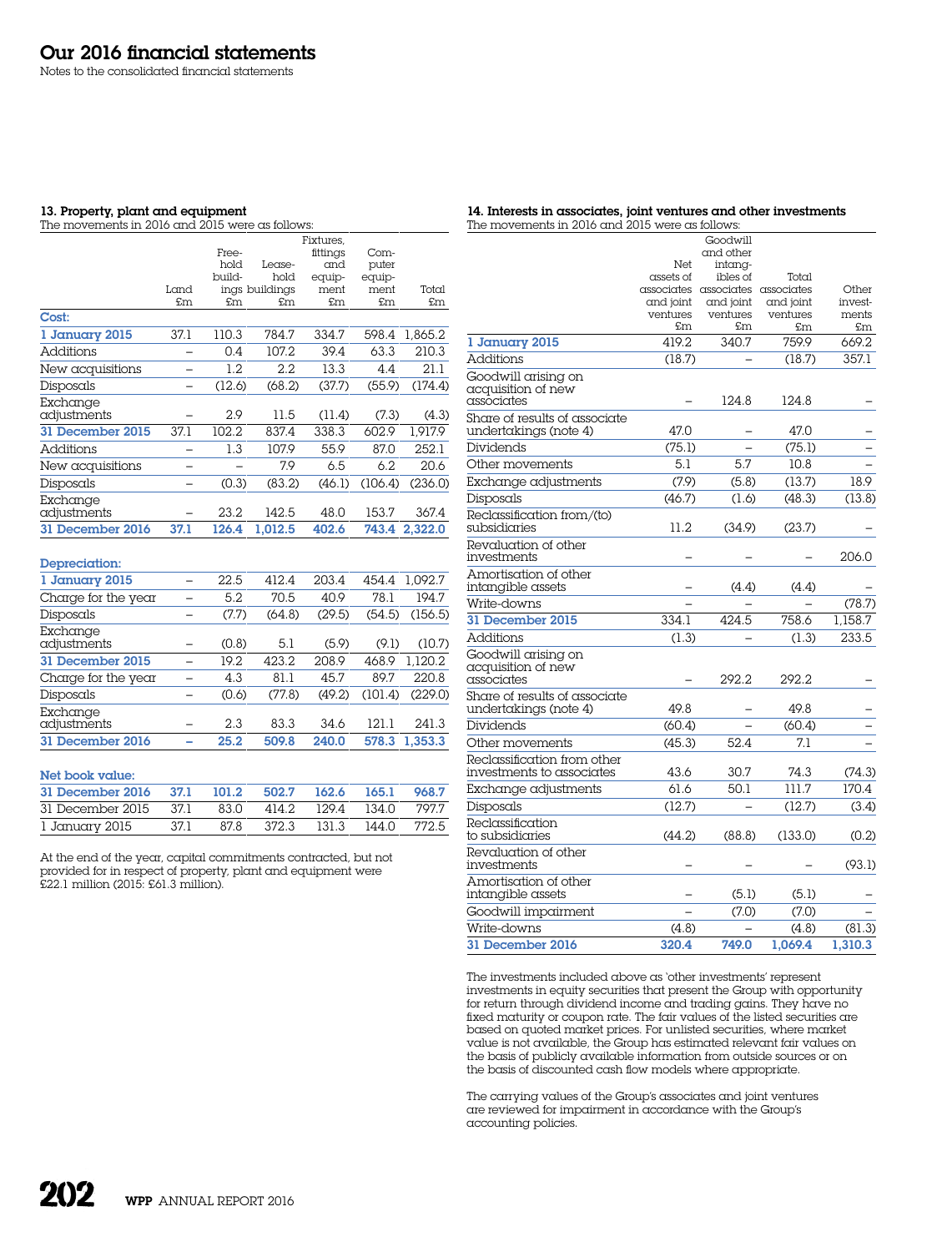The Group's principal associates and joint ventures at 31 December 2016 included:

|                                                          | $\frac{1}{2}$ | Country of    |
|----------------------------------------------------------|---------------|---------------|
|                                                          | owned         | incorporation |
| Asatsu-DK Inc.                                           | 24.6          | Japan         |
| Barrows Design and Manufacturing (Pty)<br><b>Limited</b> | 35.0          | South Africa  |
| Chime Communications Ltd                                 | 24.9          | UK            |
| CTR Market Research Company Limited                      | 46.0          | $Chin\alpha$  |
| CVSC Sofres Media Co Limited                             | 40.0          | $Chin\alpha$  |
| GIIR Inc.                                                | 30.0          | Korea         |
| GlobalS.A. <sup>1</sup>                                  | 19.5          | Argentina     |
| Haworth Marketing & Media Company                        | 49.0          | USA           |
| High Co SA                                               | 34.1          | France        |
| Imagina                                                  | 23.5          | Spain         |
| Marktest Investimentos SGPS S.A.                         | 43.1          | Portugal      |
| Smollan Holdings (Pty) Ltd                               | 24.8          | South Africa  |

#### Note

1 Although the Group holds less than 20% of Globant S.A, it is considered to be an associate as the Group exercises significant influence over the entity.

The market value of the Group's shares in its principal listed associate undertakings at 31 December 2016 was as follows: Asatsu-DK Inc: £202.9 million, GIIR Inc: £26.9 million, Globant SA: £180.7 million and High Co SA: £21.0 million (2015: Asatsu-DK Inc: £171.6 million, GIIR Inc: £25.2 million, Globant SA: £170.3 million and High Co SA: £27.2 million).

The carrying value (including goodwill and other intangibles) of these equity interests in the Group's consolidated balance sheet at 31 December 2016 was as follows: Asatsu-DK Inc: £134.5 million, GIIR Inc: £37.9 million, Globant SA: £78.5 million and High Co SA: £31.4 million (2015: Asatsu-DK Inc: £120.1 million, GIIR Inc: £30.4 million, Globant SA: £61.9 million and High Co SA: £28.6 million).

Where the market value of the Group's listed associates is less than the carrying value, an impairment review is performed utilising the discounted cash flow methodology discussed in note 12.

The Group's investments in its principal associate undertakings are represented by ordinary shares.

#### Summarised financial information

The following tables present a summary of the aggregate financial performance and net asset position of the Group's associate undertakings and joint ventures. These have been estimated and converted, where appropriate, to an IFRS presentation based on information provided by the relevant companies at 31 December 2016.

|                        | 2016    | 2015                                | 2014    |
|------------------------|---------|-------------------------------------|---------|
|                        | £m      | £m                                  | £m      |
| Income statement       |         |                                     |         |
| Revenue                | 2.254.5 | 2.049.5                             | 2.246.5 |
| Operating profit       | 308.3   | 283.7                               | 280.6   |
| Profit before taxation | 237.2   | 236.5                               | 267.0   |
| Profit for the year    | 156.7   | 162.0                               | 183.0   |
|                        |         |                                     |         |
|                        | 2016    | 2015                                | 2014    |
|                        | £m      | £m                                  | £m      |
| <b>Balance sheet</b>   |         |                                     |         |
| Assets                 | 4.223.1 | 3.912.4                             | 4.380.3 |
| Liabilities            |         | $(1.900.0)$ $(1.906.2)$ $(1.823.9)$ |         |
| Net assets             | 2.323.1 | 2.006.2                             | 2.556.4 |

The application of equity accounting is ordinarily discontinued when the investment is reduced to zero and additional losses are not provided for unless the Group has guaranteed obligations of the investee or is otherwise committed to provide further financial support for the investee.

At the end of the year, capital commitments contracted, but not provided for in respect of interests in associates and other investments were £89.2 million (2015: £93.1 million).

#### 15. Deferred tax

The Group's deferred tax assets and liabilities are measured at the end of each period in accordance with IAS 12 Income taxes. The recognition of deferred tax assets is determined by reference to the Group's estimate of recoverability, using models where appropriate to forecast future taxable profits.

Deferred tax assets have only been recognised for territories where the Group considers that it is probable there would be sufficient taxable profits for the future deductions to be utilised.

Based on available evidence, both positive and negative, we determine whether it is probable that all or a portion of the deferred tax assets will be realised. The main factors that we consider include:

- the future earnings potential determined through the use of internal forecasts;
- the cumulative losses in recent years;
- the various jurisdictions in which the potential deferred tax assets arise;
- the history of losses carried forward and other tax assets expiring;
- the timing of future reversal of taxable temporary differences;
- the expiry period associated with the deferred tax assets; and
- the nature of the income that can be used to realise the deferred tax asset.

If it is probable that some portion of these assets will not be realised, then no asset is recognised in relation to that portion.

If market conditions improve and future results of operations exceed our current expectations, our existing recognised deferred tax assets may be adjusted, resulting in future tax benefits. Alternatively, if market conditions deteriorate further or future results of operations are less than expected, future assessments may result in a determination that some or all of the deferred tax assets are not realisable. As a result, all or a portion of the deferred tax assets may need to be reversed.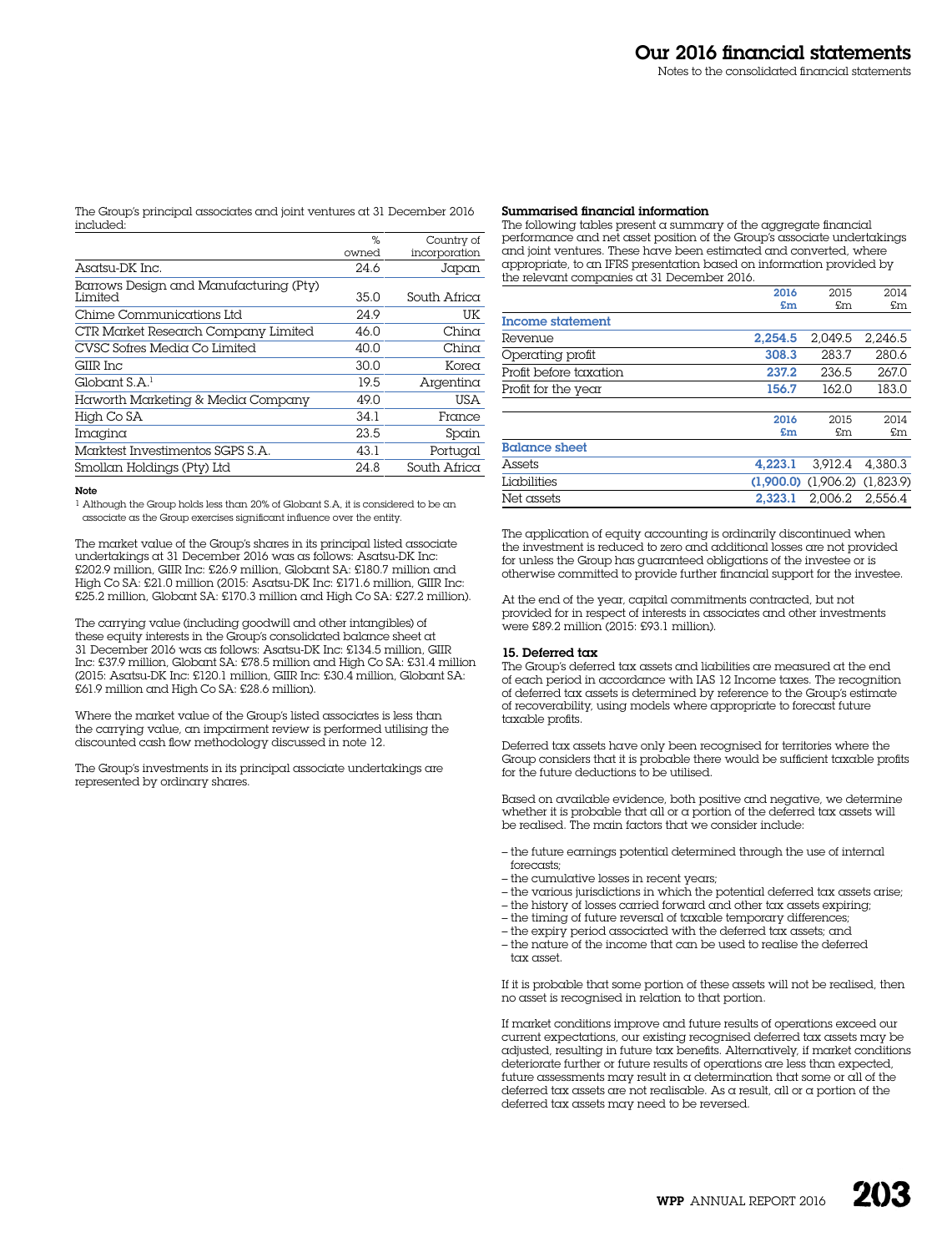Notes to the consolidated financial statements

Certain deferred tax assets and liabilities have been offset as they relate to the same tax group. The following is the analysis of the deferred tax balances for financial reporting purposes:

|                          |           |                   | As       |         |                          | As       |          |          | As       |
|--------------------------|-----------|-------------------|----------|---------|--------------------------|----------|----------|----------|----------|
|                          | Gross     | Offset            | reported | Gross   | Offset                   | reported | Gross    | Offset   | reported |
|                          | 2016      | 2016              | 2016     | 2015    | 2015                     | 2015     | $2014^1$ | $2014^1$ | $2014^1$ |
|                          | £m        | £m                | £m       | £m      | £m                       | £m       | £m       | £m       | £m       |
| Deferred tax assets      | 598.0     | (457.6)           | 140.4    | 410.7   | (316.6)                  | 94.1     | 406.8    | (298.0)  | 108.8    |
| Deferred tax liabilities | (1.150.0) | 457.6             | (692.4)  | (868.9) | 316.6                    | (552.3)  | (834.7)  | 298.0    | (536.7)  |
|                          | (552.0)   | $\qquad \qquad -$ | (552.0)  | (458.2) | $\overline{\phantom{m}}$ | (458.2)  | (427.9)  | -        | (427.9)  |

#### Note

1 Comparative figures for 2014 have been restated to reduce both the deferred tax assets and the deferred tax liabilities, by a corresponding amount.

The following are the major gross deferred tax assets recognised by the Group and movements thereon in 2016 and 2015:

|                                         |                          | Accounting               | Retirement               | Property,                |            |             |                          | Other                    |        |
|-----------------------------------------|--------------------------|--------------------------|--------------------------|--------------------------|------------|-------------|--------------------------|--------------------------|--------|
|                                         | Deferred                 | provisions               | benefit                  | plant &                  | Tax losses | Share-based | Restructuring            | temporary                |        |
|                                         | compensation             | & accruals               | obligations              | equipment                | & credits  | payments    | provisions               | differences              | Total  |
|                                         | £m                       | £m                       | £m                       | \$m\$                    | £m         | £m          | £m                       | £m                       | £m     |
| 1 January 2015                          | 45.5                     | 51.5                     | 106.4                    | 41.4                     | 48.1       | 71.5        | 20.4                     | 22.0                     | 406.8  |
| (Charge)/credit to<br>income            | (5.8)                    | (2.9)                    | (12.0)                   | 2.1                      | 20.4       | (3.3)       | 11.2                     | (5.1)                    | 4.6    |
| Charge to other<br>comprehensive income |                          | $\qquad \qquad -$        | (5.2)                    | $\overline{\phantom{0}}$ | -          |             | $\overline{\phantom{m}}$ | $\overline{\phantom{0}}$ | (5.2)  |
| Credit to equity                        | $\overline{\phantom{0}}$ | $\overline{\phantom{0}}$ | $\overline{\phantom{0}}$ | $\overline{\phantom{0}}$ | -          | 6.4         | $\overline{\phantom{m}}$ | -                        | 6.4    |
| Exchange differences                    | 2.2                      | 0.9                      | 1.8                      | 1.2                      | 2.8        | 4.2         | (0.5)                    | (0.3)                    | 12.3   |
| Transfer to current tax<br>creditor     | $\overline{\phantom{0}}$ |                          | $\overline{\phantom{0}}$ |                          |            |             | (14.2)                   |                          | (14.2) |
| 31 December 2015                        | 41.9                     | 49.5                     | 91.0                     | 44.7                     | 71.3       | 78.8        | 16.9                     | 16.6                     | 410.7  |
| Acquisition of subsidiaries             |                          | 7.1                      | $\overline{\phantom{0}}$ | $\overline{\phantom{0}}$ | -          | 0.2         |                          | 15.0                     | 22.3   |
| Credit/(charge)<br>to income            | 39.5                     | 8.5                      | 28.3                     | 19.2                     | 6.2        | (1.8)       | (11.7)                   | 7.7                      | 95.9   |
| Credit to other<br>comprehensive income | -                        |                          | 1.8                      |                          |            |             |                          |                          | 1.8    |
| Charge to equity                        |                          |                          | -                        |                          |            | (15.0)      |                          | -                        | (15.0) |
| Exchange differences                    | 14.2                     | 15.5                     | 20.3                     | 6.9                      | 12.2       | 13.6        | 0.7                      | (1.1)                    | 82.3   |
| 31 December 2016                        | 95.6                     | 80.6                     | 141.4                    | 70.8                     | 89.7       | 75.8        | 5.9                      | 38.2                     | 598.0  |

Other temporary differences comprise a number of items including tax deductible goodwill, none of which is individually significant to the Group's consolidated balance sheet.

In addition the Group has recognised the following gross deferred tax liabilities and movements thereon in 2016 and 2015:

| $\tilde{\phantom{a}}$<br>$\checkmark$ | Brands      |           |          | Property, |             | Other       |         |
|---------------------------------------|-------------|-----------|----------|-----------|-------------|-------------|---------|
|                                       | and other   | Associate |          | plant &   | Financial   | temporary   |         |
|                                       | intangibles | earnings  | Goodwill | equipment | instruments | differences | Total   |
|                                       | £m          | £m        | £m       | £m        | £m          | £m          | £m      |
| 1 January 2015                        | 558.2       | 19.6      | 163.7    | 30.8      | 49.7        | 12.7        | 834.7   |
| Acquisition of subsidiaries           | 73.4        |           |          |           |             | 0.4         | 73.8    |
| (Credit)/charge to income             | (44.2)      | 2.7       | 4.7      | (1.6)     | (1.8)       | (2.4)       | (42.6)  |
| Exchange adjustments                  | (10.3)      | 0.2       | 8.3      | 1.7       | 2.8         | 0.3         | 3.0     |
| 31 December 2015                      | 577.1       | 22.5      | 176.7    | 30.9      | 50.7        | 11.0        | 868.9   |
| Acquisition of subsidiaries           | 114.8       |           |          |           |             | ۰           | 114.8   |
| (Credit)/charge to income             | (51.3)      | 3.1       | 23.5     | (0.4)     | 3.5         | 17.3        | (4.3)   |
| Charge to other comprehensive income  | -           |           |          |           | -           | $2.2\,$     | 2.2     |
| Exchange differences                  | 115.3       | 2.7       | 32.3     | 5.7       | 9.8         | 2.6         | 168.4   |
| 31 December 2016                      | 755.9       | 28.3      | 232.5    | 36.2      | 64.0        | 33.1        | 1.150.0 |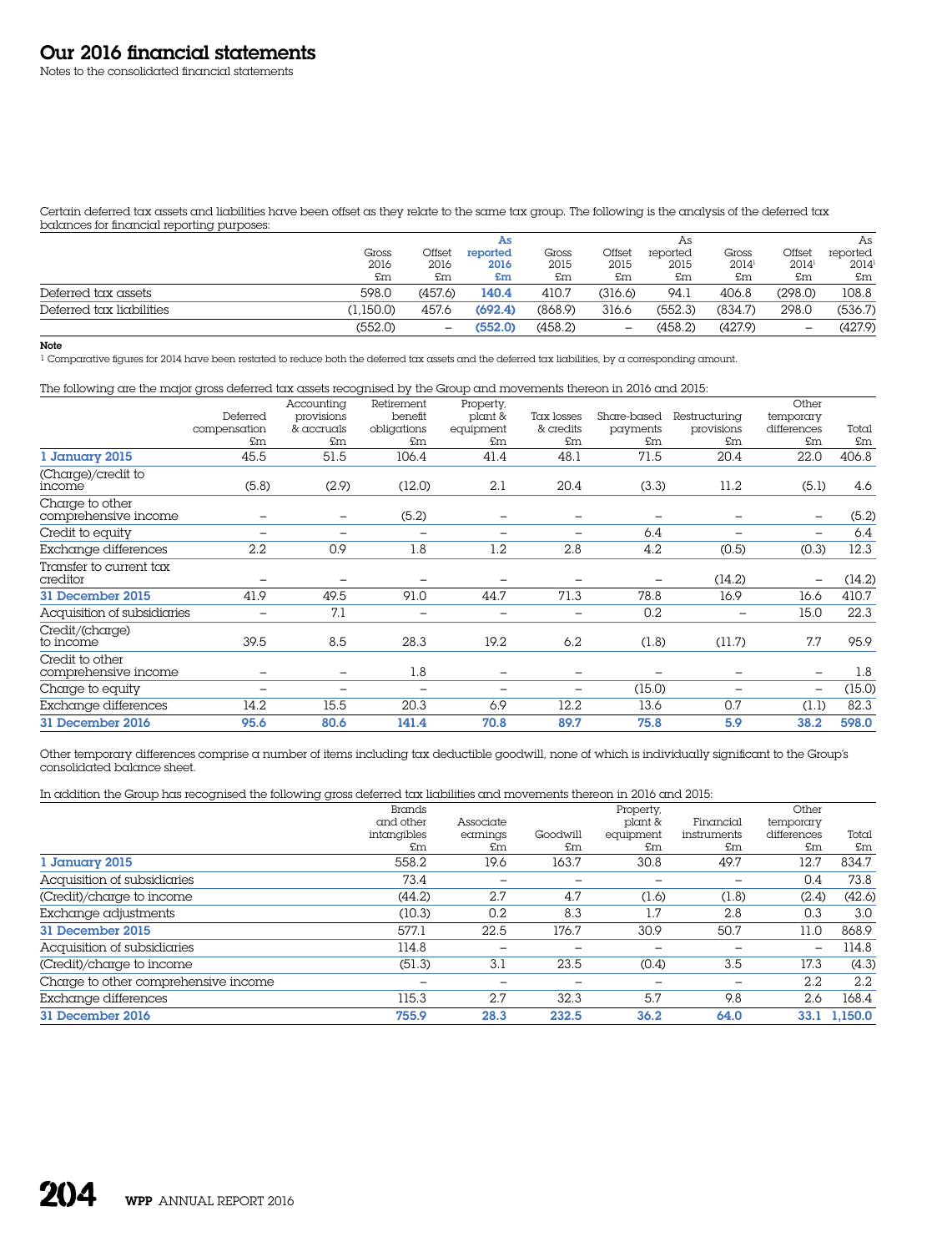At the balance sheet date, the Group has gross tax losses and other temporary differences of £5,153.2 million (2015: £4,581.9 million) available for offset against future profits. Deferred tax assets have been recognised in respect of the tax benefit of £1,104.4 million (2015: £1,186.3 million) of such tax losses and other temporary differences. No deferred tax asset has been recognised in respect of the remaining £4,048.8 million (2015: £3,395.6 million) of losses and other temporary differences as the Group considers that there will not be enough taxable profits in the entities concerned such that any additional asset could be considered recoverable. Included in the total unrecognised temporary differences are losses of £42.4 million that will expire within 1–10 years, and £3,489.3 million of losses that may be carried forward indefinitely.

At the balance sheet date, the aggregate amount of the temporary differences in relation to the investment in subsidiaries for which deferred tax liabilities have not been recognised was £3,270.8 million. No liability has been recognised in respect of these differences because the Group is in  $\alpha$  position to control the timing of the reversal of the temporary differences and the Group considers that it is probable that such differences will not reverse in the foreseeable future.

#### 16. Inventory and work in progress

The following are included in the net book value of inventory and work in progress:

|                  | 2016  | 2015  |
|------------------|-------|-------|
|                  | $5$ m | £m    |
| Work in progress | 383.1 | 315.1 |
| Inventory        | 17.3  | 13.9  |
|                  | 400.4 | 329 O |

## 17. Trade and other receivables

The following are included in trade and other receivables:

| Amounts falling due within one year: |  |  |  |  |  |
|--------------------------------------|--|--|--|--|--|
|--------------------------------------|--|--|--|--|--|

|                                               | 2016  | 2015              |
|-----------------------------------------------|-------|-------------------|
|                                               | £m    | £m                |
| Trade receivables (net of bad debt provision) |       | 8.054.2 6.799.4   |
| VAT and sales taxes recoverable               | 157.2 | 154.9             |
| Prepayments                                   | 310.0 | 235.0             |
| Accrued income                                |       | 3.353.8 2.853.8   |
| Fair value of derivatives                     | 14.7  | 4.6               |
| Other debtors                                 | 484.6 | 447.7             |
|                                               |       | 12,374.5 10,495.4 |

| The ageing of trade receivables and other financial assets is as follows: |          |          |                             |       |        |             |         |
|---------------------------------------------------------------------------|----------|----------|-----------------------------|-------|--------|-------------|---------|
|                                                                           | Carrying |          |                             |       |        |             |         |
|                                                                           | amount   | Neither  |                             |       |        |             |         |
|                                                                           | $ct$ 31  | past     |                             |       |        | 181         | Greater |
|                                                                           | December | due nor  | $0 - 30$                    | 31-90 | 91-180 | days-       | than 1  |
|                                                                           | 2016     | impaired | days                        | davs  |        | days 1 year | year    |
| 2016                                                                      | £m       | £m       | £m                          | £m    | £m     | £m          | £m      |
| Trade                                                                     |          |          |                             |       |        |             |         |
| receivables                                                               | 8.054.2  |          | 5,545.6 1,611.0 683.6 156.6 |       |        | 37.2        | 20.2    |
| Other<br>financial                                                        |          |          |                             |       |        |             |         |
| assets                                                                    | 504.5    | 335.0    | 91.3                        | 16.3  | 6.7    | 11.9        | 43.3    |
|                                                                           | 8.558.7  |          | 5.880.6 1.702.3             | 699.9 | 163.3  | 49.1        | 63.5    |

| 2015                         | Carrying<br>amount<br>at 31<br>December<br>2015<br>£m | Neither<br>past<br>due nor<br>impaired<br>£m | $0 - 30$<br>days<br>£m.     | days<br>$\mathfrak{m}$ | 31-90 91-180<br>£m | 181<br>days-<br>days 1 year<br>$\mathfrak{m}$ | Greater<br>than 1<br>year<br>£m |
|------------------------------|-------------------------------------------------------|----------------------------------------------|-----------------------------|------------------------|--------------------|-----------------------------------------------|---------------------------------|
| Trade<br>receivables         | 6.799.4                                               |                                              | 4,290.7 1,704.0 631.9 133.0 |                        |                    | 35.4                                          | 4.4                             |
| Other<br>financial<br>assets | 453.5                                                 | 265.7                                        | 107.6                       | 23.8                   | 5.1                | 19.1                                          | 32.2                            |
|                              | 7.252.9                                               |                                              | 4.556.4 1.811.6 655.7 138.1 |                        |                    | 54.5                                          | 36.6                            |

Other financial assets are included in other debtors.

Past due amounts are not impaired where collection is considered likely.

#### Amounts falling due after more than one year:

|                           | 2016  | 2015 |
|---------------------------|-------|------|
|                           | £m    | £m   |
| Prepayments               | 3.7   | 1.5  |
| Accrued income            | 9.5   | 5.8  |
| Fair value of derivatives | 8.3   | 39.7 |
| Other debtors             | 183.4 | 1317 |
|                           | 204.9 | 1787 |

### Bad debt provisions:

|                                  | 20.U<br>£m | 7.11.7<br>£m |
|----------------------------------|------------|--------------|
| Balance at beginning of year     | 85.4       | 85.3         |
| New acquisitions                 | 1.8        | 1 ∩          |
| Charged to operating costs       | 15.5       | 21.6         |
| Exchange adjustments             | 13.7       | O 2          |
| Utilisations and other movements | (22.6)     | (22.7)       |
| Balance at end of year           | 93.8       | 854          |

The allowance for bad and doubtful debts is equivalent to 1.2% (2015: 1.2%) of gross trade accounts receivables.

The Group considers that the carrying amount of trade and other receivables approximates their fair value.

2016

 $2015$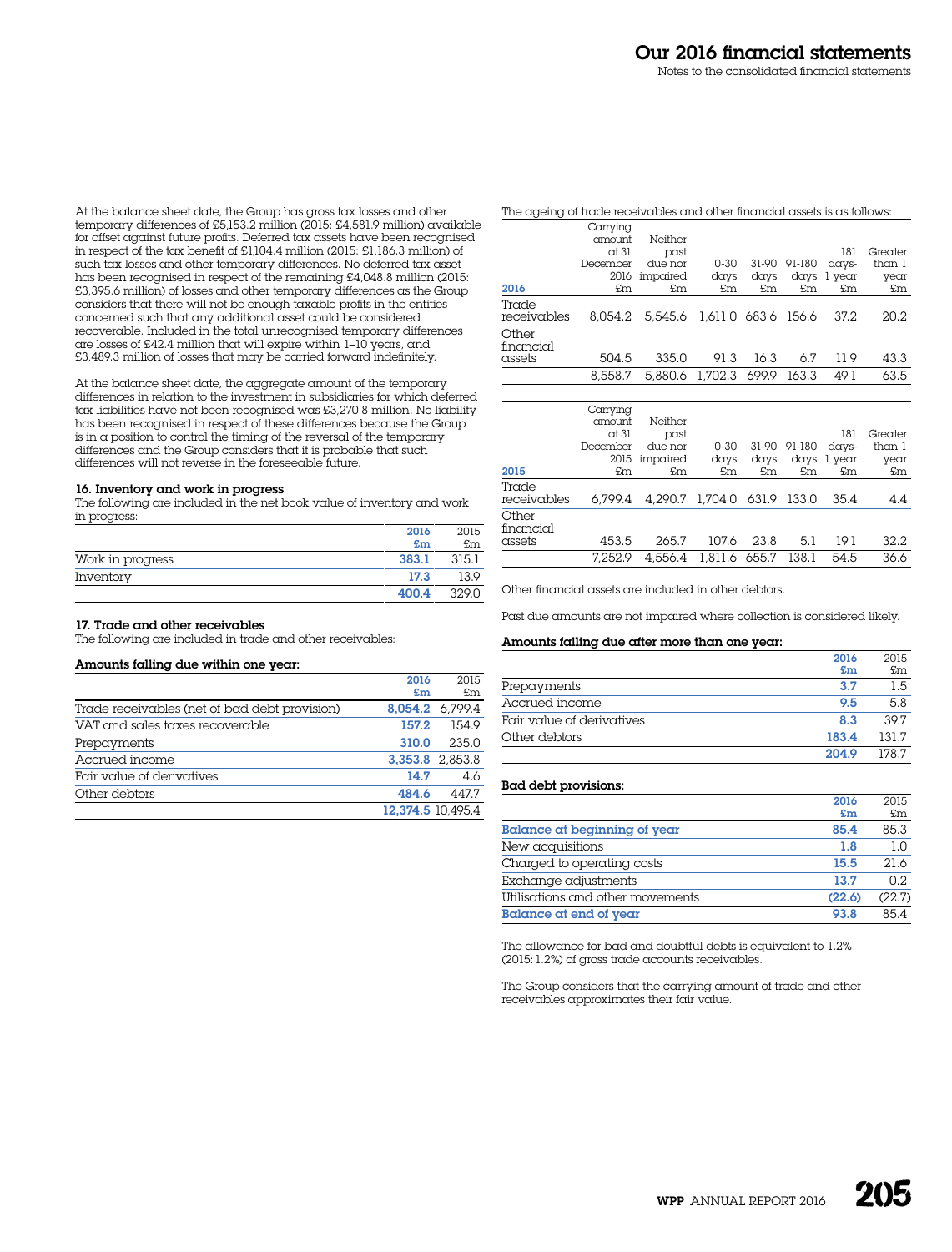#### 18. Trade and other payables: amounts falling due within one year The following are included in trade and other payables falling due within one year:

|                                                                 | 2016     | 2015              |
|-----------------------------------------------------------------|----------|-------------------|
|                                                                 | £m       | £m                |
| Trade payables                                                  | 10,308.3 | 8.538.3           |
| Deferred income                                                 | 1.312.7  | 1.081.0           |
| Payments due to vendors (earnout agreements)                    | 277.5    | 126.0             |
| Liabilities in respect of put option agreements<br>with vendors | 51.0     | 51.1              |
| Fair value of derivatives                                       | 4.1      | 0.7               |
| Other creditors and accruals                                    | 3.056.8  | 2.887.9           |
|                                                                 |          | 15.010.4 12.685.0 |

The Group considers that the carrying amount of trade and other payables approximates their fair value.

#### 19. Trade and other payables: amounts falling due after more than one year

The following are included in trade and other payables falling due after more than one year:

|                                                 | 2016    | 2015  |
|-------------------------------------------------|---------|-------|
|                                                 | £m      | £m    |
| Payments due to vendors (earnout agreements)    | 699.0   | 455.3 |
| Liabilities in respect of put option agreements |         |       |
| with vendors                                    | 246.0   | 183.3 |
| Fair value of derivatives                       | 1.8     | 2.3   |
| Other creditors and accruals                    | 327.0   | 2506  |
|                                                 | 1.273.8 | 891.5 |

The Group considers that the carrying amount of trade and other payables approximates their fair value.

The following tables set out payments due to vendors, comprising deferred consideration and the directors' best estimates of future earnout-related obligations:

|                              | 2016  | 2015  |
|------------------------------|-------|-------|
|                              | £m    | £m    |
| Within one year              | 277.5 | 126.0 |
| Between one and two years    | 220.1 | 104.9 |
| Between two and three years  | 170.2 | 105.1 |
| Between three and four years | 176.6 | 110.9 |
| Between four and five years  | 122.4 | 122.5 |
| Over five years              | 9.7   | 119   |
|                              | 976.5 | 581.3 |

|                                                   | 2016   | 2015   |
|---------------------------------------------------|--------|--------|
|                                                   | £m     | £m     |
| At beginning of year                              | 581.3  | 311.4  |
| Earnouts paid (note 11)                           | (92.3) | (43.9) |
| New acquisitions                                  | 359.5  | 262.2  |
| Revision of estimates taken to goodwill (note 12) | 28.4   | 19.9   |
| Revaluation of payments due to vendors (note 6)   | 11.6   | 35.6   |
| Exchange adjustments                              | 88.0   | (3.9)  |
| At end of year                                    | 976.5  | 581.3  |

As of 31 December 2016, the potential undiscounted amount of future payments that could be required under the earnout agreements for acquisitions completed in the current year and for all earnout agreements range from £nil to £453 million (2015: £nil to £378 million) and £nil to £2,108 million (2015: £nil to £1,645 million), respectively. The increase in the maximum potential undiscounted amount of future payments for all earnout agreements is due to earnout arrangements related to new acquisitions and exchange adjustments, partially offset by earnout arrangements that have completed and payments made on active arrangements during the year.

# 20. Bank overdrafts, bonds and bank loans

Amounts falling due within one year:

|                                | 2016    | 2015  |
|--------------------------------|---------|-------|
|                                | £m      | £m    |
| Bank overdrafts                | 534.3   | 4358  |
| Corporate bonds and bank loans | 468.2   | 496.2 |
|                                | 1.002.5 | 932.0 |

The Group considers that the carrying amount of bank overdrafts approximates their fair value.

| Amounts falling due after more than one year: |  |  |  |  |
|-----------------------------------------------|--|--|--|--|
|                                               |  |  |  |  |

|                                | 2016 | 2015            |
|--------------------------------|------|-----------------|
|                                | £m   | .Sm             |
| Corporate bonds and bank loans |      | 5.564.9 4.661.2 |

The Group estimates that the fair value of corporate bonds is £6,101.4 million at 31 December 2016 (2015: £5,207.4 million). The Group considers that the carrying amount of bank loans approximates their fair value. The fair values of the corporate bonds are based on quoted market prices.

The corporate bonds, bank loans and overdrafts included within liabilities fall due for repayment as follows:

|                              | 2016            | 2015            |
|------------------------------|-----------------|-----------------|
|                              | £m              | £m              |
| Within one year              | 1,002.5         | 932.0           |
| Between one and two years    | 208.0           | 413.6           |
| Between two and three years  | 717.2           | 174.7           |
| Between three and four years | 195.7           | 440.6           |
| Between four and five years  | 660.9           | 194.2           |
| Over five years              | 3.783.1 3.438.1 |                 |
|                              |                 | 6,567.4 5,593.2 |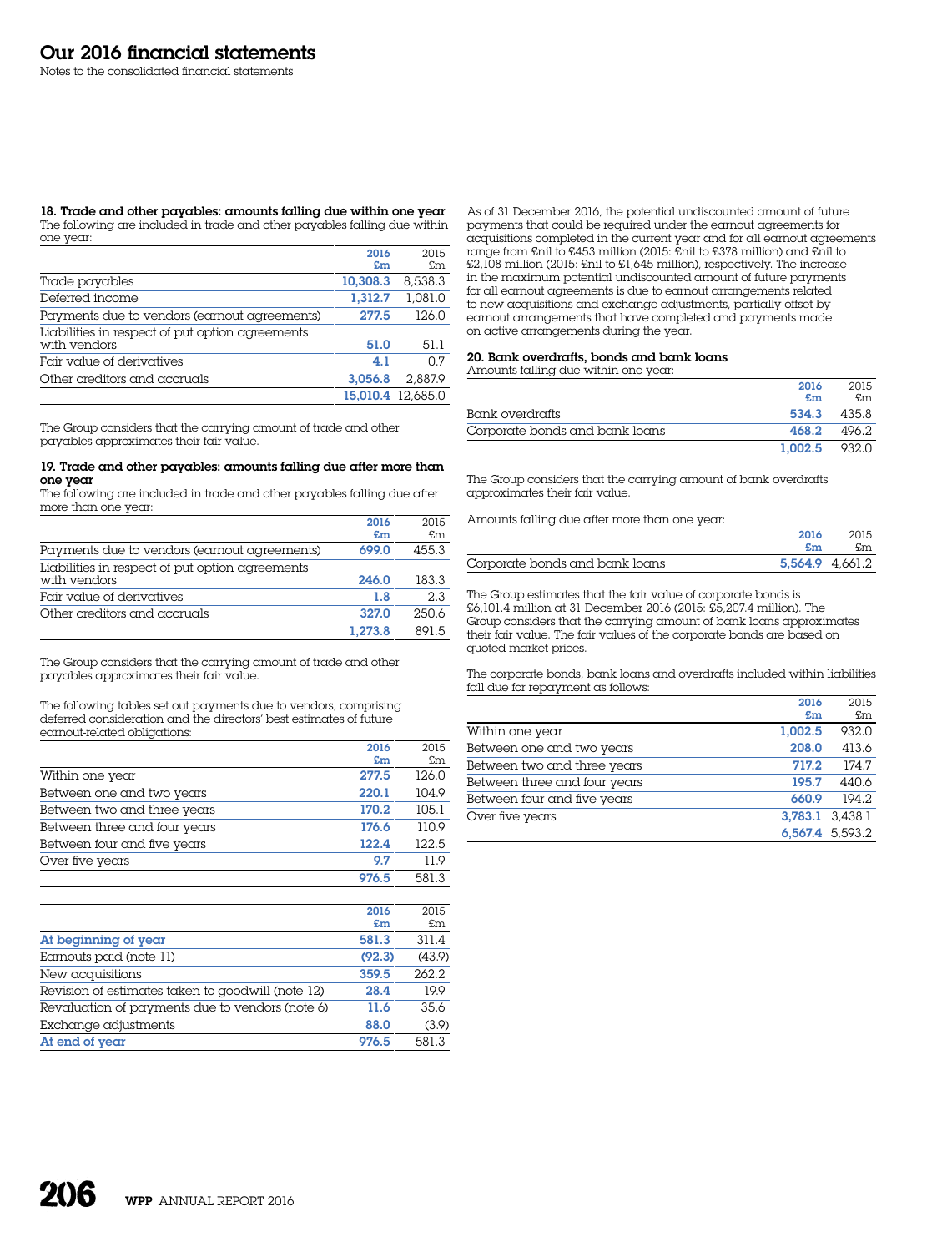# 21. Provisions for liabilities and charges

The movements in 2016 and 2015 were as follows:

|                                  | Property | Other  | Total  |
|----------------------------------|----------|--------|--------|
|                                  | £m       | £m     | £m     |
| 1 January 2015                   | 44.5     | 121.9  | 166.4  |
| Charged to the income statement  | 9.2      | 15.6   | 24.8   |
| Acquisitions <sup>1</sup>        | 13.3     | 11.2.  | 24.5   |
| Utilised                         | (7.2)    | (11.4) | (18.6) |
| Released to the income statement | (2.8)    | (10.9) | (13.7) |
| Transfers                        | (3.0)    | 2.5    | (0.5)  |
| Exchange adjustments             | (1.3)    | 2.0    | 0.7    |
| 31 December 2015                 | 52.7     | 130.9  | 183.6  |
| Charged to the income statement  | 5.8      | 14.5   | 20.3   |
| Acquisitions <sup>1</sup>        | 11.1     | 3.9    | 15.0   |
| Utilised                         | (14.7)   | (18.1) | (32.8) |
| Released to the income statement | (2.9)    | (3.7)  | (6.6)  |
| Transfers                        | (1.6)    | 14.6   | 13.0   |
| Exchange adjustments             | 8.1      | 27.3   | 35.4   |
| 31 December 2016                 | 58.5     | 169.4  | 227.9  |
|                                  |          |        |        |

#### Note

1 Acquisitions include £3.4 million (2015: £13.5 million) of provisions arising from revisions to fair value adjustments related to the acquisition of subsidiary undertakings that had been determined provisionally at the immediately preceding balance sheet date, as permitted by IFRS 3 Business Combinations.

Provisions comprise liabilities where there is uncertainty about the timing of settlement, but where a reliable estimate can be made of the amount. These include provisions for vacant space, sub-let losses and other property-related liabilities. Also included are other provisions, such as certain long-term employee benefits and legal claims, where the likelihood of settlement is considered probable.

The Company and various of its subsidiaries are, from time to time, parties to legal proceedings and claims which arise in the ordinary course of business. The directors do not anticipate that the outcome of these proceedings and claims will have a material adverse effect on the Group's financial position or on the results of its operations.

# 22. Share-based payments

Charges for share-based incentive plans were as follows:

|                               | 2016  | 2015 | 2014       |
|-------------------------------|-------|------|------------|
|                               | f.m   | f.m  | £m         |
| Share-based payments (note 5) | 106.5 |      | 99.0 102.2 |

Share-based payments comprise charges for stock options and restricted stock awards to employees of the Group.

As of 31 December 2016, there was £175.9 million (2015: £162.0 million) of total unrecognised compensation cost related to the Group's restricted stock plans. That cost is expected to be recognised over an average period of one to two years.

Further information on stock options is provided in note 26.

#### Restricted stock plans

The Group operates a number of equity-settled share incentive schemes, in most cases satisfied by the delivery of stock from one of the Group's ESOP Trusts. The most significant current schemes are as follows:

## *Leadership Equity Acquisition Plan III (LEAP III)*

Under LEAP III, the most senior executives of the Group, including certain Executive Directors, commit WPP shares ('investment shares') in order to have the opportunity to earn additional WPP shares ('matching shares'). The number of matching shares which a participant can receive at the end of the fixed performance period of five years is dependent on the

performance (based on the Total Shareholder Return (TSR)) of the Company over that period against a comparator group of other listed communications services companies. The 2012 LEAP III plan vested in March 2017 at a match of 5.0 shares for each investment share, the maximum match possible. The last LEAP III award was granted in 2012 and no further awards will be made following the introduction of the EPSP.

#### *Executive Performance Share Plan (EPSP)*

The first grant of restricted stock under the EPSP was made in 2013. This scheme is intended to reward and incentivise the most senior executives of the Group and has effectively replaced LEAP III. The performance period is five complete financial years, commencing with the financial year in which the award is granted. The vest date will usually be in the March following the end of the five-year performance period. Vesting is conditional on continued employment throughout the vesting period.

There are three performance criteria, each constituting one-third of the vesting value, and each measured over this five-year period: (i) TSR against a comparator group of companies. Threshold performance (equating to ranking in the 50th percentile of the comparator group) will result in 20% vesting of the part of the award dependent on TSR. The maximum vest of 100% will arise if performance ranks in the 90th percentile, with a sliding scale of vesting for performance between threshold and maximum.

(ii) Headline diluted earnings per share. Threshold performance (7% compound annual growth) will again result in a 20% vest. Maximum performance of  $14\%$  compound annual growth will give rise to a  $100\%$ vest, with a sliding vesting scale for performance between threshold and maximum.

(iii) Return on equity (ROE). Average annual ROE defined as headline diluted EPS divided by the balance sheet value per share of share owners' equity. Threshold performance of 10% average annual ROE and maximum performance of 14%, with a sliding scale in between. Threshold again gives rise to a 20% vest, with 100% for maximum.

# *Performance Share Awards (PSA)*

Grants of restricted stock under PSA are dependent upon annual performance targets, typically based on one or more of: operating profit, profit before taxation and operating margin. Grants are made in the year following the year of performance measurement, and vest two years after grant date provided the individual concerned is continually employed by the Group throughout this time.

#### *Leaders, Partners and High Potential Group*

This scheme provides annual grants of restricted stock to well over 1,000 key executives of the Group. Vesting is conditional on continued employment over the three-year vesting period.

# Valuation methodology

For all of these schemes, the valuation methodology is based upon fair value on grant date, which is determined by the market price on that date or the application of a Black-Scholes model, depending upon the characteristics of the scheme concerned. The assumptions underlying the Black-Scholes model are detailed in note 26, including details of assumed dividend yields. Market price on any given day is obtained from external, publicly available sources.

#### Market/non-market conditions

Most share-based plans are subject to non-market performance conditions, such as margin or growth targets, as well as continued employment. LEAP III and EPSP schemes are subject to a number of performance conditions, including TSR, a market-based condition.

For schemes without market-based performance conditions, the valuation methodology above is applied and, at each year end, the relevant accrual for each grant is revised, if appropriate, to take account of any changes in estimate of the likely number of shares expected to vest.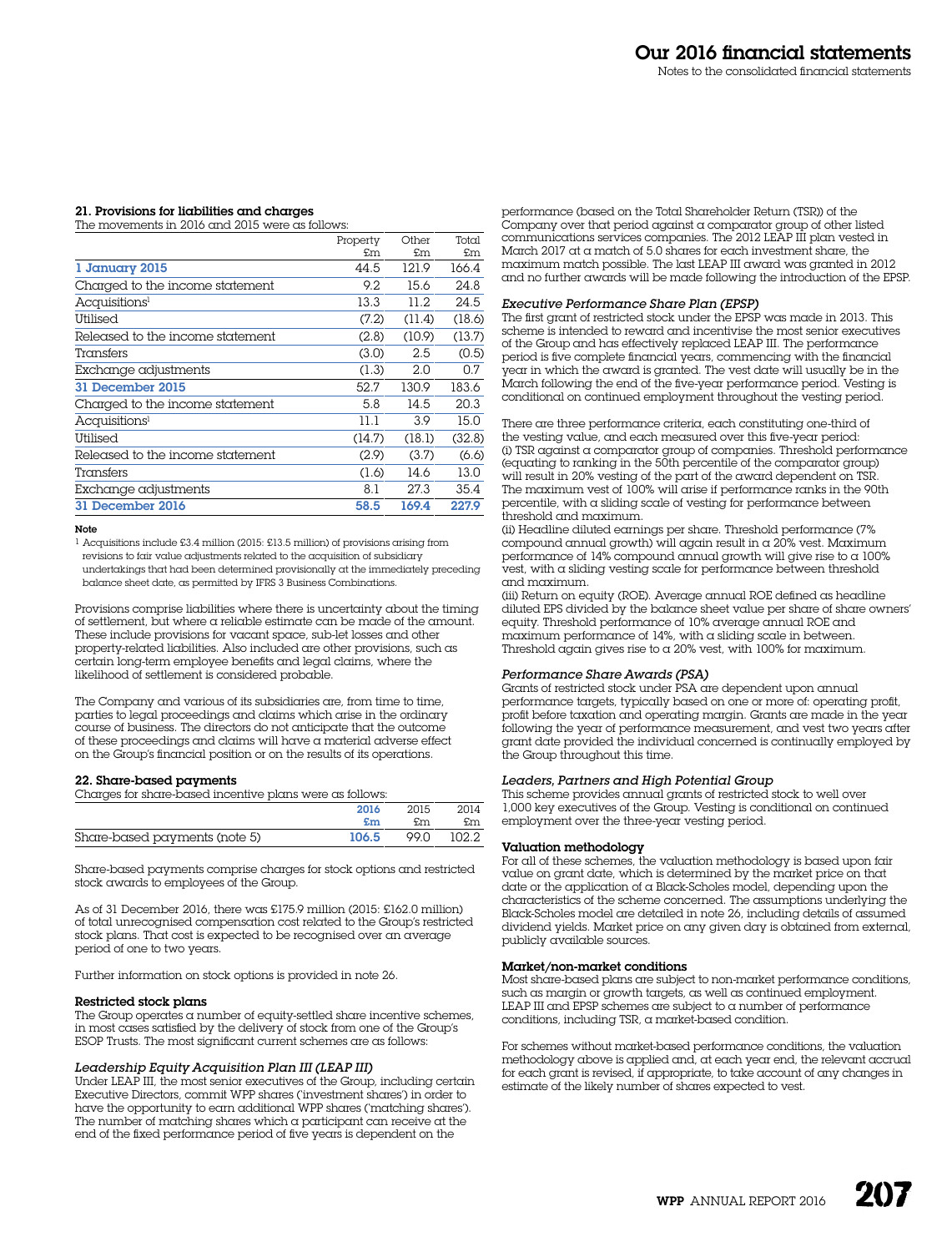For schemes with market-based performance conditions, the probability of satisfying these conditions is assessed at grant date through a statistical model (such as the Monte Carlo Model) and applied to the fair value. This initial valuation remains fixed throughout the life of the relevant plan, irrespective of the actual outcome in terms of performance. Where a lapse occurs due to cessation of employment, the cumulative charge taken to date is reversed.

Movement on ordinary shares granted for significant restricted stock plans:

|                                                  | Non-      |         |        |        | Non-      |
|--------------------------------------------------|-----------|---------|--------|--------|-----------|
|                                                  | vested    |         |        |        | vested 31 |
|                                                  | 1 Januarv |         |        |        | December  |
|                                                  | 2016      | Granted | Lapsed | Vested | 2016      |
|                                                  | number    | number  | number | number | number    |
|                                                  | m         | m       | m      | m      | m         |
| LEAP III <sup>1</sup>                            | 2.1       | 5.4     | (0.1)  | (6.6)  | 0.8       |
| Executive<br>Performance<br>Share Plan (EPSP)    | 6.7       | 1.8     | (0.5)  |        | 8.0       |
| Performance<br>Share Awards<br>(PSA)             | 1.7       | 1.1     | (0.1)  | (1.5)  | 1.2       |
| Leaders, Partners<br>and High<br>Potential Group | 5.7       | 2.9     | (0.4)  | (1.8)  | 6.4       |

Weighted average fair value

| (pence per share):                               |                  |                    |                  |                  |                    |
|--------------------------------------------------|------------------|--------------------|------------------|------------------|--------------------|
| LEAP III <sup>1</sup>                            | 749 <sub>p</sub> | 665p               | 860 <sub>p</sub> | 665 <sub>p</sub> | 860 <sub>p</sub>   |
| Executive<br>Performance<br>Share Plan (EPSP)    | 1,271p           | 1,705p             | 1,179p           |                  | 1,373p             |
| Performance<br>Share Awards<br>(PSA)             | 1,343p           | 1.490 <sub>p</sub> | 1,596p           | 1.225p           | 1,596 <sub>p</sub> |
| Leaders, Partners<br>and High<br>Potential Group | 1,401p           | 1,603p             | 1,410p           | 1.242p           | 1,534p             |

# Note

1 The number of shares granted represents the matched shares awarded on vest date for the 2011 LEAP III plan which vested in March 2016. The actual number of shares that vest for each LEAP III plan is dependent on the extent to which the relevant performance criteria are satisfied.

The total fair value of shares vested for all the Group's restricted stock plans during the year ended 31 December 2016 was £116.8 million (2015: £111.7 million, 2014: £107.2 million).

# 23. Provision for post-employment benefits

Companies within the Group operate  $\alpha$  large number of pension plans, the forms and benefits of which vary with conditions and practices in the countries concerned. The Group's pension costs are analysed as follows:

|                                                     | 2016  | 2015  | 2014  |
|-----------------------------------------------------|-------|-------|-------|
|                                                     | £m    | \$m\$ | £m    |
| Defined contribution plans                          | 153.5 | 135.0 | 129.8 |
| Defined benefit plans charge to<br>operating profit | 24.6  | 25.0  | 19.1  |
| Pension costs (note 5)                              | 178.1 | 160 O | 148.9 |
| Net interest expense on pension plans<br>(note 6)   | 6.7   | 73    | 8.0   |
|                                                     | 184.8 | 1673  | 1569  |

#### Defined benefit plans

The pension costs are assessed in accordance with the advice of local independent qualified actuaries. The latest full actuarial valuations for the various pension plans were carried out at various dates in the last three years. These valuations have been updated by the local actuaries to 31 December 2016.

The Group's policy is to close existing defined benefit plans to new members. This has been implemented across a significant number of the pension plans.

Contributions to funded plans are determined in line with local conditions and practices. Contributions in respect of unfunded plans are paid as they fall due. The total contributions (for funded plans) and benefit payments (for unfunded plans) paid for 2016 amounted to £43.7 million (2015: £70.9 million, 2014: £68.2 million). Employer contributions and benefit payments in 2017 are expected to be approximately £70 million.

# (a) Assumptions

There are a number of areas in pension accounting that involve judgments made by management based on advice of qualified advisors. These include establishing the discount rates, rates of increase in salaries and pensions in payment, inflation, and mortality assumptions. The main weighted average assumptions used for the actuarial valuations at 31 December are shown in the following table:  $201$ 

|                                                                                   | 2016   | 2015 | 2014 | 2013 |
|-----------------------------------------------------------------------------------|--------|------|------|------|
|                                                                                   | % $pa$ | % pa | % pa | % pa |
| UK                                                                                |        |      |      |      |
| Discount rate <sup>1</sup>                                                        | 2.5    | 3.7  | 3.4  | 4.5  |
| Rate of increase in salaries                                                      | 3.5    | 3.1  | 3.1  | 3.6  |
| Rate of increase in pensions in payment                                           | 4.1    | 3.9  | 3.9  | 4.2. |
| Inflation                                                                         | 2.8    | 2.4  | 2.4  | 2.9  |
| North America                                                                     |        |      |      |      |
| Discount rate <sup>l</sup>                                                        | 3.8    | 4.0  | 3.7  | 4.5  |
| Rate of increase in salaries                                                      | 3.1    | 3.0  | 3.0  | 3.0  |
| Inflation                                                                         | 4.0    | 2.5  | 2.5  | 2.5  |
| <b>Western Continental Europe</b>                                                 |        |      |      |      |
| Discount rate <sup>1</sup>                                                        | 1.7    | 2.5  | 2.1  | 3.7  |
| Rate of increase in salaries                                                      | 2.0    | 2.3  | 2.2  | 2.4  |
| Rate of increase in pensions in payment                                           | 1.3    | 1.6  | 2.0  | 2.0  |
| Inflation                                                                         | 1.7    | 2.0  | 2.0  | 2.0  |
| Asia Pacific, Latin America, Africa &<br>Middle East and Central & Eastern Europe |        |      |      |      |
| Discount rate <sup>1</sup>                                                        | 4.2    | 4.2  | 4.2  | 4.4  |
| Rate of increase in salaries                                                      | 5.9    | 5.8  | 6.1  | 5.9  |

#### Note

1 Discount rates are based on high-quality corporate bond yields. In countries where there is no deep market in corporate bonds, the discount rate assumption has been set with regard to the yield on long-term government bonds.

Inflation **4.0** 4.0 3.9 4.5

For the Group's pension plans, the plans' assets are invested with the objective of being able to meet current and future benefit payment needs, while controlling balance sheet volatility and future contributions. Pension plan assets are invested with a number of investment managers, and assets are diversified among equities, bonds, insured annuities, property and cash or other liquid investments. The primary use of bonds as an investment class is to match the anticipated cash flows from the plans to pay pensions. The Group is invested in high-quality corporate and government bonds which share similar risk characteristics and are of equivalent currency and term to the plan liabilities. Various insurance policies have also been bought historically to provide a more exact match for the cash flows, including a match for the actual mortality of specific plan members. These insurance policies effectively provide protection against both investment fluctuations and longevity risks. The strategic target allocation varies among the individual plans.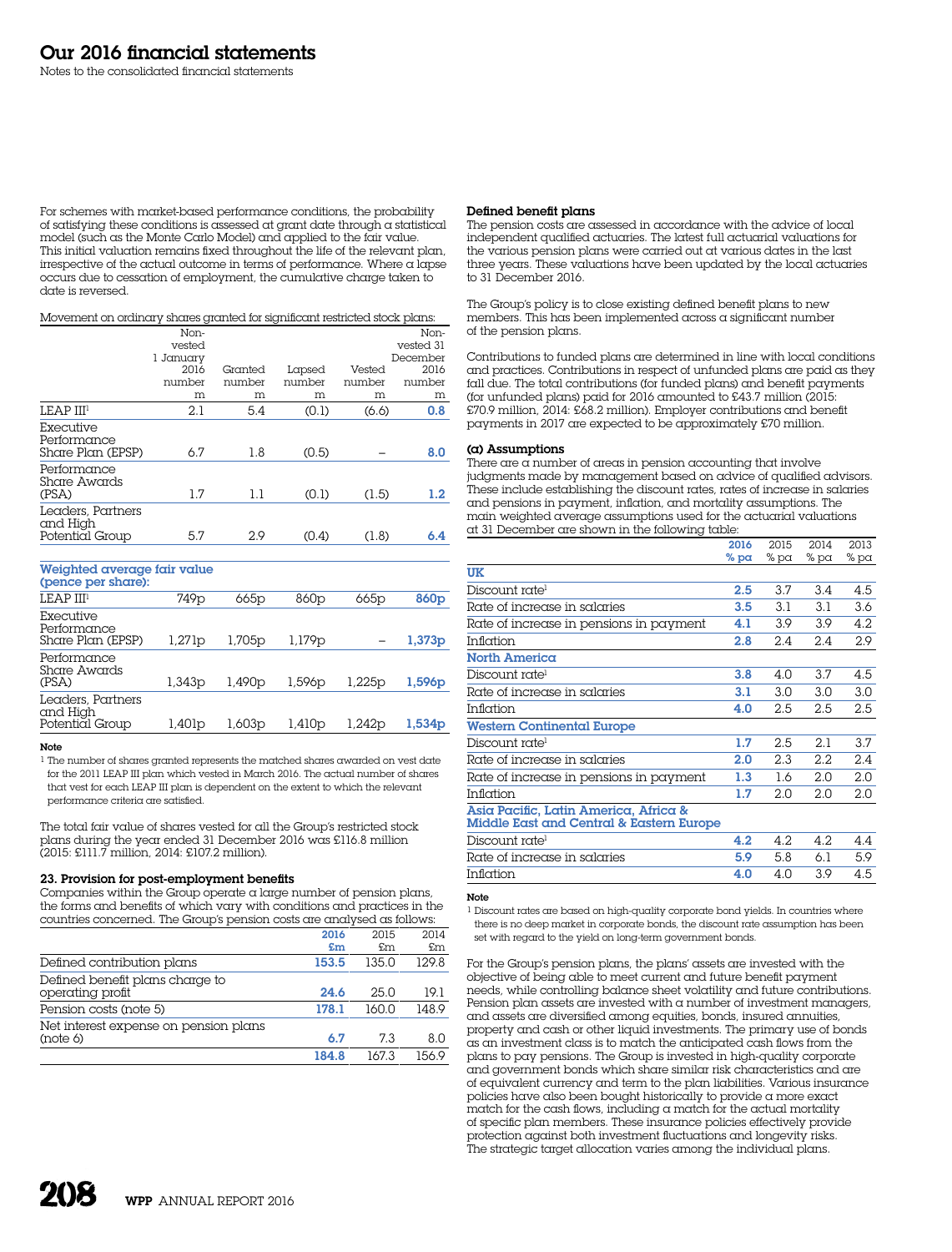Management considers the types of investment classes in which the pension plan assets are invested. The types of investment classes are determined by economic and market conditions and in consideration of specific asset class risk.

Management periodically commissions detailed asset and liability studies performed by third-party professional investment advisors and actuaries that generate probability-adjusted expected future returns on those assets. These studies also project the estimated future pension payments and evaluate the efficiency of the allocation of the pension plan assets into various investment categories.

At 31 December 2016, the life expectancies underlying the value of the accrued liabilities for the main defined benefit pension plans operated by the Group were as follows:

| Years life expectancy<br>after age 65                              | All  | North<br>plans America | UK   | Western<br>Conti-<br>nental<br>Europe | Other <sup>1</sup> |
|--------------------------------------------------------------------|------|------------------------|------|---------------------------------------|--------------------|
| – current pensioners<br>$(\alpha t \alpha q e 65) - \alpha d e$    | 22.8 | 22.8                   | 23.6 | 21.0                                  | 19.6               |
| - current pensioners<br>$(\alpha t \alpha q e 65) - \text{female}$ | 24.5 | 24.4                   | 24.8 | 24.2                                  | 24.8               |
| - future pensioners<br>(current age 45)<br>$-$ male                | 24.7 | 244                    | 25.6 | 23.4                                  | 19.6               |
| - future pensioners<br>(current age 45)<br>– female                | 26.5 | 26.0                   | 27 O | 26.6                                  | 24.8               |

#### Note

1 Includes Asia Pacific, Latin America, Africa & Middle East and Central & Eastern Europe.

The life expectancies after age 65 at 31 December 2015 were 22.9 years and 24.7 years for male and female current pensioners (at age 65) respectively, and 24.8 years and 26.7 years for male and female future pensioners (current age 45), respectively.

In the determination of mortality assumptions, management uses the most up-to-date mortality tables available in each country.

The following table provides information on the weighted average duration of the defined benefit pension obligations and the distribution of the timing of benefit payments for the next 10 years. The duration corresponds to the weighted average length of the underlying cash flows.

|                                                                           | All   | North<br>plans America | UK   | Western<br>Conti-<br>nental<br>Europe | Otherl |
|---------------------------------------------------------------------------|-------|------------------------|------|---------------------------------------|--------|
| Weighted average<br>duration of the defined<br>benefit obligation (years) | 12.5  | 9.3                    | 13.8 | 17.1                                  | 9.1    |
| <b>Expected benefit</b><br>payments over the next<br>10 years (£m)        |       |                        |      |                                       |        |
| Benefits expected to be<br>paid within 12 months                          | 71.4  | 43.4                   | 17.1 | 8.1                                   | 2.8    |
| Benefits expected to be<br>paid in 2018                                   | 65.7  | 38.3                   | 17.3 | 7.8                                   | 2.3    |
| Benefits expected to be<br>paid in 2019                                   | 66.5  | 37.9                   | 17.4 | 8.4                                   | 2.8    |
| Benefits expected to be<br>paid in 2020                                   | 65.4  | 36.7                   | 17.7 | 8.5                                   | 2.5    |
| Benefits expected to be<br>paid in 2021                                   | 65.7  | 35.1                   | 18.2 | 8.9                                   | 3.5    |
| Benefits expected to be<br>paid in the next five years                    | 315.5 | 150.5                  | 95.2 | 49.5                                  | 20.3   |

# Note

1 Includes Asia Pacific, Latin America, Africa & Middle East and Central & Eastern Europe.

The following table presents a sensitivity analysis for each significant actuarial assumption showing how the defined benefit obligation would have been affected by changes in the relevant actuarial assumption that were reasonably possible at the balance sheet date. This sensitivity analysis applies to the defined benefit obligation only and not to the net defined benefit pension liability in its entirety, the measurement of which is driven by a number of factors including, in addition to the assumptions below, the fair value of plan assets.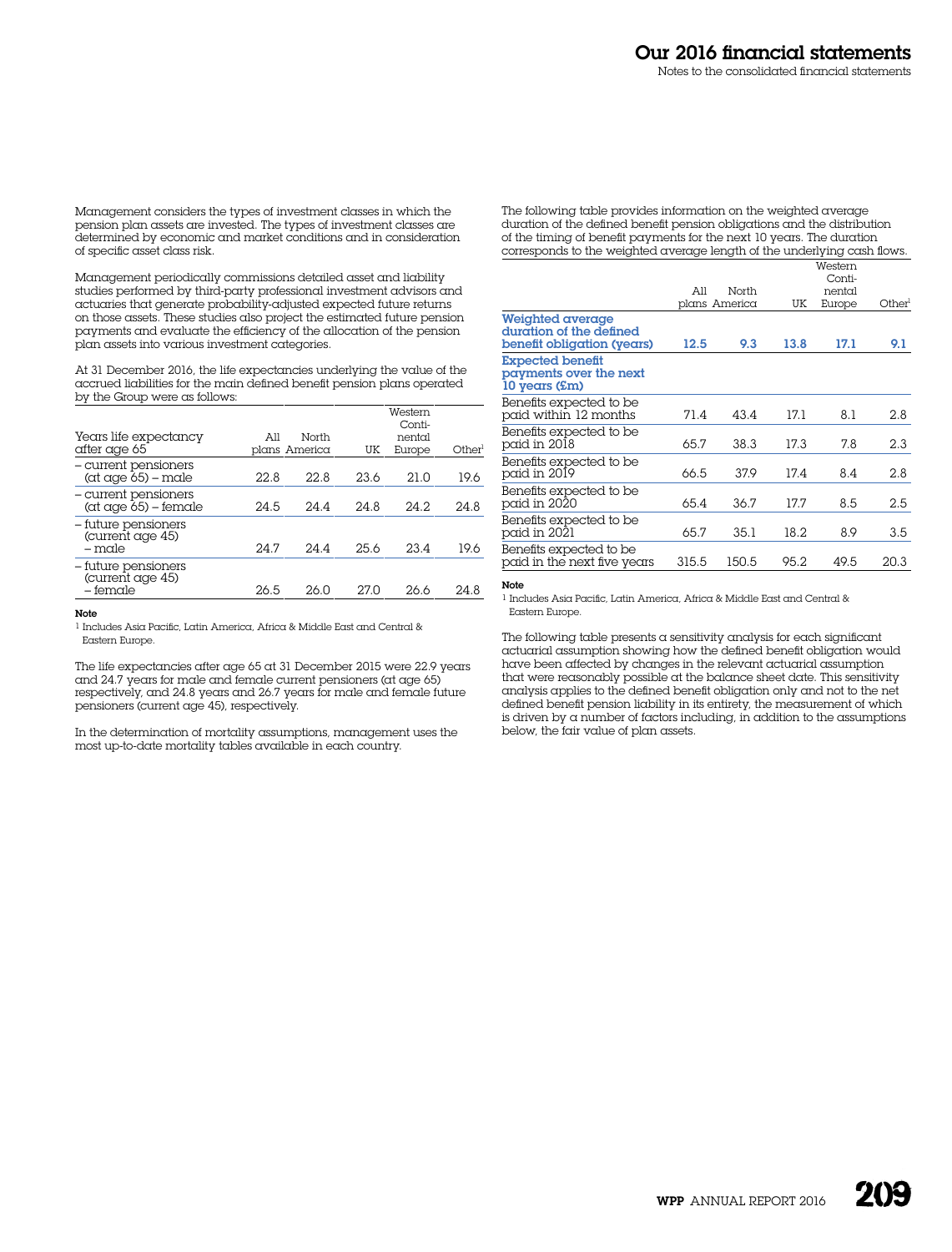The sensitivity analyses are based on a change in one assumption while holding all other assumptions constant so that interdependencies between the assumptions are excluded. The methodology applied is consistent with that used to determine the recognised defined benefit obligation. The sensitivity analysis for inflation is not shown as it is an underlying assumption to build the pension and salary increase assumptions. Changing the inflation assumption on its own without changing the salary or pension assumptions will not result in a significant change in pension liabilities.

|                                              | Increase/(decrease)<br>in benefit obligation |        |  |
|----------------------------------------------|----------------------------------------------|--------|--|
| Sensitivity analysis of significant          | 2016                                         | 2015   |  |
| actuarial assumptions                        | £m                                           | £m     |  |
| Discount rate                                |                                              |        |  |
| Increase by 25 basis points                  |                                              |        |  |
| UK                                           | (13.3)                                       | (10.9) |  |
| North America                                | (10.9)                                       | (9.4)  |  |
| Western Continental Europe                   | (10.1)                                       | (7.8)  |  |
| Other <sup>1</sup>                           | (0.6)                                        | (0.5)  |  |
| Decrease by 25 basis points                  |                                              |        |  |
| UK                                           | 14.1                                         | 11.5   |  |
| North America                                | 11.2                                         | 9.7    |  |
| Western Continental Europe                   | 10.6                                         | 8.2    |  |
| Otherl                                       | 0.6                                          | 0.5    |  |
| Rate of increase in salaries                 |                                              |        |  |
| Increase by 25 basis points                  |                                              |        |  |
| UK                                           | 0.2                                          | 0.2    |  |
| North America                                |                                              | 0.1    |  |
| Western Continental Europe                   | 1.4                                          | 1.3    |  |
| Otherl                                       | 0.6                                          | 0.5    |  |
| Decrease by 25 basis points                  |                                              |        |  |
| UK                                           | (0.2)                                        | (0.1)  |  |
| North America                                |                                              |        |  |
| Western Continental Europe                   | (1.4)                                        | (1.3)  |  |
| Other <sup>1</sup>                           | (0.6)                                        | (0.5)  |  |
| Rate of increase in pensions in payment      |                                              |        |  |
| Increase by 25 basis points                  |                                              |        |  |
| UK                                           | 2.3                                          | 2.1    |  |
| Western Continental Europe                   | 6.8                                          | 5.3    |  |
| Decrease by 25 basis points                  |                                              |        |  |
| UK                                           | (2.3)                                        | (2.0)  |  |
| Western Continental Europe                   | (6.4)                                        | (5.0)  |  |
| Life expectancy                              |                                              |        |  |
| Increase in longevity by one additional year |                                              |        |  |
| UK                                           | 17.7                                         | 13.3   |  |
| North America                                | 6.2                                          | 5.1    |  |
| Western Continental Europe                   | 7.4                                          | 5.6    |  |
| Otherl                                       |                                              |        |  |

#### Note

1 Includes Asia Pacific, Latin America, Africa & Middle East and Central & Eastern Europe.

# (b) Assets and liabilities

At 31 December, the fair value of the assets in the pension plans, and the assessed present value of the liabilities in the pension plans are shown in the following table:

|                                 | 2016       |       | 2015        |      | 2014      |       |
|---------------------------------|------------|-------|-------------|------|-----------|-------|
|                                 | £m         | %     | £m          | %    | £m        | %     |
| Equities                        | 161.9      | 17.3  | 132.5       | 16.3 | 151.1     | 17.8  |
| Bonds                           | 566.0      | 60.6  | 479.5       | 58.9 | 496.2     | 58.4  |
| Insured annuities               | 63.5       | 6.8   | 60.5        | 7.4  | 68.0      | 8.0   |
| Property                        | 1.6        | 0.2   | 1.5         | 0.2  | 1.4       | 0.2   |
| Cash                            | 44.9       | 4.8   | 65.1        | 8.0  | 52.2      | 6.1   |
| Other                           | 96.3       | 10.3  | 75.1        | 9.2  | 80.6      | 9.5   |
| Total fair value<br>of assets   | 934.2      | 100.0 | 814.2 100.0 |      | 849.5     | 100.0 |
| Present value<br>of liabilities | (1, 209.8) |       | (1,039.9)   |      | (1,144.8) |       |
| Deficit in the plans            | (275.6)    |       | (225.7)     |      | (295.3)   |       |
| Irrecoverable surplus           | (0.9)      |       | (3.6)       |      | (0.9)     |       |
| Net liability <sup>1</sup>      | (276.5)    |       | (229.3)     |      | (296.2)   |       |
| Plans in surplus                | 28.0       |       | 31.4        |      | 17.2      |       |
| Plans in deficit                | (304.5)    |       | (260.7)     |      | (313.4)   |       |

# Note

1 The related deferred tax asset is discussed in note 15.

All plan assets have quoted prices in active markets with the exception of insured annuities and other assets.

|                                                                                   | 2016    | 2015           | 2014    |
|-----------------------------------------------------------------------------------|---------|----------------|---------|
| Surplus/(deficit) in plans by region                                              | $5$ m   | $\mathsf{F}$ m | £m      |
| UΚ                                                                                | 20.0    | 30.9           | 11.4    |
| North America                                                                     | (133.8) | (123.4)        | (150.1) |
| Western Continental Europe                                                        | (116.9) | (97.4)         | (126.2) |
| Asia Pacific, Latin America, Africa &<br>Middle East and Central & Eastern Europe | (44.9)  | (35.8)         | (30.4)  |
| Deficit in the plans                                                              | (275.6) | (225.7)        | (295.3) |

Some of the Group's defined benefit plans are unfunded (or largely unfunded) by common custom and practice in certain jurisdictions. In the case of these unfunded plans, the benefit payments are made as and when they fall due. Pre-funding of these plans would not be typical business practice.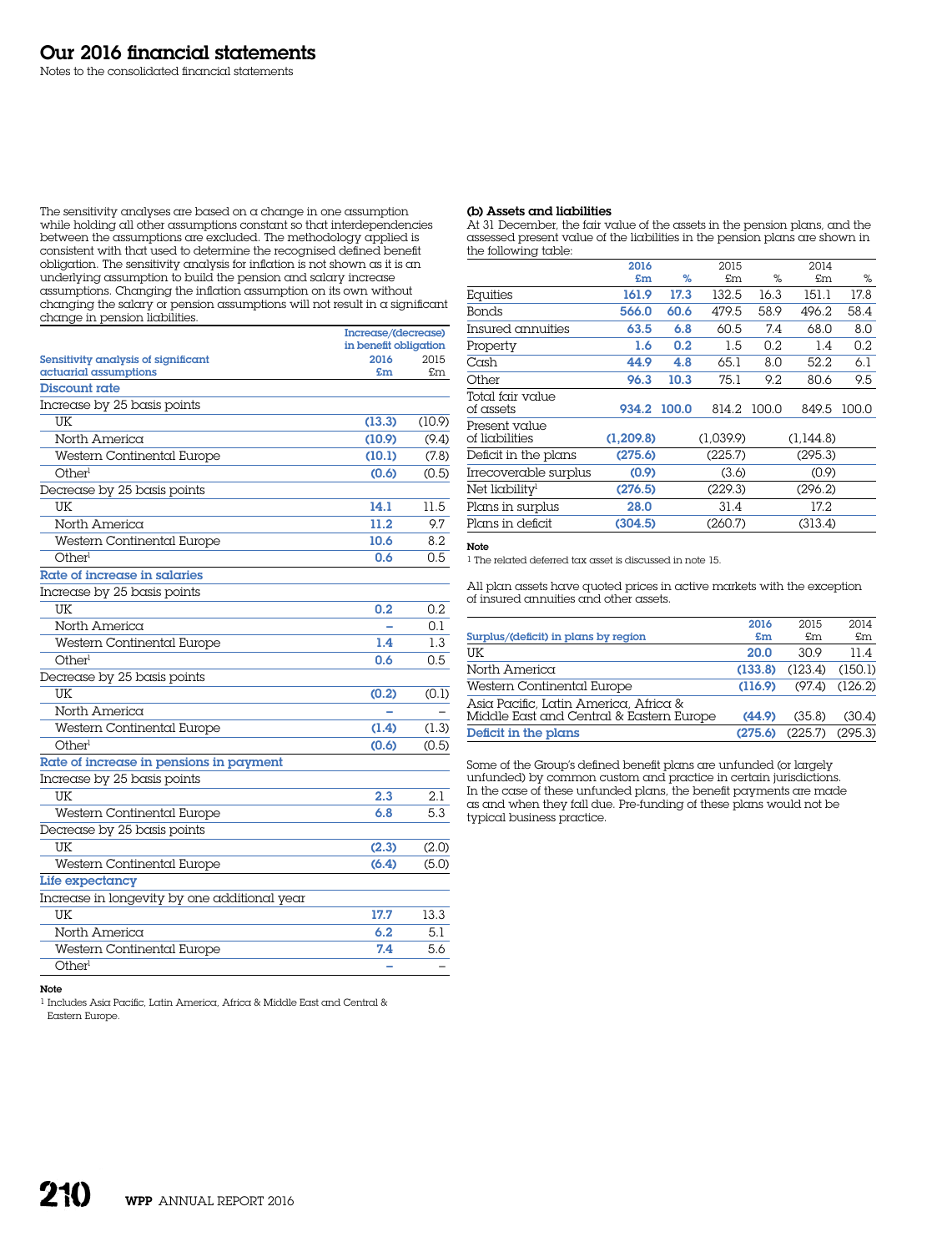The following table shows the split of the deficit at 31 December between funded and unfunded pension plans.

|                                                                                            |                       | 2016                    |          | 2015                              |          | 2014                              |
|--------------------------------------------------------------------------------------------|-----------------------|-------------------------|----------|-----------------------------------|----------|-----------------------------------|
|                                                                                            | 2016                  | Present                 | 2015     | Present                           | 2014     | Present                           |
|                                                                                            | Surplus/<br>(deficit) | value of<br>liabilities | Surplus/ | value of<br>(deficit) liabilities | Surplus/ | value of<br>(deficit) liabilities |
|                                                                                            | £m                    | £m                      | £m.      | £m                                | £m.      | £m                                |
| <b>Funded plans</b><br>by region                                                           |                       |                         |          |                                   |          |                                   |
| UK                                                                                         | 20.0                  | (406.4)                 | 30.9     | (352.6)                           | 11.4     | (385.8)                           |
| North America                                                                              | (56.0)                | (420.4)                 | (45.5)   | (364.5)                           | (70.6)   | (402.5)                           |
| Western<br>Continental<br>Europe                                                           | (48.9)                | (180.9)                 | (42.3)   | (143.9)                           | (67.8)   | (178.4)                           |
| Asia Pacific, Latin<br>America, Africa &<br>Middle East and<br>Central & Eastern<br>Europe | (5.8)                 | (17.2)                  | (4.9)    | (15.0)                            | (5.4)    | (15.2)                            |
| Deficit/liabilities<br>in the funded<br>plans                                              |                       | $(90.7)$ $(1,024.9)$    | (61.8)   | (876.0)                           | (132.4)  | (981.9)                           |
| <b>Unfunded plans</b><br>by region                                                         |                       |                         |          |                                   |          |                                   |
| UK                                                                                         |                       |                         |          |                                   |          |                                   |
| North America                                                                              | (77.8)                | (77.8)                  | (77.9)   | (77.9)                            | (79.5)   | (79.5)                            |
| Western<br>Continental<br>Europe                                                           | (68.0)                | (68.0)                  | (55.1)   | (55.1)                            | (58.4)   | (58.4)                            |
| Asia Pacific, Latin<br>America, Africa &<br>Middle East and<br>Central & Eastern<br>Europe | (39.1)                | (39.1)                  | (30.9)   | (30.9)                            | (25.0)   | (25.0)                            |
|                                                                                            |                       |                         |          |                                   |          |                                   |

in the plans (275.6) (1,209.8) (225.7) (1,039.9) (295.3) (1,144.8)

In accordance with IAS 19, plans that are wholly or partially funded are considered funded plans.

# (c) Pension expense

The following table shows the breakdown of the pension expense between amounts charged to operating profit, amounts charged to finance costs and amounts recognised in the consolidated statement of comprehensive income (OCI):  $2014$  $2015$ 

|                                                                                               | 2016   | 2015   | 2014    |
|-----------------------------------------------------------------------------------------------|--------|--------|---------|
|                                                                                               | £m     | £m     | £m      |
| Service cost <sup>1</sup>                                                                     | 22.4   | 23.0   | 17.3    |
| Administrative expenses                                                                       | 2.2    | 2.0    | 1.8     |
| Charge to operating profit                                                                    | 24.6   | 25.0   | 19.1    |
| Net interest expense on pension plans                                                         | 6.7    | 7.3    | 8.0     |
| Charge to profit before taxation for defined<br>benefit plans                                 | 31.3   | 32.3   | 27.1    |
| Return on plan assets (excluding interest<br>income)                                          | 66.3   | (31.7) | 68.9    |
| Changes in demographic assumptions<br>underlying the present value of the<br>plan liabilities | 6.7    | 13.8   | (12.3)  |
| Changes in financial assumptions<br>underlying the present value of the<br>plan liabilities   | (92.6) | 55.4   | (141.4) |
| Experience gain/(loss) arising on the<br>plan liabilities                                     | 1.0    | (1.3)  | (1.8)   |
| Change in irrecoverable surplus                                                               | 2.7    | (2.7)  |         |
| Actuarial (loss)/gain recognised in OCI                                                       | (15.9) | 33.5   | (86.6)  |

# Note

1 Includes current service cost, past service costs related to plan amendments and (gain)/loss on settlements and curtailments.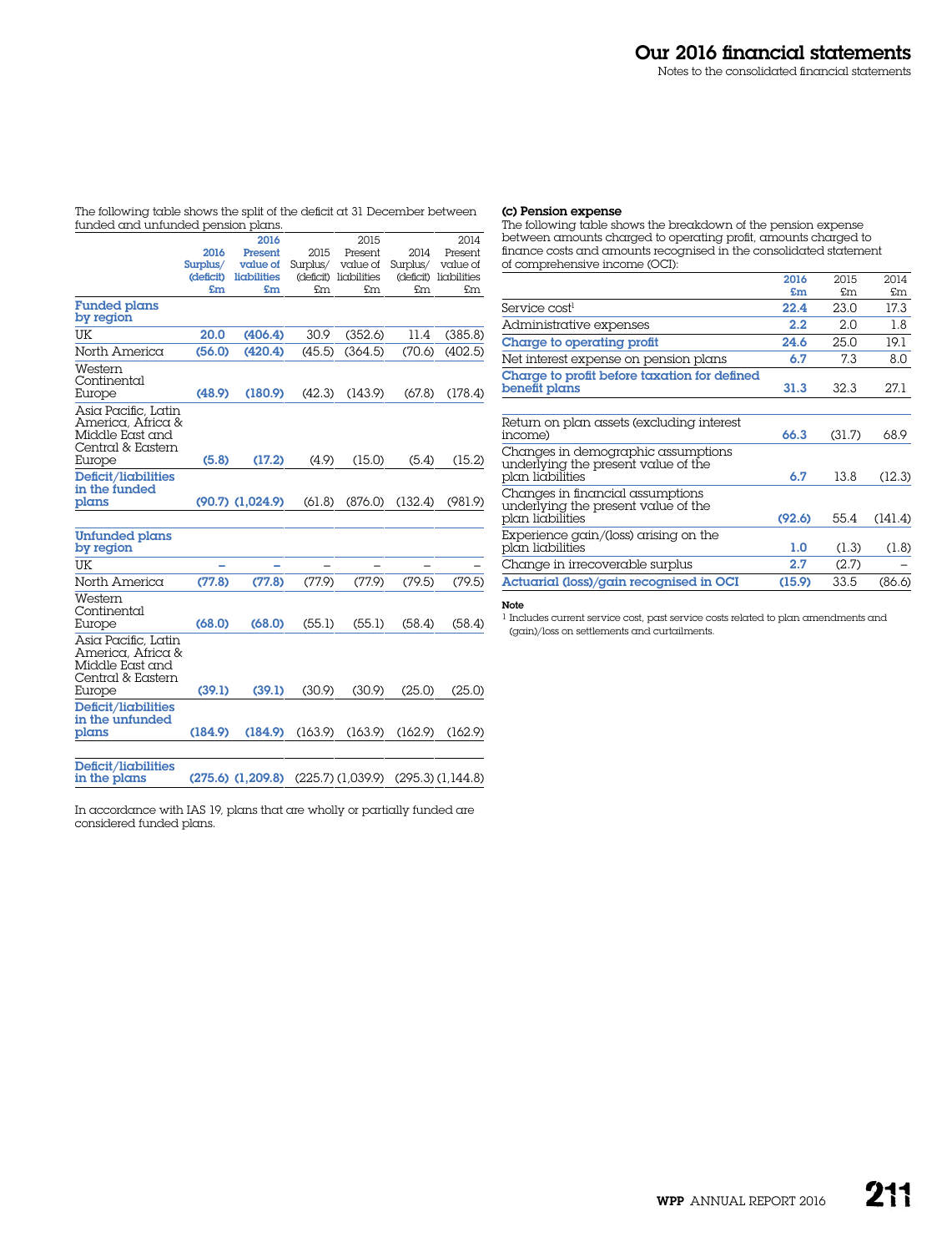#### (d) Movement in plan liabilities

The following table shows an analysis of the movement in the pension plan liabilities for each accounting period:

|                                                 | 2016    | 2015    | 2014    |
|-------------------------------------------------|---------|---------|---------|
|                                                 | £m      | £m      | £m      |
| Plan liabilities at beginning of year           | 1.039.9 | 1.144.8 | 972.8   |
| Service cost <sup>1</sup>                       | 22.4    | 23.0    | 17.3    |
| Interest cost                                   | 37.2    | 34.6    | 40.7    |
| Actuarial (gain)/loss                           |         |         |         |
| Effect of changes in demographic<br>assumptions | (6.7)   | (13.8)  | 12.3    |
| Effect of changes in financial<br>assumptions   | 92.6    | (55.4)  | 141.4   |
| Effect of experience adjustments                | (1.0)   | 13      | 1.8     |
| Benefits paid                                   | (92.4)  | (112.6) | (57.7)  |
| Loss due to exchange rate movements             | 124.2   | 13.4    | 14.8    |
| Settlement payments                             | (4.8)   |         |         |
| Other <sup>2</sup>                              | (1.6)   | 4.6     | 1.4     |
| Plan liabilities at end of year                 | 1.209.8 | 1.039.9 | 1.144.8 |
|                                                 |         |         |         |

#### Notes

1 Includes current service cost, past service costs related to plan amendments and (gain)/loss on settlements and curtailments.

2 Other includes acquisitions, disposals, plan participants' contributions and reclassifications. The reclassifications represent certain of the Group's defined benefit plans which are included in this note for the first time in the periods presented.

#### (e) Movement in plan assets

The following table shows an analysis of the movement in the pension plan assets for each accounting period:

|                                          | 2016   | 2015    | 2014   |
|------------------------------------------|--------|---------|--------|
|                                          | £m     | £m.     | £m     |
| Fair value of plan assets at beginning   |        |         |        |
| of year                                  | 814.2  | 849.5   | 726.2  |
| Interest income on plan assets           | 30.5   | 27.3    | 32.7   |
| Return on plan assets                    |        |         |        |
| (excluding interest income)              | 66.3   | (31.7)  | 68.9   |
| Employer contributions                   | 43.7   | 70.9    | 68.2   |
| Benefits paid                            | (92.4) | (112.6) | (57.7) |
| Gain due to exchange rate movements      | 78.8   | 12.4    | 12.6   |
| Settlement payments                      | (4.8)  |         |        |
| Administrative expenses                  | (2.2)  | (2.0)   | (1.8)  |
| Otherl                                   | 0.1    | 0.4     | 0.4    |
| Fair value of plan assets at end of year | 934.2  | 814.2   | 849.5  |
| Actual return on plan assets             | 96.8   | (4.4)   | 101.6  |

#### Note

1 Other includes acquisitions, disposals, plan participants' contributions and reclassifications. The reclassifications represent certain of the Group's defined benefit plans which are included in this note for the first time in the periods presented.

# 24. Risk management policies

# Foreign currency risk

The Group's results in pounds sterling are subject to fluctuation as a result of exchange rate movements. The Group does not hedge this translation exposure to its earnings but does hedge the currency element of its net assets using foreign currency borrowings, cross-currency swaps and forward foreign exchange contracts.

The Group effects these currency net asset hedges by borrowing in the same currencies as the operating (or 'functional') currencies of its main operating units. The majority of the Group's debt is therefore denominated in US dollars, pounds sterling and euros. The Group's borrowings at 31 December 2016 were primarily made up of \$2,862 million, £1,000 million and €2,952 million. The Group's average gross debt during the course of 2016 was \$3,182 million, £781 million and €3,132 million.

The Group's operations conduct the majority of their activities in their own local currency and consequently the Group has no significant transactional foreign exchange exposures arising from its operations. Any significant cross-border trading exposures are hedged by the use of forward foreign-exchange contracts. No speculative foreign exchange trading is undertaken.

#### Interest rate risk

The Group is exposed to interest rate risk on both interest-bearing assets and interest-bearing liabilities. The Group has a policy of actively managing its interest rate risk exposure while recognising that fixing rates on all its debt eliminates the possibility of benefiting from rate reductions and similarly, having all its debt at floating rates unduly exposes the Group to increases in rates.

Including the effect of interest rate and cross-currency swaps, 54.2% of the year-end US dollar debt is at fixed rates averaging 4.62% for an average period of 212 months; 80.0% of the sterling debt is at a fixed rate of 4.53% for an average period of 193 months; and 100% of the euro debt is at fixed rates averaging 1.85% for an average period of 93 months.

Other than fixed rate debt, the Group's other fixed rates are achieved principally through interest rate swaps with the Group's bankers. The Group also uses forward rate agreements and interest rate caps to manage exposure to interest rate changes. At 31 December 2016 no forward rate agreements or interest rate caps were in place. These interest rate derivatives are used only to hedge exposures to interest rate movements arising from the Group's borrowings and surplus cash balances arising from its commercial activities and are not traded independently. Payments made under these instruments are accounted for on an accruals basis.

# Going concern and liquidity risk

In considering going concern and liquidity risk, the directors have reviewed the Group's future cash requirements and earnings projections. The directors believe these forecasts have been prepared on  $\alpha$  prudent basis and have also considered the impact of a range of potential changes to trading performance. The directors have concluded that the Group should be able to operate within its current facilities and comply with its banking covenants for the foreseeable future and therefore believe it is appropriate to prepare the financial statements of the Group on a going concern basis.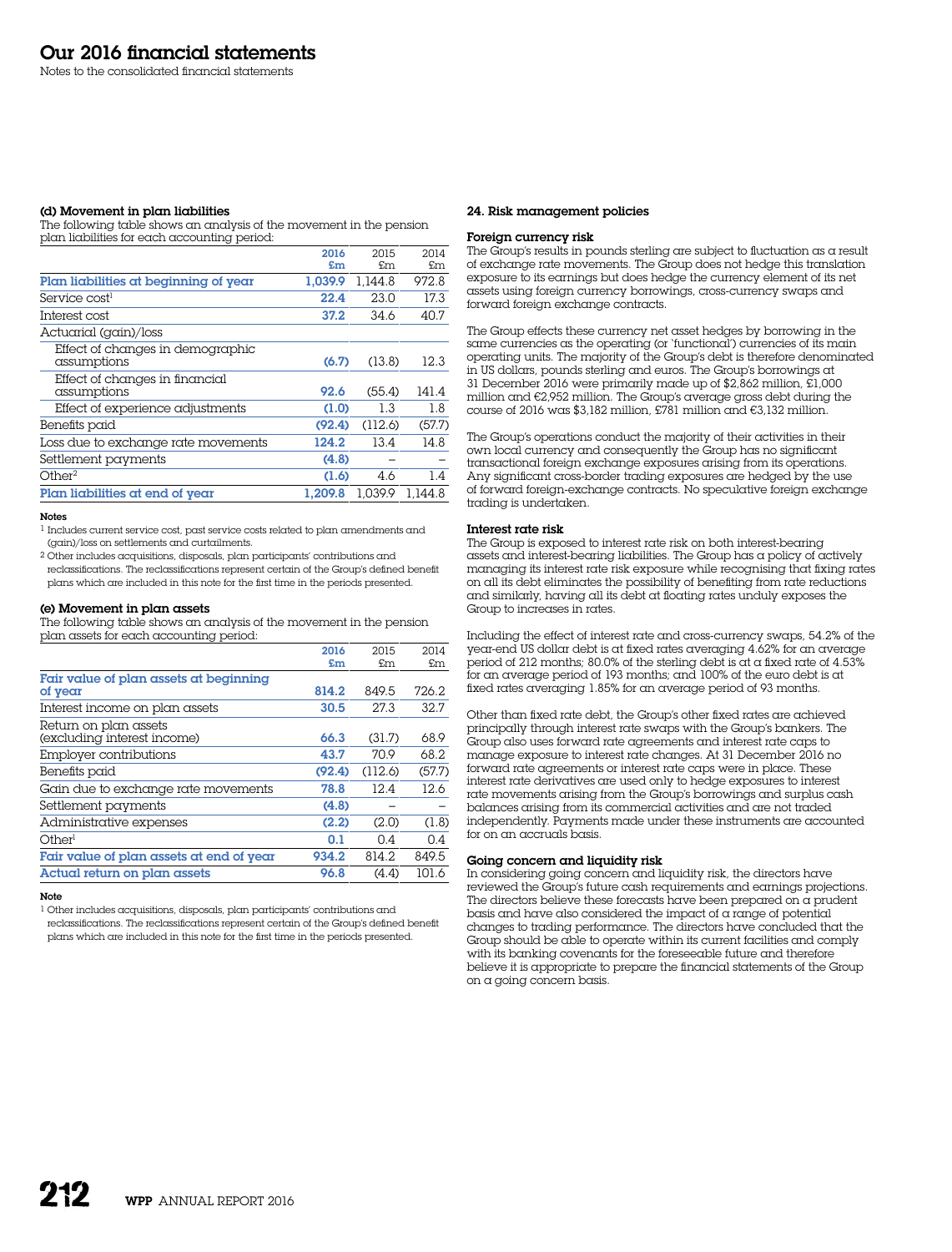At 31 December 2016, the Group has access to £8.2 billion of committed facilities with maturity dates spread over the years 2017 to 2046 as illustrated below:

|                                           |           | 2017  | 2018  | 2019  | 2020  | $2021+$ |
|-------------------------------------------|-----------|-------|-------|-------|-------|---------|
|                                           | £m        | £m    | £m    | £m    | £m    | £m      |
| £ bonds £400m (2.875% '46)                | 400.0     |       |       |       |       | 400.0   |
| US bond \$500m (5.625% '43)               | 405.0     |       |       |       |       | 405.0   |
| US bond \$300m (5.125% '42)               | 243.0     |       |       |       |       | 243.0   |
| Eurobonds €600m (1.625% '30)              | 512.6     |       |       |       |       | 512.6   |
| Eurobonds €750m (2.25% '26)               | 640.8     |       |       |       |       | 640.8   |
| US bond \$750m (3.75% '24)                | 607.5     |       |       |       |       | 607.5   |
| Eurobonds €750m (3.0% '23)                | 640.8     |       |       |       |       | 640.8   |
| US bond \$500m (3.625% '22)               | 405.0     |       |       |       |       | 405.0   |
| US bond \$812m (4.75% '21)                | 658.0     |       |       |       |       | 658.0   |
| Bank revolver (\$2.500m)                  | 2,025.1   |       |       |       |       | 2,025.1 |
| £ bonds £200m (6.375% '20)                | 200.0     |       |       |       | 200.0 |         |
| Eurobonds €600m (0.75% '19)               | 512.6     |       |       | 512.6 |       |         |
| Bank revolver (A\$520m)                   | 304.0     |       |       | 304.0 |       |         |
| Eurobonds €252m (0.43% '18)               | 215.3     |       | 215.3 |       |       |         |
| £ bonds £400m (6.0% '17)                  | 400.0     | 400.0 |       |       |       |         |
| Total committed facilities available      | 8.169.7   | 400.0 | 215.3 | 816.6 | 200,0 | 6,537.8 |
| Drawn down facilities at 31 December 2016 | 6,047.4   | 400.0 | 215.3 | 719.4 | 200.0 | 4,512.7 |
| Undrawn committed credit facilities       | 2,122.3   |       |       |       |       |         |
| Drawn down facilities at 31 December 2016 | 6,047.4   |       |       |       |       |         |
| Net cash at 31 December 2016              | (1,902.6) |       |       |       |       |         |
| Other adjustments                         | (14.3)    |       |       |       |       |         |
| Net debt at 31 December 2016              | 4.130.5   |       |       |       |       |         |

Given the strong cash generation of the business, its debt maturity profile and available facilities, the directors believe the Group has sufficient liquidity to match its requirements for the foreseeable future.

## Treasury activities

Treasury activity is managed centrally from London, New York and Hong Kong, and is principally concerned with the monitoring of working capital, managing external and internal funding requirements and the monitoring and management of financial market risks, in particular interest rate and foreign exchange exposures.

The treasury operation is not a profit centre and its activities are carried out in accordance with policies approved by the Board of Directors and subject to regular review and audit.

The Group manages liquidity risk by ensuring continuity and flexibility of funding even in difficult market conditions. Undrawn committed borrowing facilities are maintained in excess of peak net-borrowing levels and debt maturities are closely monitored. Targets for average net debt are set on an annual basis and, to assist in meeting this, working capital targets are set for all the Group's major operations.

# Capital risk management

The Group manages its capital to ensure that entities in the Group will be able to continue as a going concern while maximising the return to stakeholders through the optimisation of the debt and equity balance. The capital structure of the Group consists of debt, which includes the borrowings disclosed in note 10, cash and cash equivalents and equity attributable to equity holders of the parent, comprising issued capital, reserves and retained earnings as disclosed in the consolidated statement of changes in equity and in notes 26 and 27.

#### Credit risk

The Group's principal financial assets are cash and short-term deposits, trade and other receivables and investments, the carrying values of which represent the Group's maximum exposure to credit risk in relation to financial assets, as shown in note 25.

The Group's credit risk is primarily attributable to its trade receivables. The majority of the Group's trade receivables are due from large national or multinational companies where the risk of default is considered low. The amounts presented in the consolidated balance sheet are net of allowances for doubtful receivables, estimated by the Group's management based on prior experience and their assessment of the current economic environment. A relatively small number of clients make up a significant percentage of the Group's debtors, but no single client represents more than 5% of total trade receivables as at 31 December 2016.

The credit risk on liquid funds and derivative financial instruments is limited because the counterparties are banks with high credit ratings assigned by international credit-rating agencies or banks that have been financed by their government.

A relatively small number of clients contribute a significant percentage of the Group's consolidated revenues. The Group's clients generally are able to reduce advertising and marketing spending or cancel projects at any time for any reason. There can be no assurance that any of the Group's clients will continue to utilise the Group's services to the same extent, or at all, in the future. A significant reduction in advertising and marketing spending by, or the loss of one or more of, the Group's largest clients, if not replaced by new client accounts or an increase in business from existing clients, would adversely affect the Group's prospects, business, financial condition and results of operations.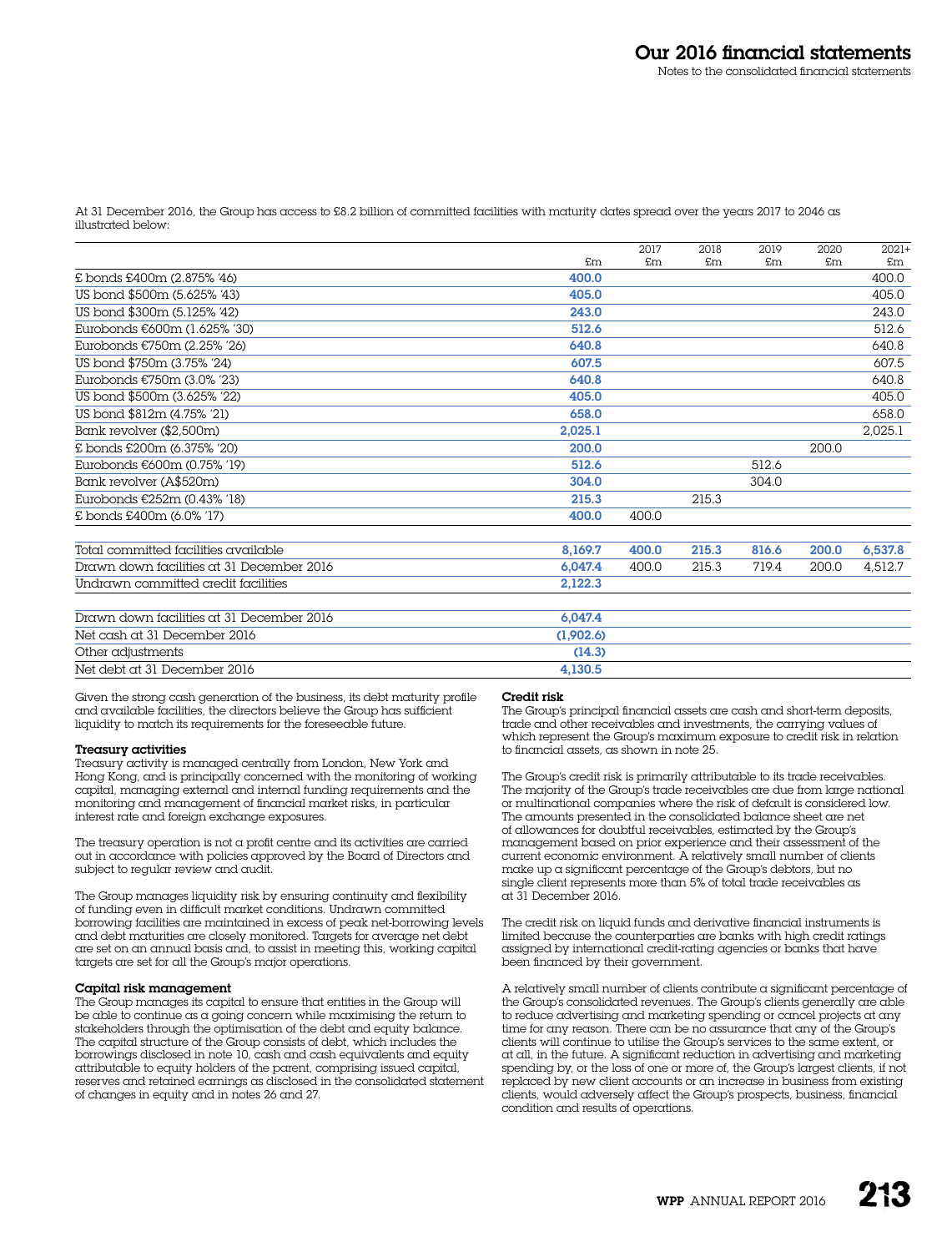Notes to the consolidated financial statements

# Sensitivity analysis

The following sensitivity analysis addresses the effect of currency and interest rate risks on the Group's financial instruments. The analysis assumes that all hedges are highly effective.

#### *Currency risk*

At 31 December 2016, the Group's major foreign currency denominated borrowings are held in individual entities with the same financial reporting currencies as borrowings. Therefore a weakening or strengthening of sterling against the Group's major currencies would not result in any gains or losses. In 2015, a 10% weakening of sterling would have resulted in  $\alpha$  £40.8m loss being posted directly to equity. These losses would arise on the retranslation of foreign currency denominated borrowings and derivatives designated as effective net investment hedges of overseas net assets. These losses would have been partially offset in equity by a corresponding gain arising on the retranslation of the related hedged foreign currency net assets. A 10% strengthening of sterling would have an equal and opposite effect.

#### *Interest rate risk*

A one percentage point increase in market interest rates for all currencies in which the Group had cash and borrowings at 31 December 2016 would increase profit before tax by approximately £4.5 million (2015: £7.9 million). A one percentage decrease in market interest rates would have an equal and opposite effect. This has been calculated by applying the interest rate change to the Group's variable rate cash and borrowings.

### 25. Financial instruments

#### Currency derivatives

The Group utilises currency derivatives to hedge significant future transactions and cash flows and the exchange risk arising on translation of the Group's investments in foreign operations. The Group is  $\alpha$  party to a variety of foreign currency derivatives in the management of its exchange rate exposures. The instruments purchased are primarily denominated in the currencies of the Group's principal markets.

During 2016, the Group held no currency derivatives. In 2015, the amounts taken to and deferred in equity during the year for currency derivatives that are designated and effective hedges was a charge of £73.5 million for cash flow hedges. In 2015 and 2014, changes in the fair value relating to the ineffective portion of the currency derivatives amounted to a gain of £3.2 million and £23.0 million respectively which is included in the revaluation of financial instruments for the year.

The Group designates its foreign currency-denominated debt and cross-currency swaps as hedging instruments against the currency risk associated with the translation of its foreign operations.

At the balance sheet date, the total nominal amount of outstanding forward foreign exchange contracts not designated as hedges was £122.0 million (2015: £86.5 million). The Group estimates the fair value of these contracts to be a net asset of £0.1 million (2015: £3.9 million).

These arrangements are designed to address significant exchange exposure and are renewed on a revolving basis as required.

#### Interest rate swaps

The Group uses interest rate swaps as hedging instruments in fair value hedges to manage its exposure to interest rate movements on its borrowings. Contracts with a nominal value of \$500 million have fixed interest receipts of 3.63% until September 2022 and have floating interest payments averaging LIBOR plus 1.52%. Contracts with a nominal value of \$812 million have fixed interest receipts of 4.75% until November 2021 and have floating rate payments averaging LIBOR plus 2.17% (set in arrears). Contracts with a nominal value of £200 million have fixed interest receipts of 6.00% up until April 2017 and have floating rate payments averaging LIBOR plus 0.64%. Contracts with a nominal value of A\$30 million have fixed interest receipts of 2.59% until December 2017 and have floating rate payments based on the Australian bank bill swap bid rate (BBSY). Contracts with a nominal value of  $A$30$  million have fixed interest rate receipts of 2.85% until August 2017 and have floating rate payments based on the Australian bank bill swap reference rate (BBSW).

The fair value of interest rate swaps entered into at 31 December 2016 is estimated to be a net asset of approximately £17.0 million (2015: £37.4 million). These amounts are based on market values of equivalent instruments at the balance sheet date, comprising £20.0 million (2015: £39.7 million) assets included in trade and other receivables and £3.0 million (2015: £2.3 million) liabilities included in trade and other payables.

Changes in the fair value relating to the ineffective portion of interest rate swaps amounted to a loss of £5.2 million (2015: loss of £6.8 million, 2014: gain of £5.3 million) which is included in the revaluation of financial instruments for the year. This loss resulted from  $\alpha$  £19.3 million loss on hedging instruments and a £14.1 million gain on hedged items.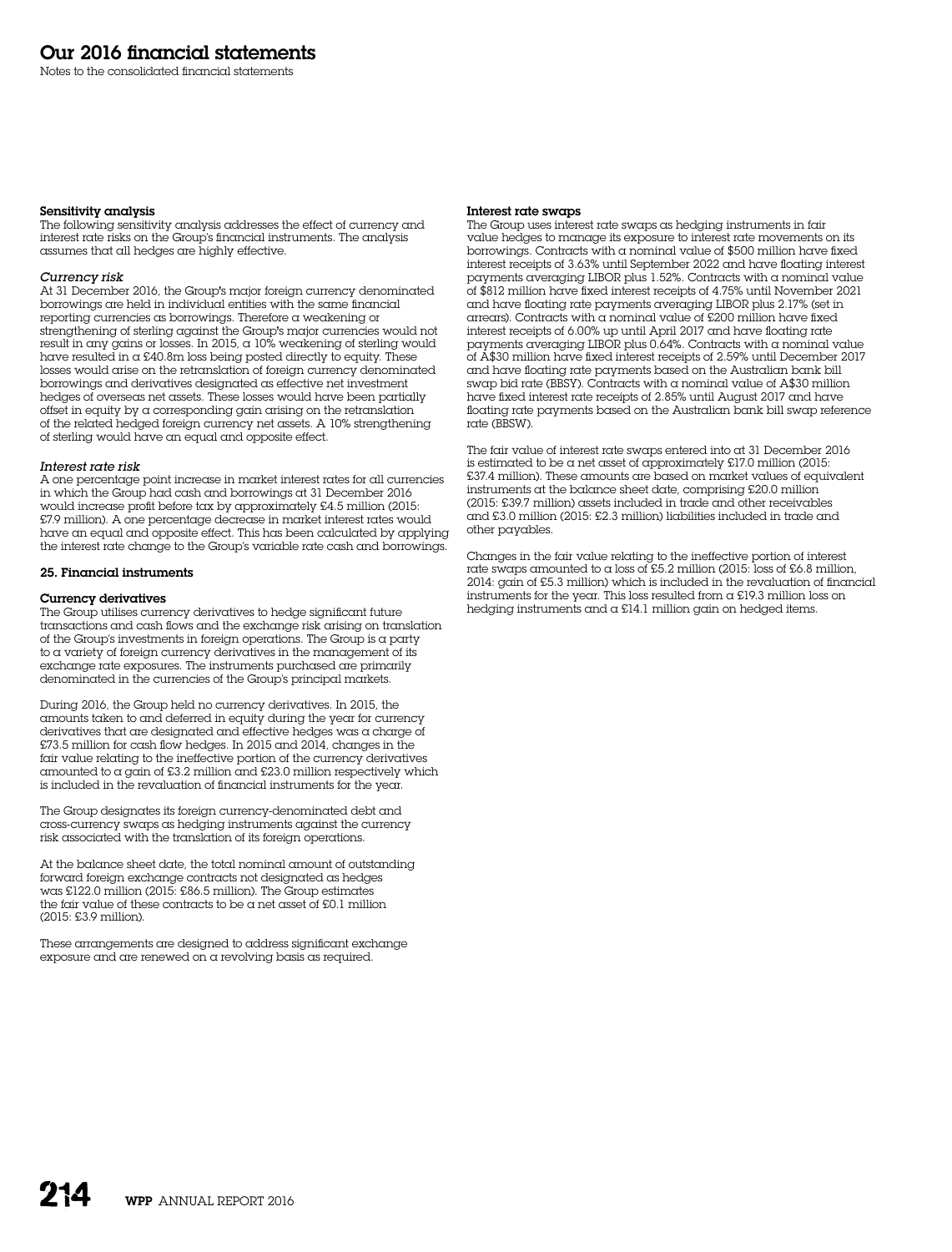# An analysis of the Group's financial assets and liabilities by accounting classification is set out below:

|                                                                           | Derivatives in<br>designated |                      | Loans & |          |                           |           |
|---------------------------------------------------------------------------|------------------------------|----------------------|---------|----------|---------------------------|-----------|
|                                                                           | hedge                        | Held for             | receiv- |          | Available Amortised       | Carrying  |
|                                                                           | relationships                | trading              | ables   | for sale | cost                      | value     |
|                                                                           | £m                           | £m                   | £m      | £m       | £m                        | £m        |
| 2016                                                                      |                              |                      |         |          |                           |           |
| Other investments                                                         |                              |                      |         | 1.310.3  |                           | 1,310.3   |
| Cash and short-term deposits                                              |                              | $\qquad \qquad -$    | 2.436.9 |          |                           | 2,436.9   |
| Bank overdrafts and loans                                                 |                              |                      |         | -        | (1.002.5)                 | (1.002.5) |
| Bonds and bank loans                                                      |                              |                      |         |          | (5.564.9)                 | (5,564.9) |
| Trade and other receivables: amounts falling due within one year          |                              | -                    | 8.468.8 |          | $\overline{\phantom{m}}$  | 8,468.8   |
| Trade and other receivables: amounts falling due after more than one year |                              | ۰                    | 89.9    |          |                           | 89.9      |
| Trade and other payables: amounts falling due within one year             |                              |                      | -       | Ξ.       | $(10,398.9)$ $(10,398.9)$ |           |
| Trade and other payables: amounts falling due after more than one year    |                              |                      |         | -        | (8.4)                     | (8.4)     |
| Derivative assets                                                         | 20.0                         | 3.0                  |         |          | $\overline{\phantom{a}}$  | 23.0      |
| Derivative liabilities                                                    | (3.0)                        | (2.9)                |         |          |                           | (5.9)     |
| Payments due to vendors (earnout agreements) (note 19)                    | -                            | (976.5)              |         |          | $\overline{\phantom{a}}$  | (976.5)   |
| Liabilities in respect of put options                                     |                              | (297.0)              |         |          |                           | (297.0)   |
|                                                                           | 17.0                         | $(1,273.4)$ 10,995.6 |         |          | 1,310.3 (16,974.7)        | (5,925.2) |

|                                                                           | Derivatives in           |                          |             |                |                          |             |
|---------------------------------------------------------------------------|--------------------------|--------------------------|-------------|----------------|--------------------------|-------------|
|                                                                           | designated               |                          | Loans &     |                |                          |             |
|                                                                           | hedge                    | Held for                 | receiv-     |                | Available Amortised      | Carrying    |
|                                                                           | relationships<br>£m      | trading<br>£m            | ables<br>£m | for sale<br>£m | cost<br>£m               | value<br>£m |
| 2015                                                                      |                          |                          |             |                |                          |             |
| Other investments                                                         |                          |                          |             | 1,158.7        | $\overline{\phantom{m}}$ | 1,158.7     |
| Cash and short-term deposits                                              |                          | $\overline{\phantom{0}}$ | 2.382.4     |                | $\overline{\phantom{a}}$ | 2,382.4     |
| Bank overdrafts and loans                                                 |                          |                          |             | -              | (932.0)                  | (932.0)     |
| Bonds and bank loans                                                      |                          |                          |             | -              | (4,661.2)                | (4,661.2)   |
| Trade and other receivables: amounts falling due within one year          |                          | -                        | 7.184.4     |                | $\overline{\phantom{a}}$ | 7,184.4     |
| Trade and other receivables: amounts falling due after more than one year |                          | -                        | 68.5        |                |                          | 68.5        |
| Trade and other payables: amounts falling due within one year             |                          |                          |             | -              | (8,595.5)                | (8, 595.5)  |
| Trade and other payables: amounts falling due after more than one year    |                          |                          |             |                | (5.3)                    | (5.3)       |
| Derivative assets                                                         | 39.7                     | 4.6                      |             |                |                          | 44.3        |
| Derivative liabilities                                                    | (2.3)                    | (0.7)                    |             |                |                          | (3.0)       |
| Payments due to vendors (earnout agreements) (note 19)                    | $\overline{\phantom{0}}$ | (581.3)                  |             |                | $\overline{\phantom{0}}$ | (581.3)     |
| Liabilities in respect of put options                                     | $\overline{\phantom{0}}$ | (234.4)                  |             |                |                          | (234.4)     |
|                                                                           | 37.4                     | (811.8)                  | 9.635.3     | 1.158.7        | (14.194.0)               | (4.174.4)   |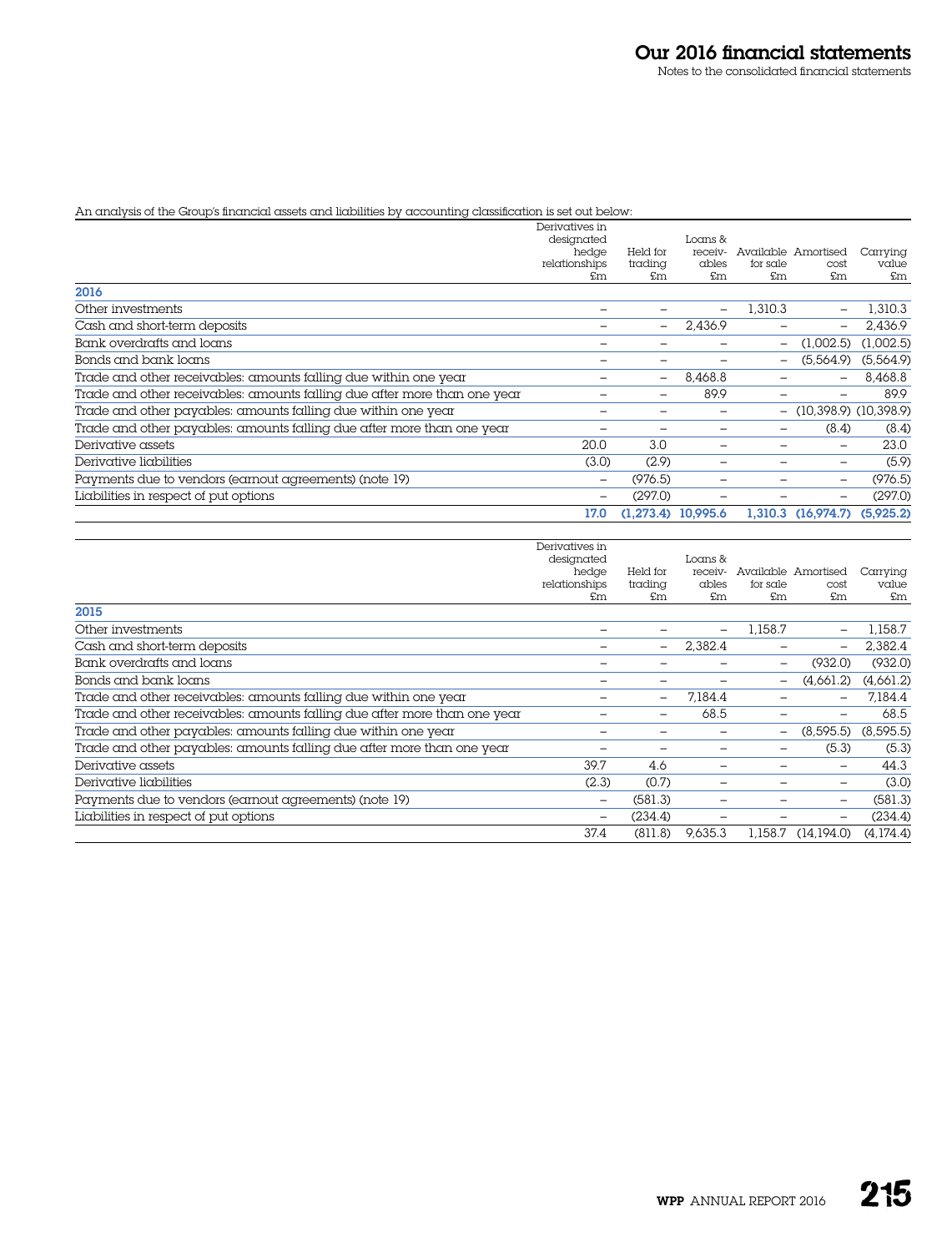The following table provides an analysis of financial instruments that are measured subsequent to initial recognition at fair value, grouped into levels 1 to 3 based on the degree to which the fair value is observable:

Level 1 fair value measurements are those derived from quoted prices (unadjusted) in active markets for identical assets or liabilities;

Level 2 fair value measurements are those derived from inputs other than quoted prices included within level 1 that are observable for the asset or liability, either directly (i.e. as prices) or indirectly (i.e. derived from prices);

Level 3 fair value measurements are those derived from valuation techniques that include inputs for the asset or liability that are not based on observable market data (unobservable inputs).

|                                                           | Level 1 | Level 2 | Level 3 |
|-----------------------------------------------------------|---------|---------|---------|
|                                                           | £m      | £m      | £m      |
| 2016                                                      |         |         |         |
| Derivatives in designated hedge<br>relationships          |         |         |         |
| Derivative assets                                         |         | 20.0    |         |
| Derivative liabilities                                    |         | (3.0)   |         |
| Held for trading                                          |         |         |         |
| Derivative assets                                         |         | 3.0     |         |
| Derivative liabilities                                    |         | (2.9)   |         |
| Payments due to vendors (earnout<br>agreements) (note 19) |         |         | (976.5) |
| Liabilities in respect of put options                     |         |         | (297.0) |
| Available for sale                                        |         |         |         |
| Other investments                                         | 429.3   |         | 881.0   |
|                                                           |         |         |         |

|                                                           | Level 1 | Level 2 | Level 3 |
|-----------------------------------------------------------|---------|---------|---------|
|                                                           | £m      | £m      | £m.     |
| 2015                                                      |         |         |         |
| Derivatives in designated hedge<br>relationships          |         |         |         |
| Derivative assets                                         |         | 39.7    |         |
| Derivative liabilities                                    |         | (2.3)   |         |
| Held for trading                                          |         |         |         |
| Derivative assets                                         |         | 46      |         |
| Derivative liabilities                                    |         | (0.7)   |         |
| Payments due to vendors (earnout<br>agreements) (note 19) |         |         | (581.3) |
| Liabilities in respect of put options                     |         |         | (234.4) |
| Available for sale                                        |         |         |         |
| Other investments                                         | 311.4   |         | 847.3   |

Reconciliation of level 3 fair value measurements<sup>1</sup>:

|                                                                        | Liabilities in |                         |
|------------------------------------------------------------------------|----------------|-------------------------|
|                                                                        | respect of     | Other                   |
|                                                                        |                | put options investments |
|                                                                        | £m             | £m.                     |
| 1 January 2015                                                         | (184.9)        | 534.4                   |
| Losses recognised in the income statement                              | (11.3)         | (2.2)                   |
| Gain recognised in other comprehensive<br>income                       |                | 196.4                   |
| Exchange adjustments                                                   | 21.4           | 13.3                    |
| <b>Additions</b>                                                       | (86.8)         | 113.5                   |
| Disposals                                                              |                | (8.1)                   |
| Cancellations                                                          | 25.3           |                         |
| Settlements                                                            | 1.9            |                         |
| 31 December 2015                                                       | (234.4)        | 847.3                   |
| Losses recognised in the income statement                              | (17.2)         | (1.6)                   |
| Gain recognised in other comprehensive                                 |                |                         |
| income                                                                 |                | (105.6)                 |
| Exchange adjustments                                                   | (47.4)         | 112.9                   |
| <b>Additions</b>                                                       | (42.9)         | 105.7                   |
| Disposals                                                              |                | (3.4)                   |
| Reclassifications from other investments<br>to interests in associates |                | (74.3)                  |
| Settlements                                                            | 44.9           |                         |
| 31 December 2016                                                       | (297.0)        | 881.0                   |

# Note

1 The reconciliation of payments due to vendors (earnout agreements) is presented in note 19.

The fair values of financial assets and liabilities are based on quoted market prices where available. Where the market value is not available, the Group has estimated relevant fair values on the basis of publicly available information from outside sources or on the basis of discounted cash flow models where appropriate.

Payments due to vendors and liabilities in respect of put options Future anticipated payments due to vendors in respect of contingent consideration (earnout agreements) are recorded at fair value, which is the present value of the expected cash outflows of the obligations. Liabilities in respect of put option agreements are initially recorded at the present value of the redemption amount in accordance with IAS 32 and subsequently measured at fair value in accordance with IAS 39. Both types of obligations are dependent on the future financial performance of the entity and it is assumed that future profits are in line with directors' estimates. The directors derive their estimates from internal business plans together with financial due diligence performed in connection with the acquisition. At 31 December 2016, the weighted average growth rate in estimating future financial performance was 25.0% (2015: 20.3%), which reflects the prevalence of recent acquisitions in the faster-growing markets and new media sectors. The risk adjusted discount rate applied to these obligations at 31 December 2016 was 1.5% (2015: 1.7%).

A one percentage point increase or decrease in the growth rate in estimated future financial performance would increase or decrease the combined liabilities due to earnout agreements and put options by approximately £13.4 million (2015: £11.9 million) and £17.9 million (2015: £19.0 million), respectively. A 0.5 percentage point increase or decrease in the risk adjusted discount rate would decrease or increase the combined liabilities by approximately £16.0 million (2015: £11.6 million) and £16.4 million (2015: £11.9 million), respectively. An increase in the liability would result in  $\alpha$  loss in the revaluation of financial instruments, while a decrease would result in a gain.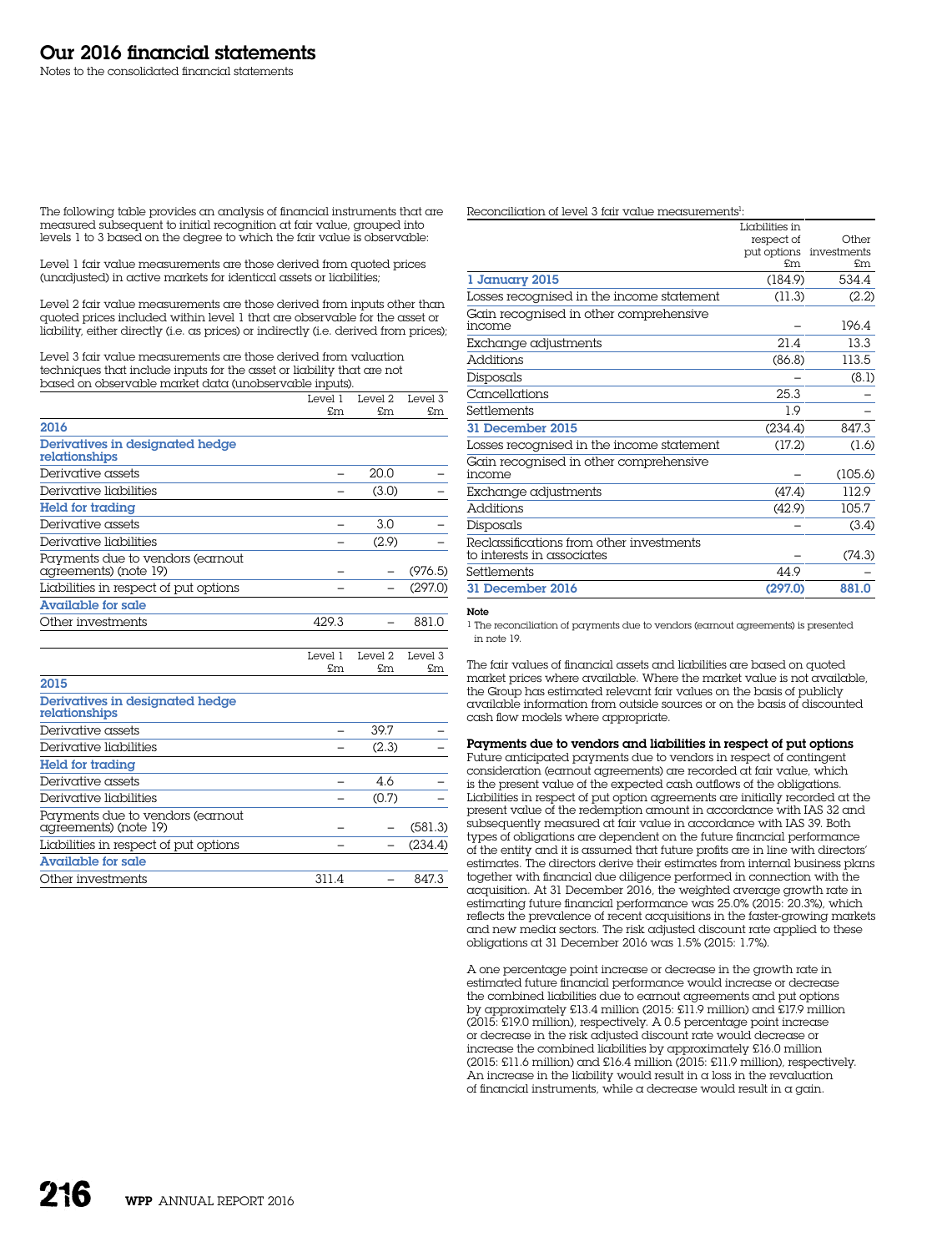#### Other investments

The fair value of other investments included in level 1 are based on quoted market prices. Other investments included in level 3 are unlisted securities, where market value is not readily available. The Group has estimated relevant fair values on the basis of publicly available information from outside sources or on the basis of discounted cash flow models where appropriate. The sensitivity to changes in unobservable inputs is specific to each individual investment.

# 26. Authorised and issued share capital

|                           | Equity        | Nominal |
|---------------------------|---------------|---------|
|                           | ordinary      | value   |
|                           | shares        | £m      |
| <b>Authorised</b>         |               |         |
| 1 January 2015            | 1.750.000.000 | 175.0   |
| 31 December 2015          | 1.750.000.000 | 175.0   |
| 31 December 2016          | 1,750,000,000 | 175.0   |
| Issued and fully paid     |               |         |
| 1 January 2015            | 1.325.747.724 | 132.6   |
| Exercise of share options | 3.618.300     | 0.3     |
| 31 December 2015          | 1.329.366.024 | 132.9   |
| Exercise of share options | 2.514.706     | 0.3     |
| 31 December 2016          | 1.331.880.730 | 133.2   |

#### Company's own shares

The Company's holdings of own shares are stated at cost and represent shares held in treasury and purchases by the Employee Share Ownership Plan ('ESOP') trusts of shares in WPP plc for the purpose of funding certain of the Group's share-based incentive plans, details of which are disclosed in the Compensation Committee report on pages 145 to 158.

The trustees of the ESOP purchase the Company's ordinary shares in the open market using funds provided by the Company. The Company also has an obligation to make regular contributions to the ESOP to enable it to meet its administrative costs. The number and market value of the ordinary shares of the Company held by the ESOP at 31 December 2016 was 13,857,706 (2015: 17,154,359), and £251.7 million (2015: £268.1 million) respectively. The number and market value of ordinary shares held in treasury at 31 December 2016 was 51,026,358 (2015: 34,619,468) and £926.6 million (2015: £541.1 million) respectively.

#### Share options

# WPP Executive Share Option Scheme

As at 31 December 2016, unexercised options over ordinary shares of 6,741 and unexercised options over ADRs of 422 have been granted under the WPP Executive Share Option Scheme as follows:

| Number of ordinary<br>shares under option | Exercise price<br>per share (£) | Exercise<br>dates |
|-------------------------------------------|---------------------------------|-------------------|
| 3.696                                     | 8.333                           | 2015-2022         |
| 3.045                                     | 10.595                          | 2016-2023         |
|                                           |                                 |                   |

| Exercise price   | Exercise  |
|------------------|-----------|
| per $ADR$ $(\$)$ | dates     |
| 59.170           | 2011-2018 |
|                  |           |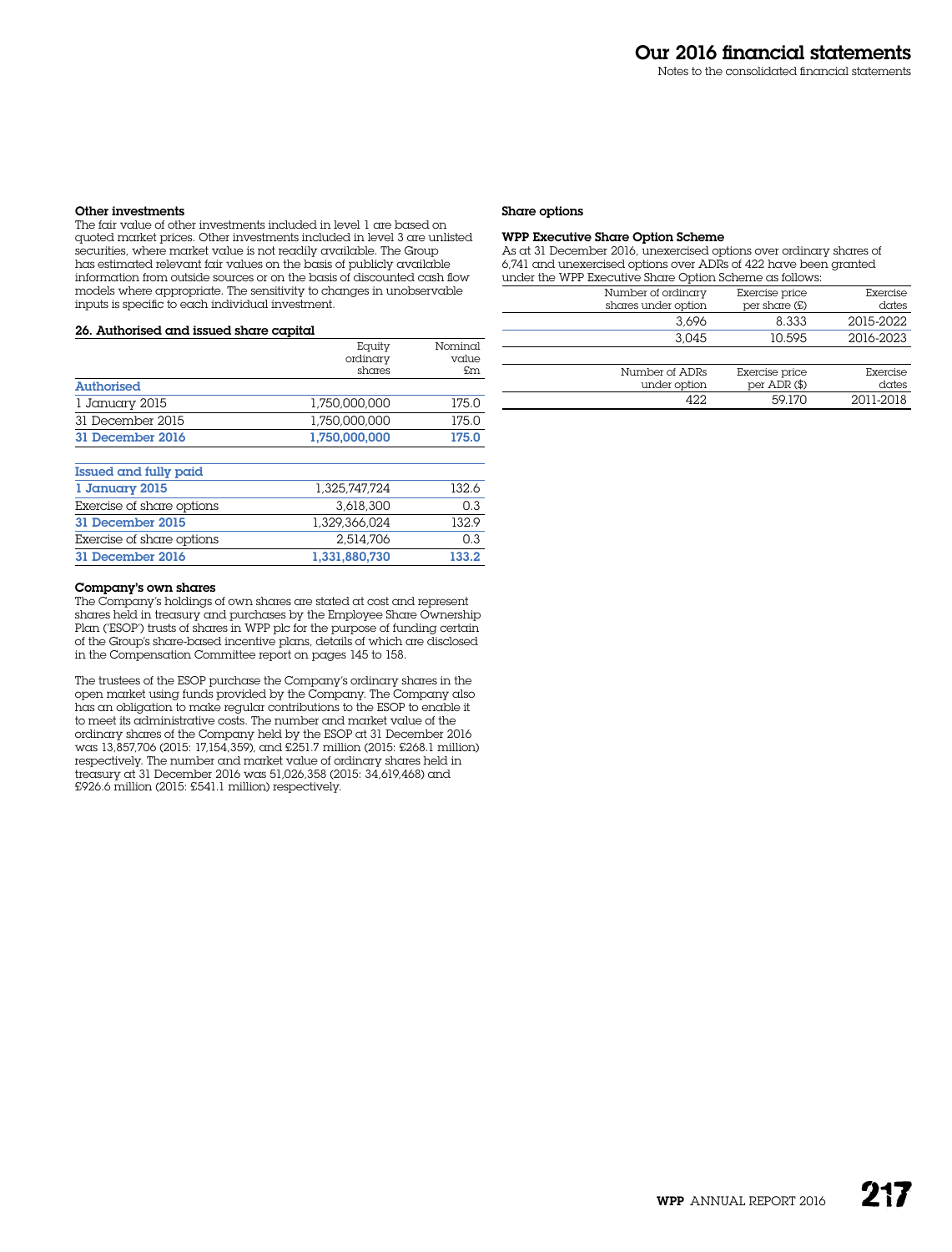Notes to the consolidated financial statements

# WPP Worldwide Share Ownership Program

As at 31 December 2016, unexercised options over ordinary shares of 4,447,052 and unexercised options over ADRs of 672,573 have been granted under the WPP Worldwide Share Ownership Program as follows:

| granda anadi ind wit womawidd shard Owndiship i rogram as rollows. |                     |                |           |
|--------------------------------------------------------------------|---------------------|----------------|-----------|
|                                                                    | Number of ordinary  | Exercise price | Exercise  |
|                                                                    | shares under option | per share (£)  | dates     |
|                                                                    | 2,750               | 4.819          | 2011-2018 |
|                                                                    | 50,250              | 5.483          | 2012-2019 |
|                                                                    | 26,500              | 5.483          | 2013-2019 |
|                                                                    | 1,750               | 5.608          | 2012-2019 |
|                                                                    | 1,200               | 5.913          | 2011-2018 |
|                                                                    | 875                 | 5.917          | 2011-2018 |
|                                                                    | 24,425              | 6.028          | 2011-2018 |
|                                                                    | 8.875               | 6.268          | 2014-2018 |
|                                                                    | 158,050             | 6.268          | 2014-2021 |
|                                                                    | 64,125              | 6.268          | 2015-2021 |
|                                                                    | 125                 | 6.668          | 2009-2017 |
|                                                                    | 1,300               | 7.005          | 2010-2017 |
|                                                                    | 750                 | 7.113          | 2013-2017 |
|                                                                    | 102,050             | 7.113          | 2013-2020 |
|                                                                    | 41,500              | 7.113          | 2014-2020 |
|                                                                    | 500                 | 7.478          | 2011-2017 |
|                                                                    | 4,500               | 7.543          | 2014-2020 |
|                                                                    | 9,050               | 7.718          | 2010-2017 |
|                                                                    | 390,820             | 8.458          | 2015-2022 |
|                                                                    | 75,000              | 13.145         | 2017-2021 |
|                                                                    | 2,472,576           | 13.145         | 2017-2024 |
|                                                                    | 5,625               | 13.145         | 2018-2024 |
|                                                                    | 970,706             | 13.505         | 2016-2023 |
|                                                                    | 33,750              | 13.505         | 2017-2023 |

| Number of ADRs | Exercise price | Exercise  |
|----------------|----------------|-----------|
| under option   | per ADR (\$)   | dates     |
| 19.610         | 44.560         | 2012-2019 |
| 46.650         | 49.230         | 2014-2021 |
| 30.495         | 56.560         | 2013-2020 |
| 12.270         | 59.500         | 2011-2018 |
| 71.134         | 67.490         | 2015-2022 |
| 4.915          | 75.760         | 2010-2017 |
| 266.516        | 102.670        | 2017-2024 |
| 220,983        | 110.760        | 2016-2023 |

# WPP Share Option Plan 2015

As at 31 December 2016, unexercised options over ordinary shares of 6,599,650 and unexercised options over ADRs of 734,760 have been granted under the WPP Share Option Plan 2015 as follows:

| granted and the $\cdots$ share option ran Boro as renown |                                 |                   |
|----------------------------------------------------------|---------------------------------|-------------------|
| Number of ordinary<br>shares under option                | Exercise price<br>per share (£) | Exercise<br>dates |
| 102,625                                                  | 15.150                          | 2018-2022         |
| 2.878.700                                                | 15.150                          | 2018-2025         |
| 6.875                                                    | 15.150                          | 2019-2025         |
| 3.591.825                                                | 17.055                          | 2019-2026         |
| 19.625                                                   | 17.055                          | 2019-2023         |
|                                                          |                                 |                   |
| Number of ADRs                                           | Exercise price                  | Exercise          |
| under option                                             | per $ADR$ $(\$)$                | dates             |
| 417.770                                                  | 105.490                         | 2020-2026         |
| 316,990                                                  | 115.940                         | 2018-2025         |
|                                                          |                                 |                   |

The aggregate status of the WPP Share Option Plans during 2016 was as follows:

#### Movements on options granted (represented in ordinary shares)

| Outstanding Exercisable |                 |                     |                                              |                    |            |           |
|-------------------------|-----------------|---------------------|----------------------------------------------|--------------------|------------|-----------|
|                         |                 |                     |                                              |                    | 31         | 31        |
|                         | 1 January       |                     |                                              |                    | December   | December  |
|                         | 2016            | Granted             | Exercised                                    | Lapsed             | 2016       | 2016      |
| WPP                     | 22.473          |                     | (12.842)                                     | (780)              | 8.851      | 8.851     |
|                         | WWOP 11.881.717 |                     | $-$ (2.488.979) (1.582.821)                  |                    | 7.809.917  | 3.890.386 |
| <b>WSOP</b>             |                 | 5.678.475 5.776.275 |                                              | (5,700)(1,175,600) | 10,273,450 |           |
| 24/7                    | 9.420           |                     | (7.185)                                      | (2.235)            |            |           |
|                         |                 |                     | 17,592,085 5,776,275 (2,514,706) (2,761,436) |                    | 18.092.218 | 3.899.237 |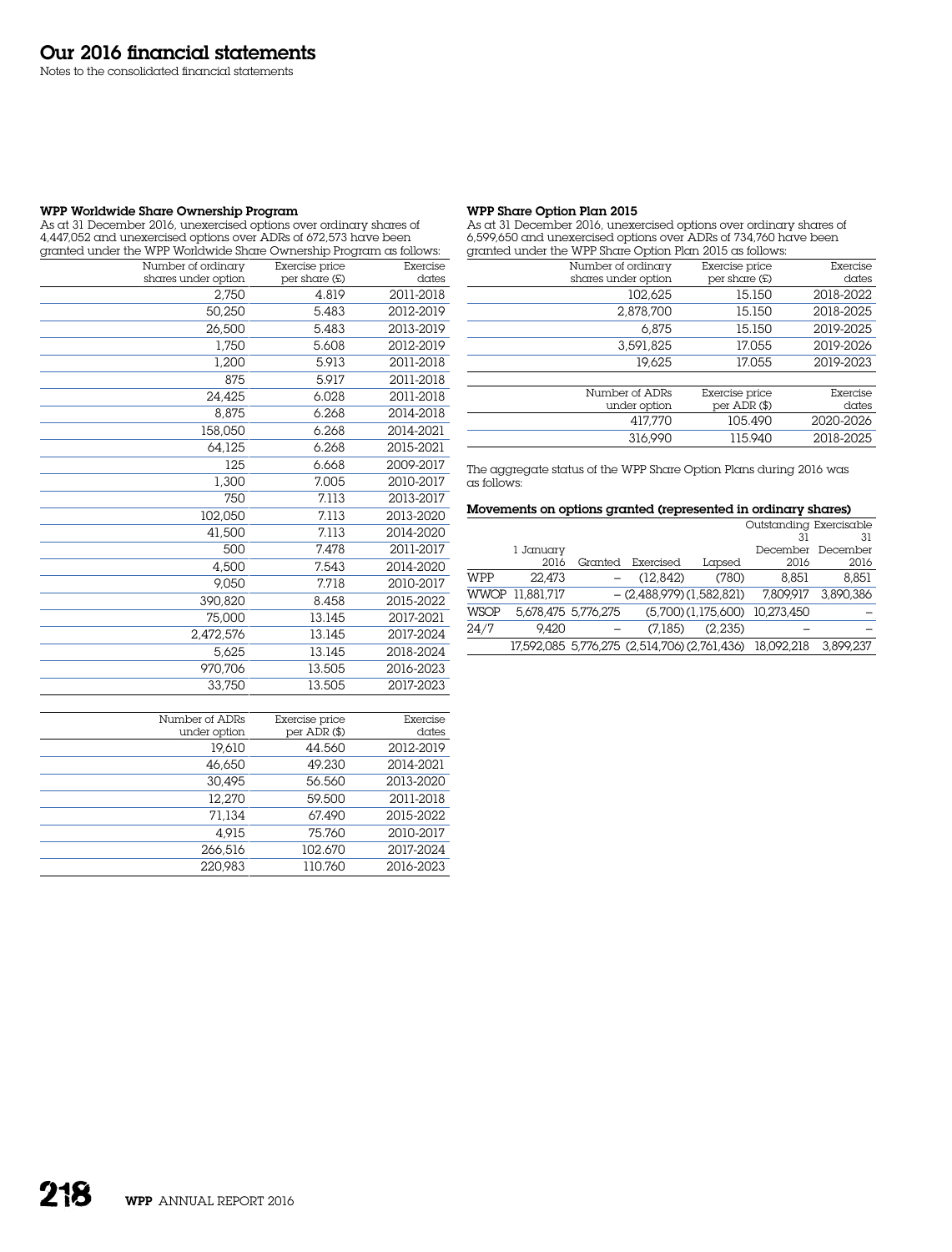#### Weighted-average exercise price for options over

|             |                     |         |           |         | Outstanding | Exercisable |
|-------------|---------------------|---------|-----------|---------|-------------|-------------|
|             |                     |         |           |         | 31          | 31          |
|             | 1 January           |         |           |         | December    | December    |
|             | 2016                | Granted | Exercised | Lapsed  | 2016        | 2016        |
|             | Ordinary shares (£) |         |           |         |             |             |
| WPP         | 7.950               |         | 6.679     |         | 9.355       | 9.355       |
| <b>WWOP</b> | 11.859              |         | 11.137    | 12.475  | 12.059      | 10.542      |
| <b>WSOP</b> | 15.150              | 17.055  |           | 15.243  | 16.192      |             |
| ADRs (\$)   |                     |         |           |         |             |             |
| WPP         | 66.270              |         | 69.387    | 63.900  | 59.170      | 59.170      |
| <b>WWOP</b> | 90.449              |         | 61.647    | 96.402  | 93.131      | 86.871      |
| <b>WSOP</b> | 115.940             | 105.490 |           | 115.006 | 109.998     |             |
| 24/7        | 57.635              |         | 56.688    | 60.679  |             |             |

#### Options over ordinary shares

| Outstanding |                  |                  |                  |
|-------------|------------------|------------------|------------------|
|             | Range of         | Weighted average | Weighted average |
|             | exercise prices  | exercise price   | contractual life |
|             |                  |                  | <b>Months</b>    |
|             | $4.819 - 17.055$ | 14.525           |                  |

# Options over ADRs

| Outstanding |                             |                                    |                                      |
|-------------|-----------------------------|------------------------------------|--------------------------------------|
|             | Range of<br>exercise prices | Weighted average<br>exercise price | Weighted average<br>contractual life |
|             |                             |                                    | Months                               |
|             | 44.56 - 115.94              | 101.925                            | 95                                   |

As at 31 December 2016 there was £9.9 million (2015: £10.4 million) of total unrecognised compensation cost related to share options. That cost is expected to be recognised over a weighted average period of 20 months (2015: 20 months).

Share options are satisfied out of newly issued shares.

The weighted average fair value of options granted in the year calculated using the Black-Scholes model was as follows:

|                                   | 2016               | 2015    | 2014               |
|-----------------------------------|--------------------|---------|--------------------|
| Fair value of UK options (shares) | 135.0 <sub>D</sub> | 144.0p  | 155.0 <sub>p</sub> |
| Fair value of US options (ADRs)   | \$9.94             | \$11.34 | \$12.23            |
| Weighted average assumptions:     |                    |         |                    |
| UK Risk-free interest rate        | 0.44%              | 1.04%   | 1.12%              |
| US Risk-free interest rate        | 1.60%              | 1.45%   | 1.28%              |
| Expected life (months)            | 48                 | 48      | 48                 |
| Expected volatility               | 16%                | 17%     | 20%                |
| Dividend yield                    | 2.8%               | 2.8%    | 2.8%               |

Options are issued at an exercise price equal to market value on the date of grant.

The average share price of the Group for the year ended 31 December 2016 was £16.45 (2015: £14.74, 2014: £12.65) and the average ADR price for the same period was \$111.20 (2015: \$112.88, 2014: \$104.21).

Expected volatility is sourced from external market data and represents the historic volatility in the Group's share price over a period equivalent to the expected option life.

Expected life is based on a review of historic exercise behaviour in the context of the contractual terms of the options, as described in more detail below.

#### Terms of share option plans

In 2015, the Group introduced the Share Option Plan 2015 to replace both the 'all-employee' Worldwide Share Ownership Plan and the discretionary Executive Stock Option Plan. Two kinds of options over ordinary shares can be granted, both with a market value exercise price. Firstly, options can be granted to employees who have worked at a company owned by WPP plc for at least two years which are not subject to performance conditions. Secondly, options may be granted on a discretionary basis subject to the satisfaction of performance conditions.

The Worldwide Share Ownership Program was open for participation to employees with at least two years' employment in the Group. It was not available to those participating in other share-based incentive programs or to Executive Directors. The vesting period for each grant is three years and there are no performance conditions other than continued employment with the Group.

The Executive Stock Option Plan has historically been open for participation to WPP Group Leaders, Partners and High Potential Group. It is not currently offered to parent company Executive Directors. The vesting period is three years and performance conditions include achievement of various TSR (Total Shareholder Return) and EPS (Earnings Per Share) objectives, as well as continued employment.

The Group grants stock options with  $\alpha$  life of 10 years, including the vesting period. The terms of stock options with performance conditions are such that if, after nine years and eight months, the performance conditions have not been met, then the stock option will vest automatically.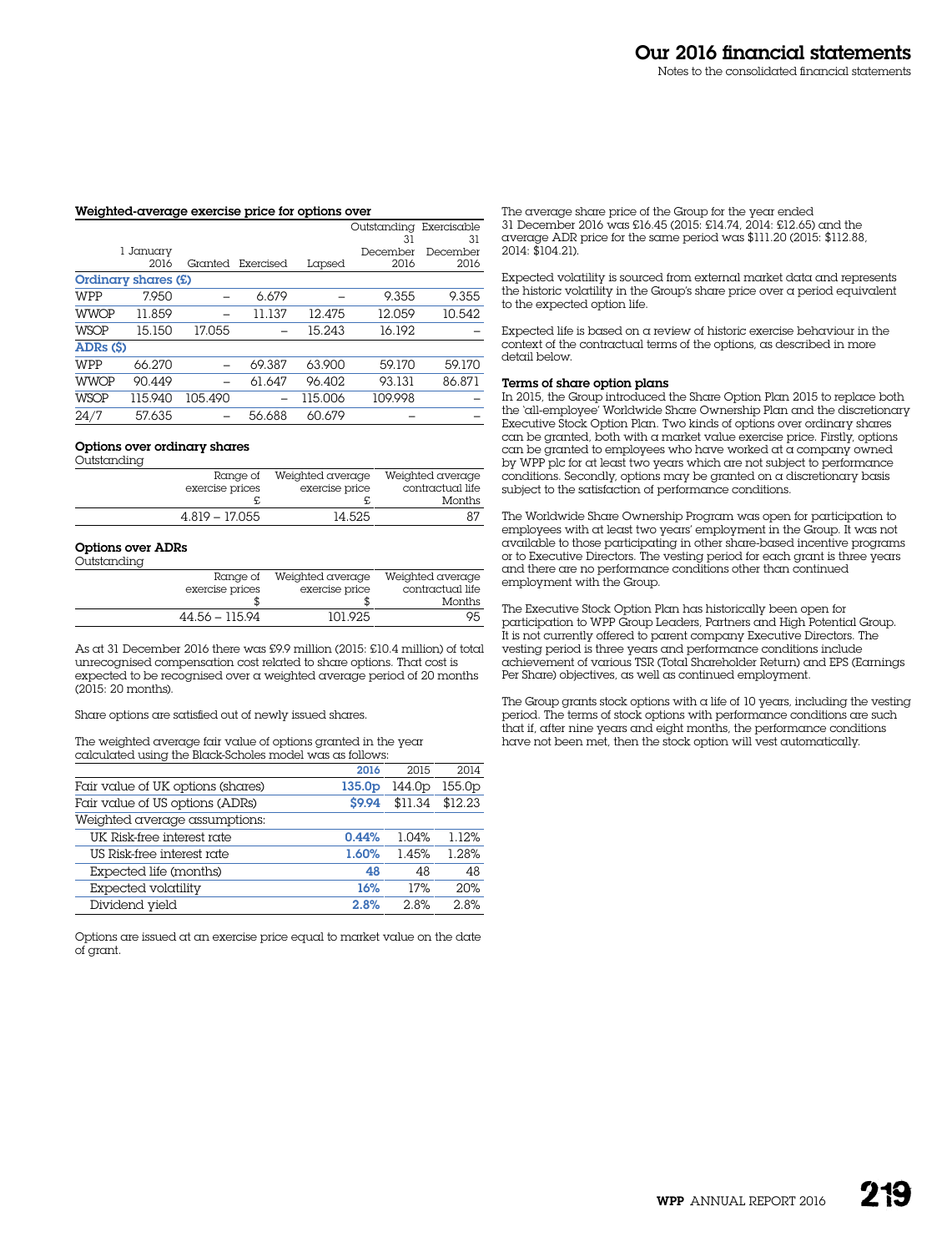Notes to the consolidated financial statements

#### 27. Other reserves

Other reserves comprise the following:

|                                                          | Capital    |                          |                          |             | Total    |
|----------------------------------------------------------|------------|--------------------------|--------------------------|-------------|----------|
|                                                          | redemption | Eauitv                   | Revaluation              | Translation | other    |
|                                                          | reserve    | reserve                  | reserve                  | reserve     | reserves |
|                                                          | £m         | £m                       | £m                       | £m          | £m       |
| 1 January 2015                                           | 2.7        | (246.2)                  | 158.4                    | 121.3       | 36.2     |
| Exchange adjustments on foreign currency net investments |            |                          | $\overline{\phantom{0}}$ | (272.9)     | (272.9)  |
| Gain on revaluation of available for sale investments    |            |                          | 206.0                    |             | 206.0    |
| Recognition and remeasurement of financial instruments   | -          | (59.0)                   |                          |             | (59.0)   |
| Share purchases - close period commitments               |            | 80.0                     |                          |             | 80.0     |
| 31 December 2015                                         | 2.7        | (225.2)                  | 364.4                    | (151.6)     | (9.7)    |
| Exchange adjustments on foreign currency net investments |            |                          | -                        | 1.309.9     | 1,309.9  |
| Loss on revaluation of available for sale investments    |            | $\overline{\phantom{0}}$ | (93.1)                   | -           | (93.1)   |
| Recognition and remeasurement of financial instruments   |            | (21.9)                   |                          |             | (21.9)   |
| 31 December 2016                                         | 2.7        | (247.1)                  | 271.3                    | 1.158.3     | 1.185.2  |

## 28. Acquisitions

The Group accounts for acquisitions in accordance with IFRS 3 Business Combinations. IFRS 3 requires the acquiree's identifiable assets, liabilities and contingent liabilities (other than non-current assets or disposal groups held for sale) to be recognised at fair value at acquisition date. In assessing fair value at acquisition date, management make their best estimate of the likely outcome where the fair value of an asset or liability may be contingent on a future event. In certain instances, the underlying transaction giving rise to an estimate may not be resolved until some years after the acquisition date. IFRS 3 requires the release to profit of any acquisition reserves which subsequently become excess in the same way as any excess costs over those provided at acquisition date are charged to profit. At each period end management assess provisions and other balances established in respect of acquisitions for their continued probability of occurrence and amend the relevant value accordingly through the consolidated income statement or as an adjustment to goodwill as appropriate under IFRS 3.

The Group acquired a number of subsidiaries in the year. The following table sets out the book values of the identifiable assets and liabilities acquired and their fair value to the Group. The fair value adjustments for certain acquisitions have been determined provisionally at the balance sheet date.

|                                                                                                 | <b>Book</b> | Fair                    | Fair     |
|-------------------------------------------------------------------------------------------------|-------------|-------------------------|----------|
|                                                                                                 | value at    | value                   | value to |
|                                                                                                 |             | acquisition adjustments | Group    |
|                                                                                                 | £m          | £m                      | £m       |
| Intangible assets                                                                               | 10.5        | 319.1                   | 329.6    |
| Property, plant and equipment                                                                   | 20.6        |                         | 20.6     |
| Cash                                                                                            | 57.1        |                         | 57.1     |
| Trade receivables due within one year                                                           | 249.5       | $\qquad \qquad -$       | 249.5    |
| Other current assets                                                                            | 78.0        | $\qquad \qquad -$       | 78.0     |
| <b>Total assets</b>                                                                             | 415.7       | 319.1                   | 734.8    |
| Current liabilities                                                                             | (299.4)     | (2.8)                   | (302.2)  |
| Trade and other payables due after one year                                                     | (40.4)      | (59.5)                  | (99.9)   |
| Deferred tax liabilities                                                                        |             | (96.1)                  | (96.1)   |
| Provisions                                                                                      | (0.1)       | (11.5)                  | (11.6)   |
| Bank loans                                                                                      | (144.4)     | -                       | (144.4)  |
| <b>Total liabilities</b>                                                                        | (484.3)     | (169.9)                 | (654.2)  |
| Net assets                                                                                      | (68.6)      | 149.2                   | 80.6     |
| Non-controlling interests                                                                       |             |                         | (15.0)   |
| Fair value of equity stake in associate undertakings before acquisition of controlling interest |             |                         | (98.5)   |
| Goodwill                                                                                        |             |                         | 799.3    |
| Consideration                                                                                   |             |                         | 766.4    |
| Consideration satisfied by:                                                                     |             |                         |          |
| Cash                                                                                            |             |                         | 423.3    |
| Payments due to vendors                                                                         |             |                         | 343.1    |

Goodwill arising from acquisitions represents the value of synergies with our existing portfolio of businesses and skilled staff to deliver services to our clients. Goodwill that is expected to be deductible for tax purposes is £54.8 million.

Non-controlling interests in acquired companies are measured at the non-controlling interests' proportionate share of the acquiree's identifiable net assets.

The contribution to revenue and operating profit of acquisitions completed in the year was not material. There were no material acquisitions completed between 31 December 2016 and the date the financial statements have been authorised for issue.